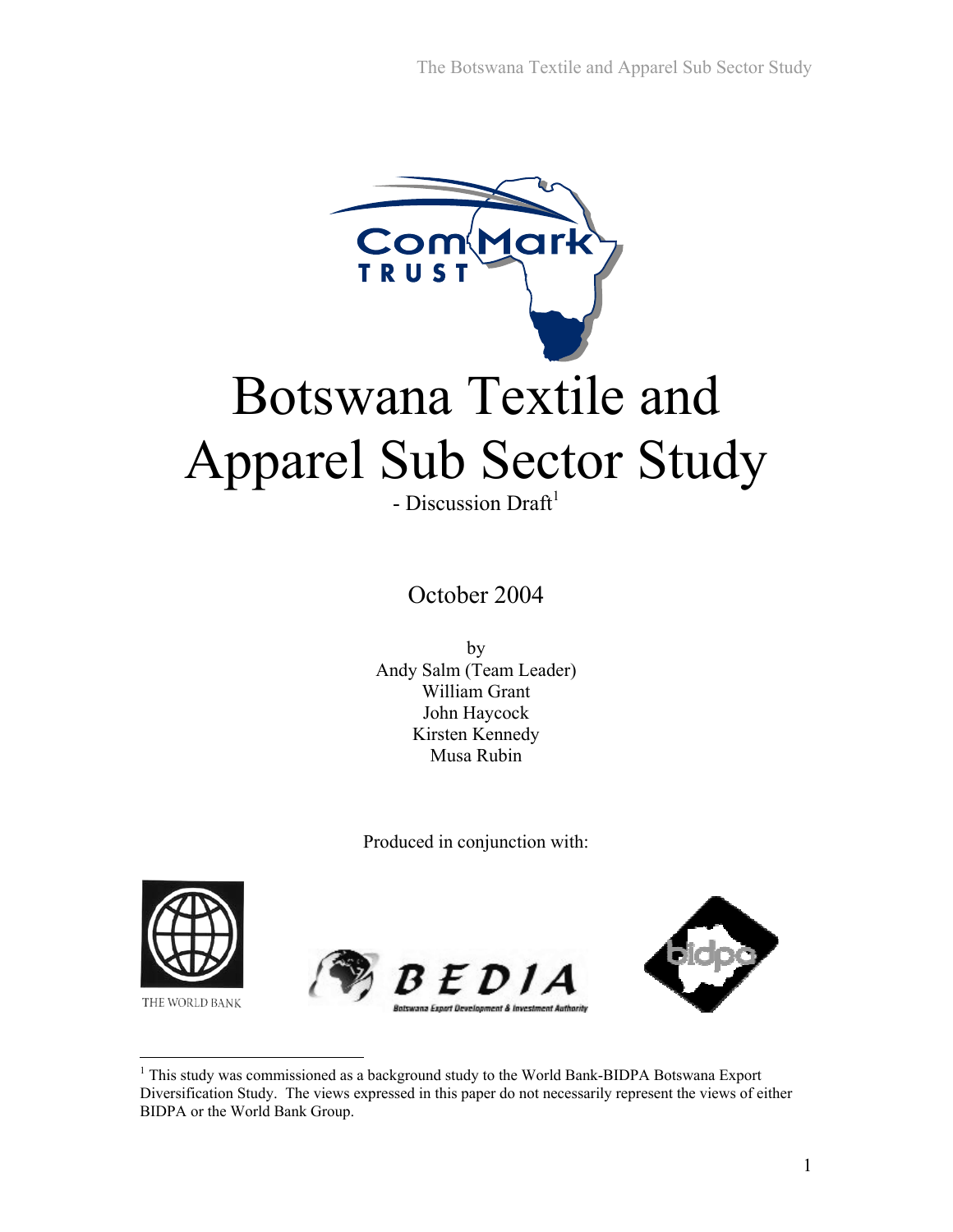## **Executive Summary**

The textile and apparel industry in Botswana is an important contributor to economic activity in the country employing over 8,500 workers and generating export sales of over P300 million in 2003. Employment in this sector is likely to grow to over 10,000 workers within the next six months as current expansion plans and new investments come on stream. As employment in manufacturing activity is relatively low at around 24,000 workers the importance of this sector is readily apparent.

Employment in this sector has the potential to continue to grow steadily particularly if the Government of Botswana and its agencies work proactively to create an investment climate that continues to be attractive to potential investors both local and international.

Botswana's main manufacturing centres are located close to the commercial heartland of South Africa and this enormous market has been of particular importance to Batswana manufacturers. The fact that the Pula has recently been devalued against the South African Rand and the ever increasing costs of employment in South Africa, both in terms of high wages and compliance costs, has enhanced the regional competitiveness of Batswana manufacturers. The potential exists to exploit this competitive advantage. The classification of Botswana as a Least Developed Country in terms of the AGOA preferential trading agreement with the USA has opened a significant period of opportunity for apparel manufacturers which is apparent in the growing exports to this region. Further opportunities for expansion of exports to this market exist but there are a number risks and constraints that need to be addressed. Botswana manufactures have been reasonably successful in penetrating the EU market in certain categories of apparel with distinct possibilities for increasing these exports.

The primary threat to the industry is its lack of competitiveness in terms of factory efficiencies. While there are a number of training establishments in Botswana none of these supplies services that are specifically orientated towards industrial production. Training in specific skills such as industrial engineering, factory layout, work handling, quality management, operator training, supervisory training, motivational techniques, human resource management is not available locally. The service providers that can provide these skills are available regionally and they should be encouraged to partner with local service providers to develop the market for the provision of these services. It would be helpful if the GoB developed an incentive scheme to encourage manufactures to invest in upgrading the efficiency of their labour and the manufacturing processes.

Rules of origin play a crucial role in determining whether Botswana produced products gain preferential access to the major Northern hemisphere markets. The GoB should actively target investors that can provide the backward linkages in terms of fabric production which would guarantee preferential access of Botswana apparel products beyond the period of the AGOA LDC special preference. The country is well positioned to take advantage of the cotton and yarn producing countries to the North which could be effectively converted into fabric and apparel in Botswana.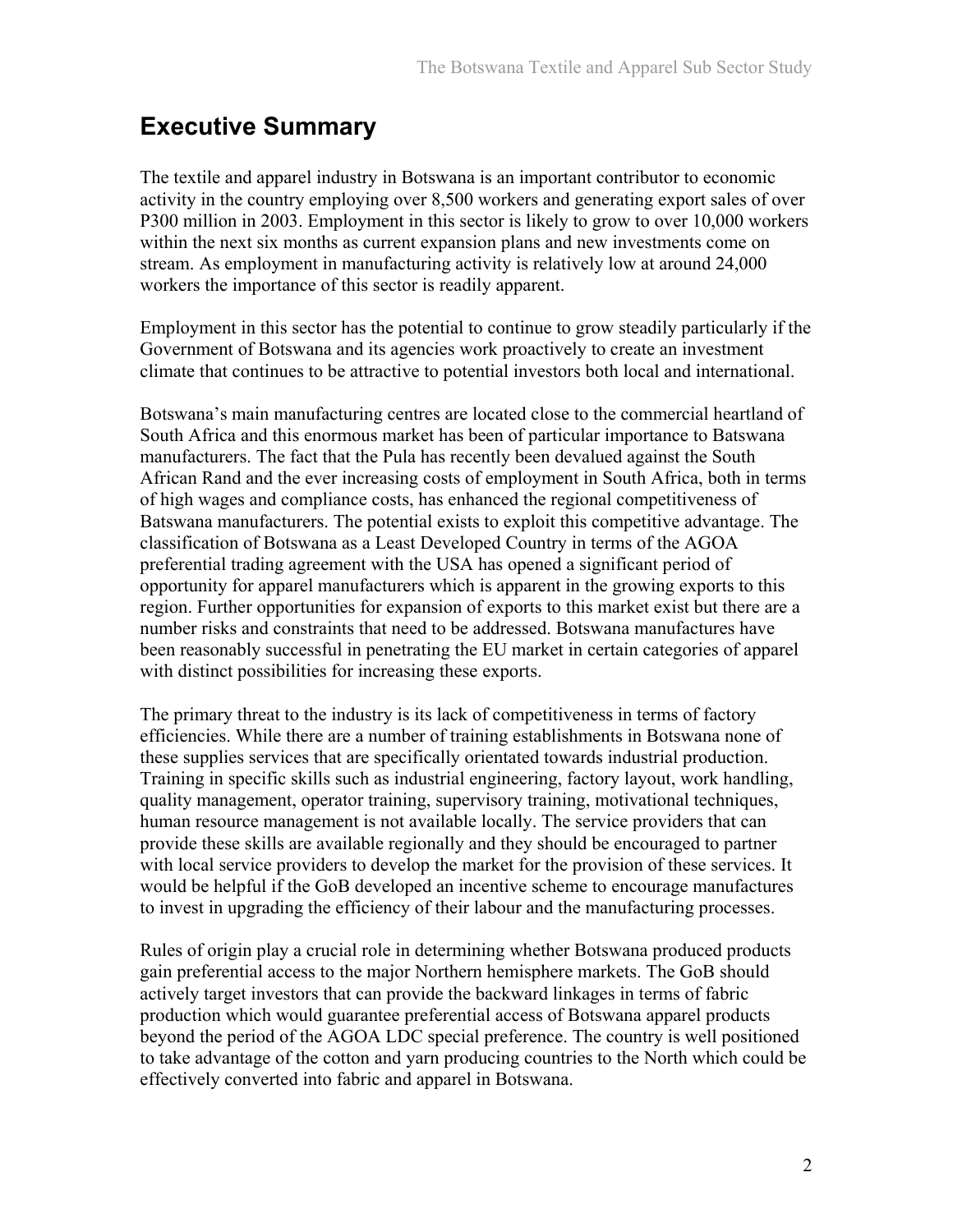It should also ensure that it plays an active and informed role in the negotiation of these rules of origin in the various trade negotiations currently underway such as the Economic Partnership Agreement with the EU and the Free Trade Agreement with the USA.

From consultations with textile and apparel industrialists it is apparent that most of them are not members of a representative association. There is no collective voice for the textile and apparel industry in a scenario where changes in the labour legislation is likely to increase the organisation of labour and when crucial trade negotiations impacting on access to important export markets is underway. Industrialists in this sector should be encouraged and assisted to form an industrial association to lobby and negotiate for their specific needs. In Lesotho the Lesotho Textile Exporters Association is instrumental in ensuring that the business environment, in terms of utility provision, incentives, taxation, customs services and other legislation, remains favourable to the competitiveness of its industry. The GoB should be in a position to actively engage with this important sector of its manufacturing portfolio but, to do this, it needs an organised partner.

There is an onerous burden of bureaucracy involved with establishing a business in Botswana particularly in relation to the granting of manufacturing licenses. In addition most companies prioritised problems with getting work permits for their expatriate staff when questioned about the environment for conducting business in Botswana. It appears that current thinking in Government is that Batswana can and should be trained to handle any job which industry has to offer and three years is sufficient time to achieve this. In certain technical and operational job categories three years would certainly not be sufficient time to acquire the necessary skills. There is no doubt that potential investors need to know that they will never be restricted or delayed in their ability to recruit the best person for senior positions. This is particularly important in the high tech textile production. Industrialists should be allocated the right to employ a number of expatriates in relation to a percentage of their local workforce.

The extremely high rates of HIV and AIDS infection in the country are likely to be strongly reflected in the labour force within this sub sector. The industry mainly employs women of a sexually active age some of whom migrate to the industrial areas to take on work. The consultants found very little in the way of education or mitigation training taking place in any of the factories visited despite the threat to the labour force. Apparel industries in particular provide an important point of leverage for education concerning HIV and AIDS and for condom distribution. It is strongly recommended that in-company interventions are developed as part of the national aids strategy.

The textile and apparel industry in Botswana is well established albeit it small in terms of the other countries in the region. It is strongly positioned to be sustainable and achieve further growth through the judicious interventions on the part of the Government and its parastatal bodies.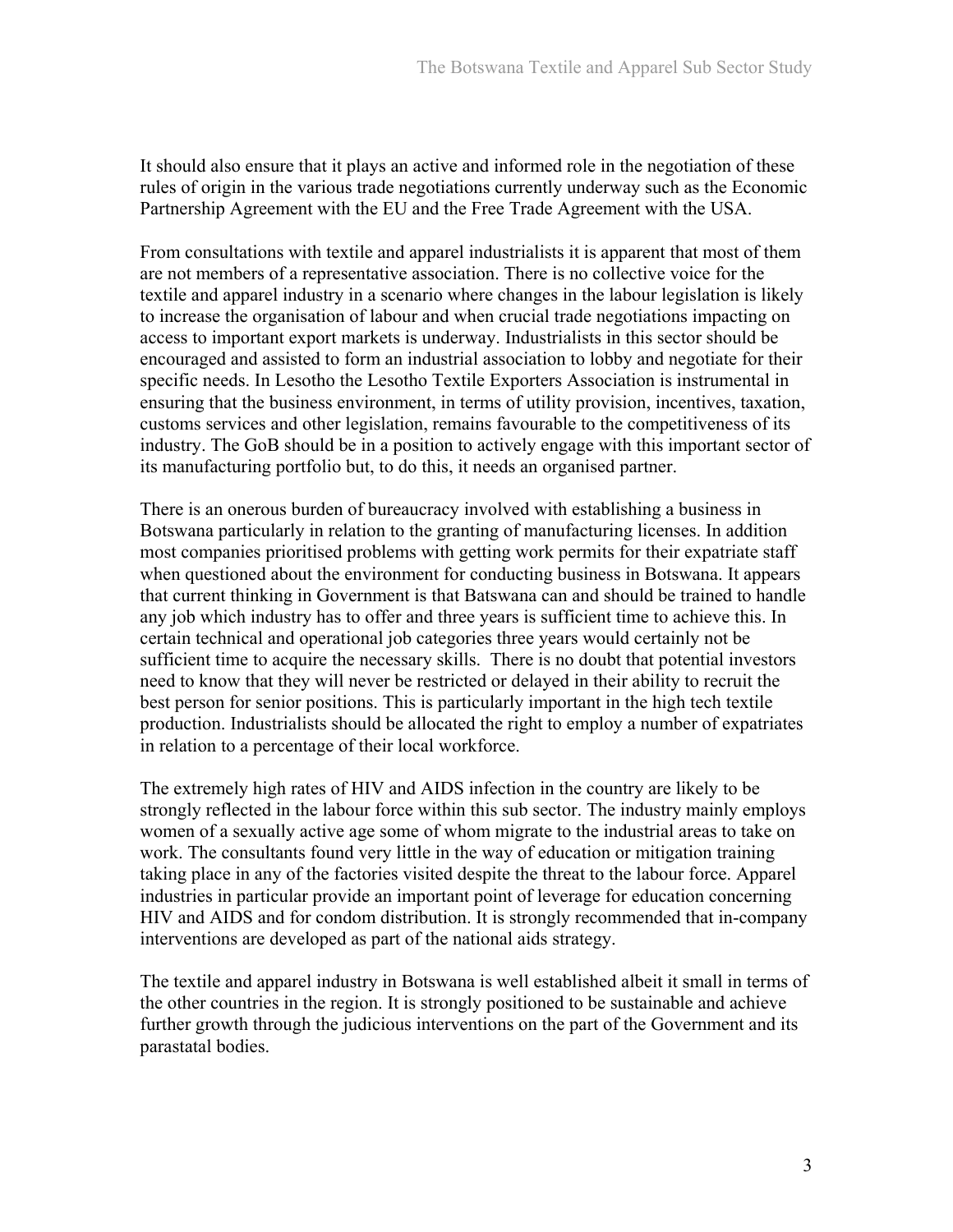# **List of Contents**

| Botswana Confederation of Commerce, Industry and Manpower - BOCCIM  28 |
|------------------------------------------------------------------------|
|                                                                        |
|                                                                        |
|                                                                        |
| Botswana Export Development and Investment Authority - BEDIA 29        |
|                                                                        |
|                                                                        |
|                                                                        |
|                                                                        |
|                                                                        |
|                                                                        |
|                                                                        |
|                                                                        |
|                                                                        |
|                                                                        |
|                                                                        |
|                                                                        |
|                                                                        |
|                                                                        |
|                                                                        |
|                                                                        |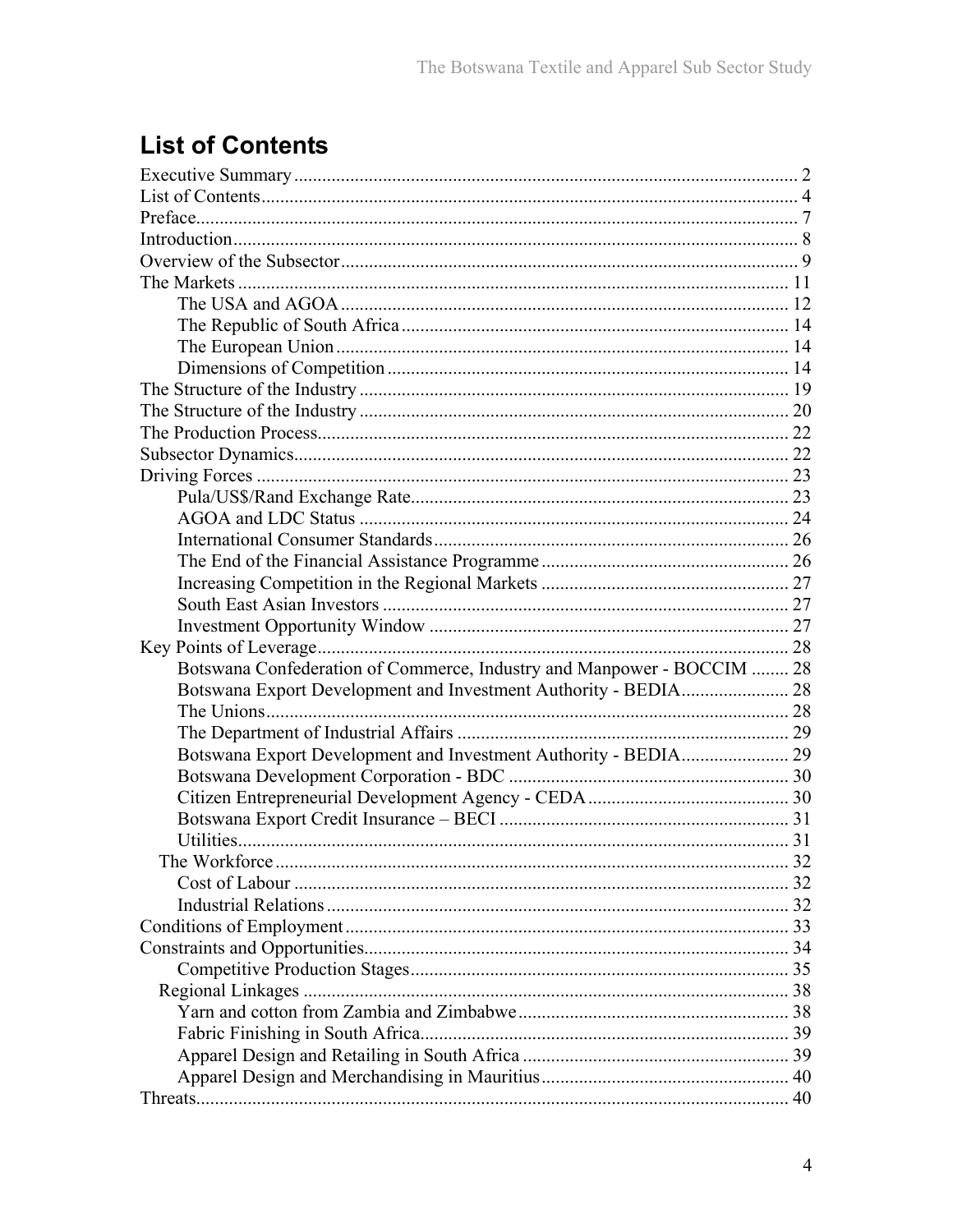| Table 4: Principal Trade Agreements Affecting Garments and Textiles 11 |  |
|------------------------------------------------------------------------|--|
|                                                                        |  |
|                                                                        |  |
|                                                                        |  |
|                                                                        |  |
|                                                                        |  |
|                                                                        |  |
|                                                                        |  |
|                                                                        |  |
|                                                                        |  |
|                                                                        |  |
| Table 16:                                                              |  |
| Table 17:                                                              |  |
| Table 18:                                                              |  |
|                                                                        |  |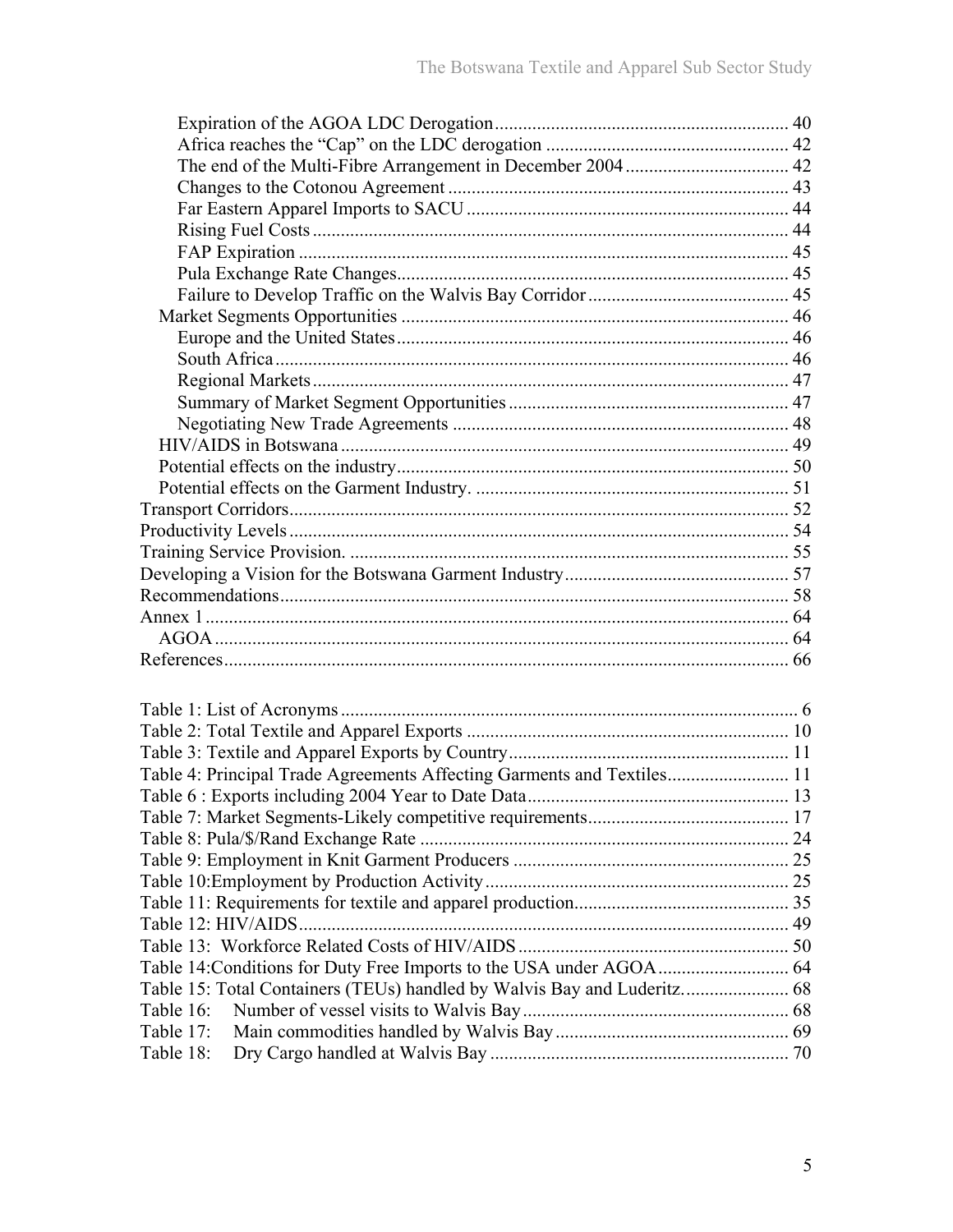# List of Acronyms

#### **Table 1: List of Acronyms**

| <b>ACP</b>     | African, Caribbean and Pacific States                     |
|----------------|-----------------------------------------------------------|
| <b>AGOA</b>    | African Growth and Opportunity Act                        |
| <b>ART</b>     | Anti Retroviral Therapy                                   |
| <b>ATC</b>     | Agreement on Textiles and Clothing                        |
| <b>BBOS</b>    | <b>Botswana Bureau of Standards</b>                       |
| <b>BDC</b>     | <b>Botswana Development Corporation</b>                   |
| <b>BECI</b>    | Botswana Export Credit Insurance                          |
| <b>BEDIA</b>   | Botswana Export Development and Investment Authority      |
| <b>BIDPA</b>   | Botswana Institute for Development Policy Analysis        |
| <b>BIFM</b>    | Botswana Insurance Fund Management                        |
| <b>BOCCIM</b>  | Botswana Confederation of Commerce, Industry and Manpower |
| <b>CEDA</b>    | Citizens Entrepreneurial Development Agency               |
| <b>CSO</b>     | <b>Central Statistics Office</b>                          |
| <b>EPA</b>     | <b>Economic Partnership Agreement</b>                     |
| ${\rm EU}$     | European Union                                            |
| FAP            | Financial Assistance Programme                            |
| <b>FDI</b>     | Foreign Direct Investment                                 |
| <b>FIAS</b>    | Foreign Investment Advisory Service                       |
| GoB            | Government of Botswana                                    |
| <b>IDM</b>     | <b>Institute of Development Management</b>                |
| <b>LDC</b>     | <b>Least Developed Country</b>                            |
| <b>MFA</b>     | Multi Fibre Arrangement                                   |
| <b>MFN</b>     | Most Favoured Nation                                      |
| <b>NACA</b>    | National Aids Coordinating Agency                         |
| $\overline{P}$ | Pula                                                      |
| <b>RSA</b>     | Republic of South Africa                                  |
| <b>SACU</b>    | South African Customs Union                               |
| <b>SADC</b>    | Southern African Development Conference                   |
| <b>TEU</b>     | <b>Twenty Foot Container Equivalent Unit</b>              |
| <b>TKC</b>     | Trans Kalahari Corridor                                   |
| <b>VCT</b>     | <b>Voluntary Counselling and Testing</b>                  |
| <b>WBC</b>     | <b>Walvis Bay Corridor</b>                                |
| <b>WBDC</b>    | <b>Walvis Bay Development Corporation</b>                 |
| <b>WTO</b>     | World Trade Organisation.                                 |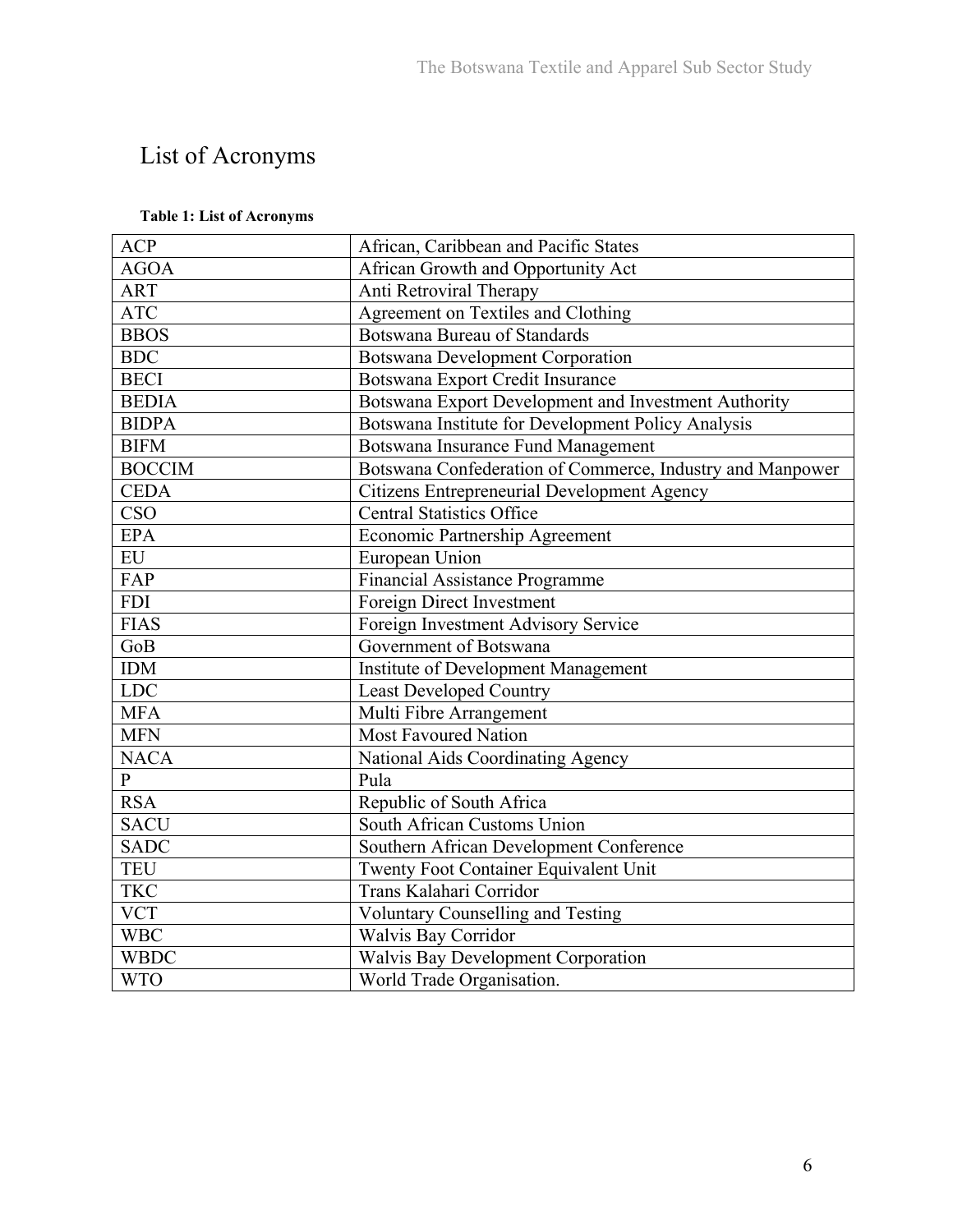## **Preface**

This subsector study was conducted in collaboration with the Botswana Institute for Development Policy Analysis (BIDPA) and the World Bank with the objective of assisting the Botswana Government with its National Export Development Strategy. This study forms part of the investigation of six sub sectors and was commissioned by the ComMark Trust with funding received from the Department for International Development.

The survey team consisted of ComMark's regional textile and apparel sector specialist – Andy Salm, two independent garment sector specialists – Musa Rubin and John Haycock, a specialist in sector studies – Bill Grant with additional input from ComMark's staff.

A variety of methodologies were used in order to collect information and data for this study including the following:

- Internet research was conducted into the order procurement trail, competitor countries, global workers' employment conditions and wages in order to interpret Botswana's Garment subsector with a global perspective.
- Considerable desk research was conducted into the political, economic, regulatory, infrastructural, environmental and health aspects pertaining to the industry
- Interviews were conducted with a range of stakeholders including Government officials, factory owners and managers, utility and service providers, employee associations, trade union officials, NGO and donor officials and foreign diplomats.
- The two garment specialists visited as many factories as could be identified. All consultants conferred to ensure that questions were included to cover their special areas of expertise.
- The garment sector specialists initially compiled a comprehensive list of all the garment manufacturers employing over 50 workers. This list included information supplied by the BEDIA and the Ministry of Trade and Industry. Some enterprises employing less that 50 workers were of particular interest in terms of their exporting performance and these were included in the interview sample.
- The consultants produced a number of stand-alone reports as ancillaries to this main report. As all the pertinent facts from these reports are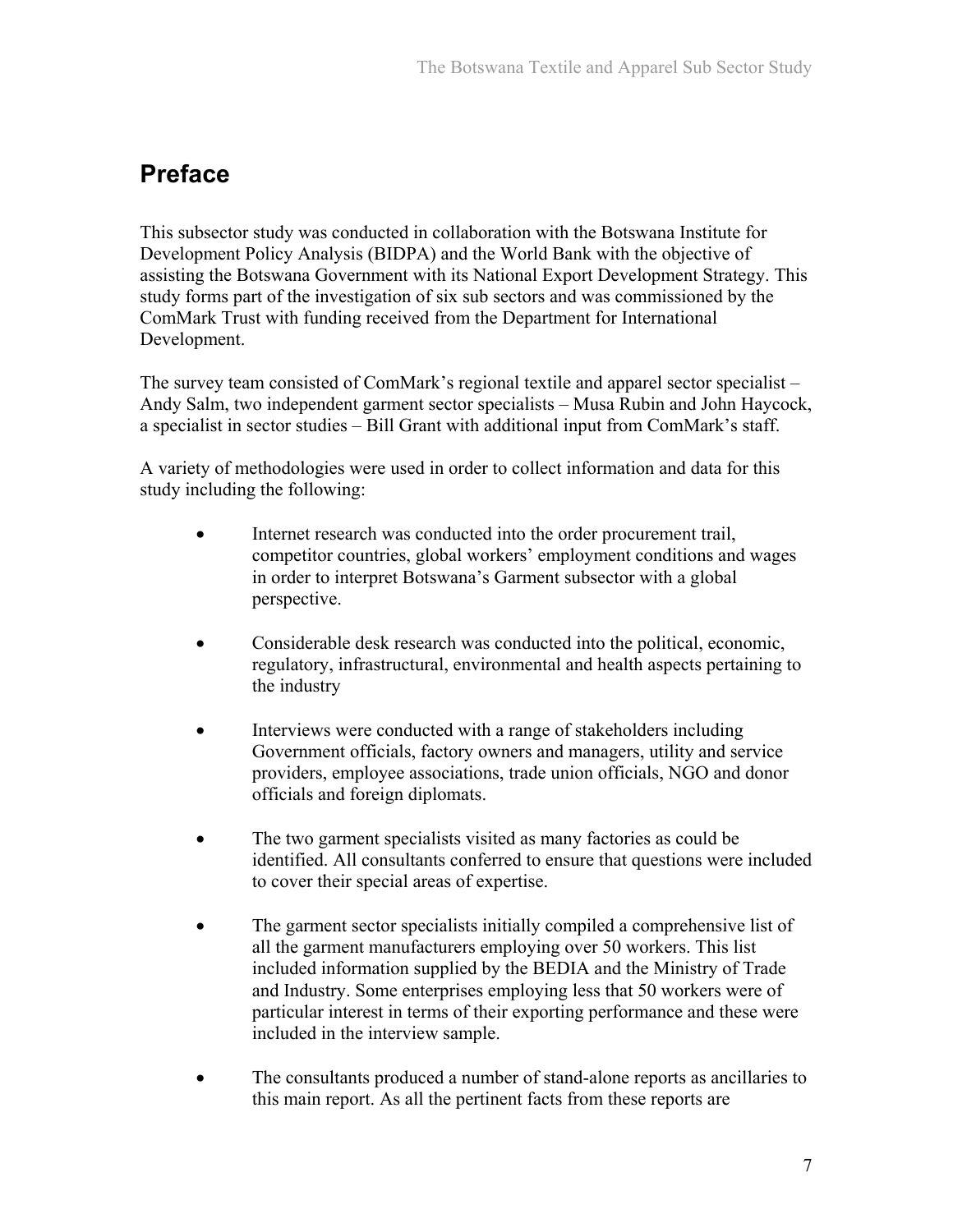incorporated into the main report and in the interests of economy these ancillary reports are not attached.

The consultants would like to thank all the people that participated in this survey for their open and friendly support and in particular would like to thank the Ministry of Trade and Industry, and in particular;

Mr. Gaylard Kombani – Deputy Principal Secretary Ms. Banusi Jallow – Chief Technical Officer Mr. John Smith, Deputy British High Commissioner, Botswana Mr. Elwyn Grainger Jones, The World Bank Prof. Pillai, Senior Economist, BIDPA Ms. Sametsi Ditshupo, Investment Promotion Manager of BEDIA and two of her colleagues, Mr. David Leepile and Mr. Reginald Selelo.

## **Introduction**

Botswana has, over the past 35 years, been among the best performing economies in Africa. From one of the world's poorest countries it has evolved into a middle income country. The discovery and prudent management of its vast diamond resources together with sound economic policies has elevated the country to the level where it is no longer considered poor. The heavy dependence of the economy on diamonds (83% of merchandise exports) leaves it vulnerable to trade shocks and this has prompted the government of Botswana to promote economic diversification.<sup>2</sup>

The population of Botswana is 1.68 million with a per capita income of US\$3,000. Approximately 3.4% of Batswana in formal employment are employed in the diamond industry while unemployment remains high at 20% with 37% of the population living below the poverty datum line.

The apparel industry in particular is an ideal formal employment entry point for the poor. This industry can also absorb relatively large numbers of employees where they can make an economic contribution and earn a cash wage even if they are not particularly well educated or literate. Currently 24,000 workers are estimated to be employed in the manufacturing sector of the economy. Of these over 8,500 or 35.4% are currently employed in the textile and apparel sub sectors.

The textile and apparel sub sector in Botswana has had a chequered history. It has seen a number of periods of impressive growth followed by periods of decline. The cyclical nature of the industry's development can be directly linked to periodic changes in Botswana's competitiveness both regionally and globally.

One consistent in the equation has been the distinct advantage Botswana has of offering a liberal foreign currency trading regime with investors enjoying ready access to foreign

 $\overline{a}$ <sup>2</sup> IMF Staff Report for the 2003 Article IV Consultation.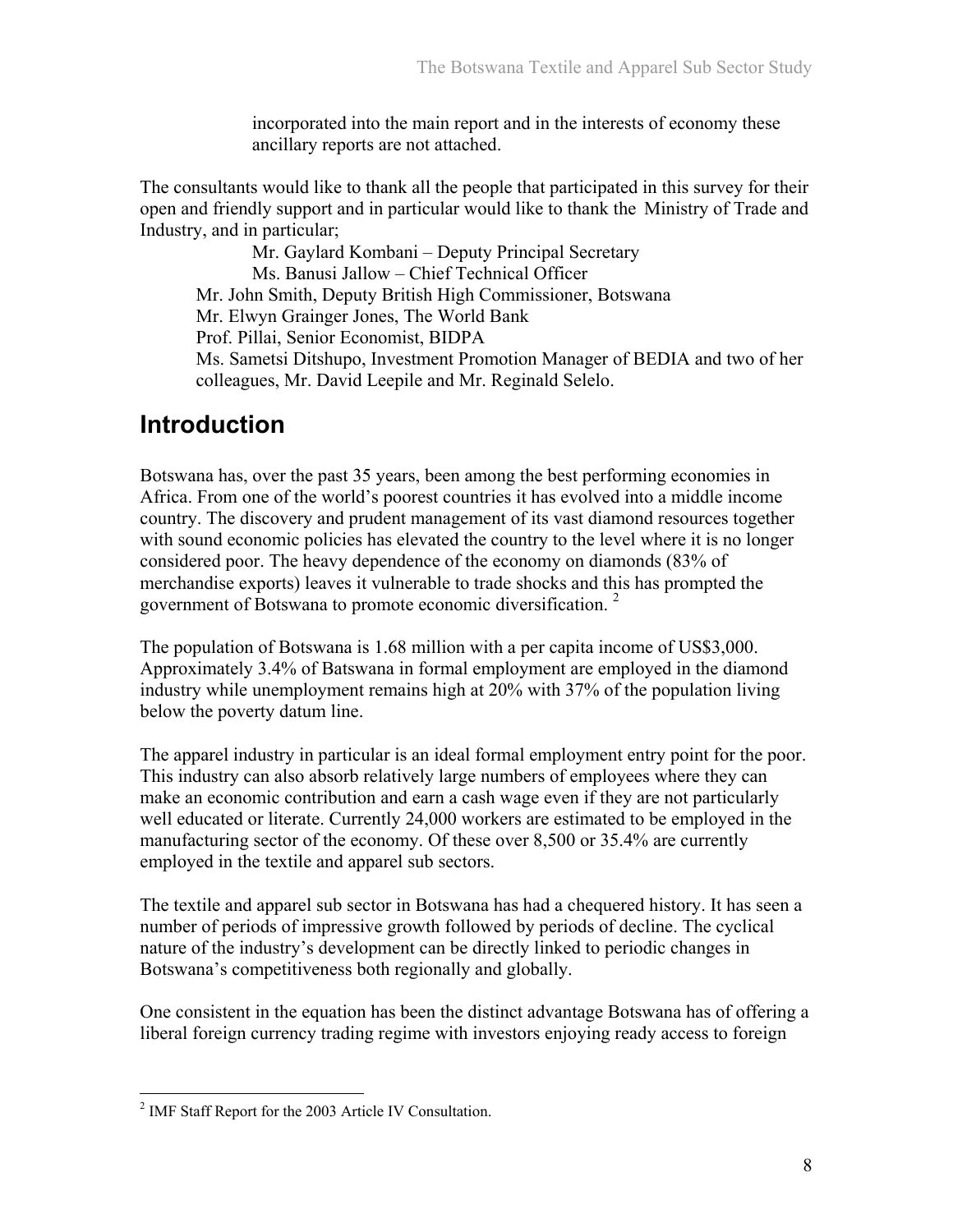exchange to purchase their raw materials, to trade their products and repatriate their profits and dividends.

The Botswana economy, the manufacturing sector and the textile and apparel sub sector have all been comprehensively researched in recent years. This study builds on this body of work in an attempt to provide a strategic plan which is immediately actionable by the Government in order to continue to attract FDI in this sub sector and to consolidate the investment that has already taken place.

## **Overview of the Subsector**

<u>.</u>

The most significant period of growth and diversification of the industry in Botswana took place in the late 1970s and early 1980s. This was principally driven by Zimbabwean businessmen who relocated their businesses from Zimbabwe to the Francistown area.<sup>3</sup>

Botswana and Zimbabwe have a bilateral trade agreement dating back to 1956 which allows duty free trade of locally manufactured goods between the two states. With the restrictive foreign currency trading regime experienced in Zimbabwe<sup>4</sup> many Zimbabwean industrialists were experiencing difficulty in importing capital equipment and essential raw materials to service their domestic market. The fact that Zimbabwe had recently undergone a regime change and that worker's were beginning to strike for increased wages, better working conditions and an increased say in the management of the industry made some investors nervous and they decided to relocate to the relative stability of Botswana.

The Zimbabweans relocating to Francistown developed a robust, diverse and vertically integrated industry. By 1980 60% of foreign owned textile and apparel industries were in the hands of Zimbabweans and most of them were exporting the majority of their production into Zimbabwe. By the end of 1984 there were 30 new foreign owned firms operating in Botswana bringing the total to more than 50 and these employed in excess of  $2,500<sup>5</sup>$  workers or 25% of the manufacturing workforce. These firms were spinning yarn, weaving, knitting and dyeing cloth and cutting and sewing this cloth into garments for export.

In 1982 the Botswana Government introduced the Financial Assistance Programme (FAP) a collection of financial and tax incentives for prospective investors or existing investors undergoing significant expansion programmes. This consolidated the growth in textiles and apparel but also attracted a number of unscrupulous "fly-by-night" investors who exploited the FAP, discredited the industry and embarrassed the state lending agencies. This will be discussed in more detail below.

 $3$  The Political Economy of Botswana in SADC – 1995 by Balefie Tsie. Published by the Southern African Regional Institute for Policy Studies (SARIPS) Sapes Books, Harare. 4

<sup>&</sup>lt;sup>4</sup> The term Zimbabwe is used both pre and post the change of name from Rhodesia to Zimbabwe.

 $<sup>5</sup>$  Ministry of Finance and Development Planning, National development Plan, 1985 – 1991.</sup>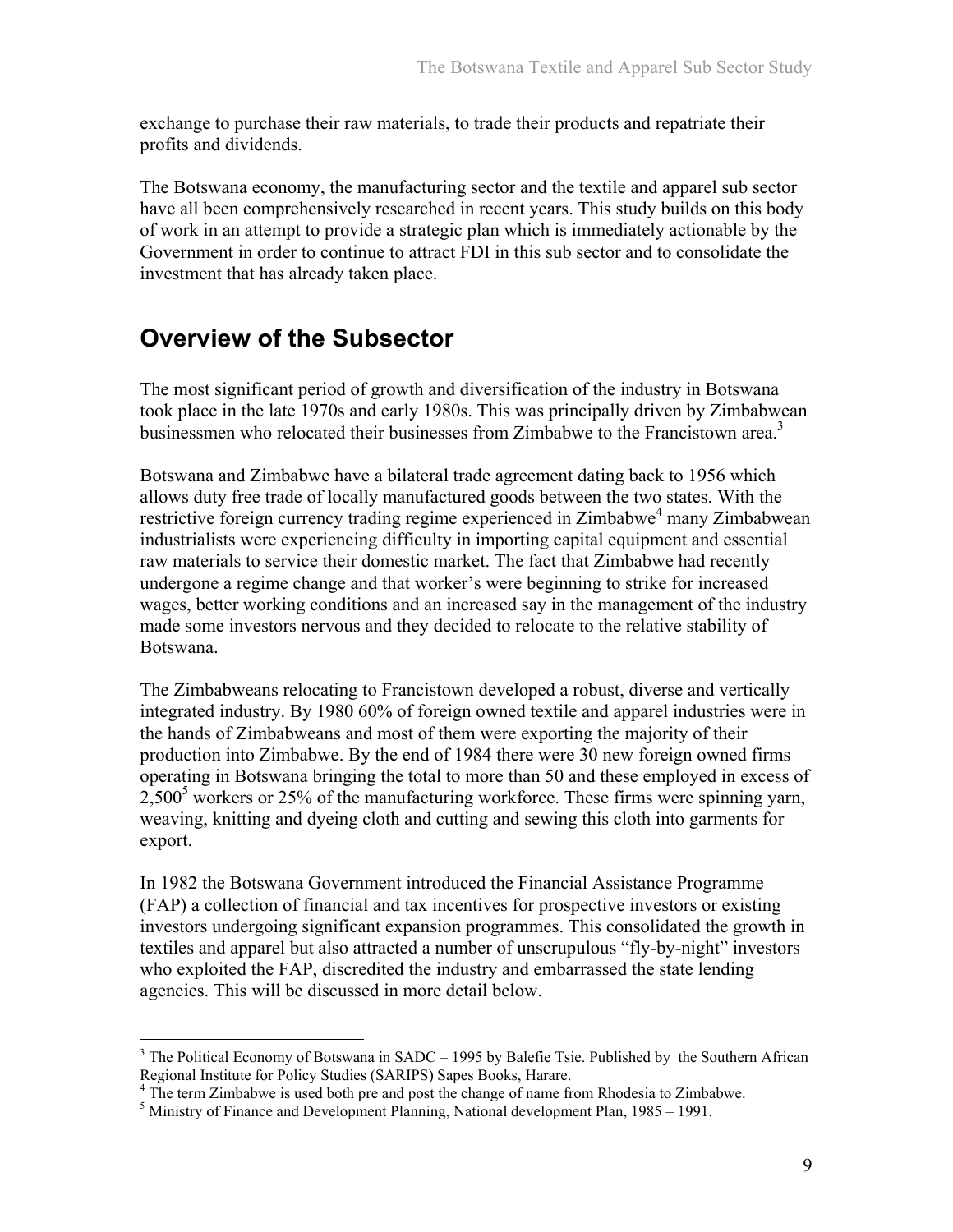Zimbabwe tolerated imports from Botswana through the bilateral trade agreement as long as they did not impact too seriously on the indigenous industry. The relocation of Zimbabwean entrepreneurs to Botswana, coupled with serious labelling fraud and transfer pricing, resulted in the flood of apparel and textiles that started to flow across the border. This began to damage the Zimbabwean industry, and a number of relief measures were sought and obtained. In short the Zimbabweans imposed a number of qualifying rules of origin on Botswana clothing and applied these in such a way that the door was effectively shut. Exports dropped from a peak of P27 million in 1982 to just P10 million by 1985. Forty percent of the workforce in the industry was retrenched in 1984.

During the late 1990s the textile and apparel sub sector in Botswana again began to grow significantly. The principal reason behind this growth was perceived competitiveness of the country brought about by the FAP. The main incentive behind this package was a wage subsidy that started at 80% of workers wages in the first year and declined over a period of five years. In addition there were capital purchase grants, tax holidays, a training co-financing scheme and the like. A number of unscrupulous foreign and local investors took advantage of this scheme and employment in the sub sector grew significantly only to collapse again as incentives dried up and the investors cut and ran.

The Government of Botswana decided to phase out the FAP and as the incentives have worked their way out of the system many companies closed or relocated. The biggest decline in manufacturing entities, employment and exports took place in 2000.



Table 2: Total Textile and Apparel Exports

Source: Central Statistics Office

Since then the industry has been recovering. The granting of the LDC preference to Botswana in 2002, under AGOA has led to a dramatic increase in exports to the USA. There appears to be a steady stream of investment in the sub sector which, as it is not FAP led, is likely to be far more sustainable. At the time of this survey there were in excess of 8,500 workers employed in the sub sector.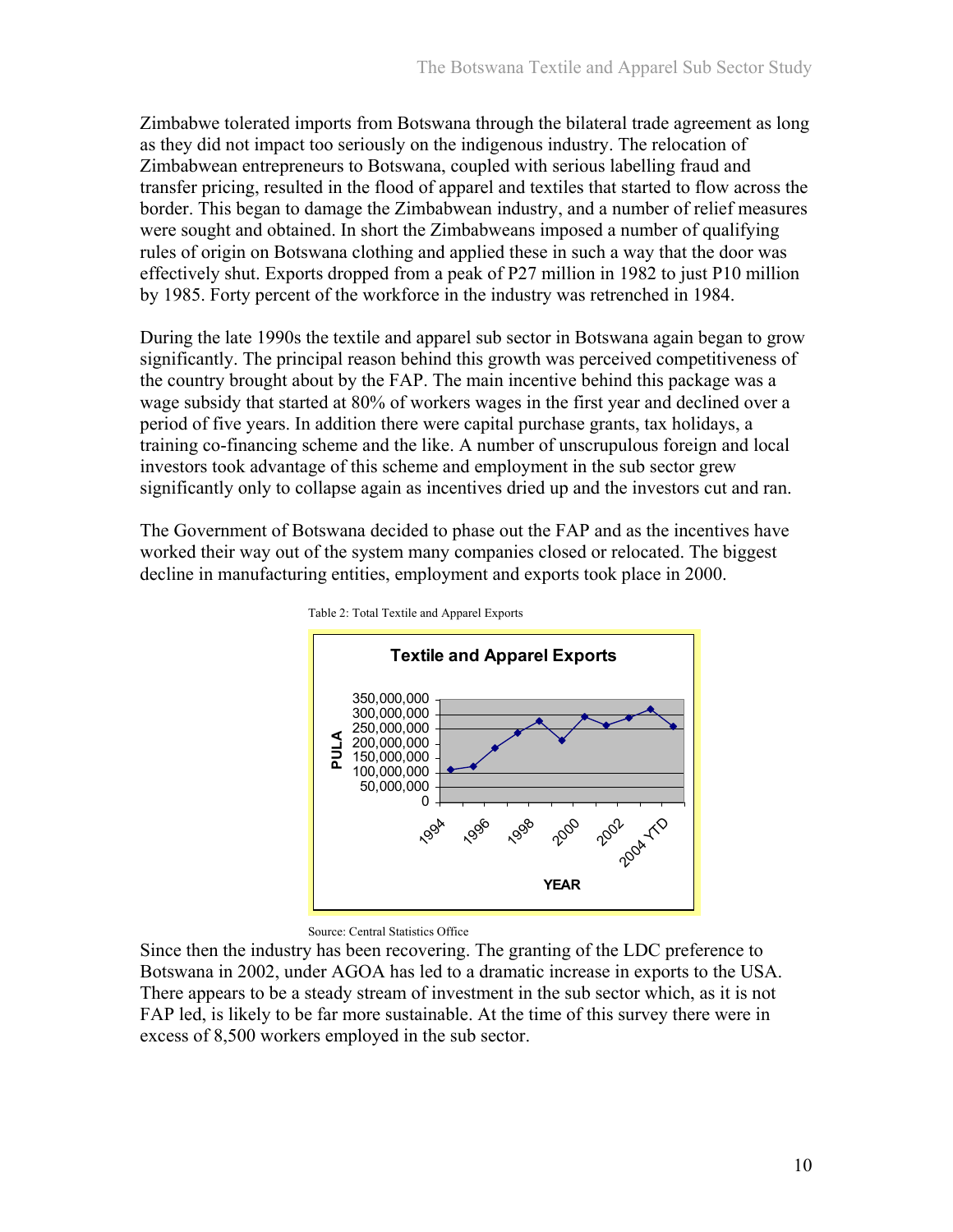

**Table 3: Textile and Apparel Exports by Country** 

Source: Central Statistics Office

# **The Markets**

Botswana is fortunate that it has preferential access to several important markets for garment and textile products. As an ACP country it has duty and quota-free access for textiles and garments to the EU. As a member of SACU all products can be sent to the largest regional market, South Africa, without duty or restriction. As a SADC country, its products are given preferential duty treatment when exported to SADC countries outside SACU. Zimbabwe and Botswana have a free trade agreement that dates back to 1956. Finally, under AGOA, Botswana qualifies as an LDC, or least developed country. This means that until September 2007, it can produce apparel from fabric purchased anywhere in the world and ship it to the United States duty-free (Table 4).

| <b>Trade Agreement</b> | <b>Duties</b>                  | <b>Rules of Origin</b>                    | <b>Time Limit</b>        | <b>Comments</b> |
|------------------------|--------------------------------|-------------------------------------------|--------------------------|-----------------|
| EU-ACP (Cotonou)       | Apparel- $0\%$                 | Double Transformation                     | 2008                     | Currently being |
|                        | Textiles-0%                    | Change of HS heading                      |                          | renogotiated    |
| <b>SACU</b>            | Apparel and textiles-<br>$0\%$ | None-SACU duty paid<br>on imported inputs | None                     |                 |
| Zim-Bots               | Apparel and                    | Apparel-20% local                         | None                     |                 |
|                        | Textiles-0%                    | value added                               |                          |                 |
| <b>SADC</b>            | Garments-40%                   | Double Transformation                     | Duties will be gradually |                 |
|                        |                                |                                           | reduced to zero by 2008  |                 |
| <b>AGOA</b>            | Garments $-0\%$                | $-None6$                                  | -Sept $2007$             | See note 1.     |
|                        |                                | -Yarn Forward                             | -Oct 2007 to Sept $2015$ |                 |
|                        | Textiles-Various               | Various-see note 2                        | None                     | See note 2.     |

**Table 4: Principal Trade Agreements Affecting Garments and Textiles** 

*Notes:*

 $\overline{a}$ 

<sup>6</sup> For a more complete description of the AGOA rules of origin see **Annex 1**, page 64.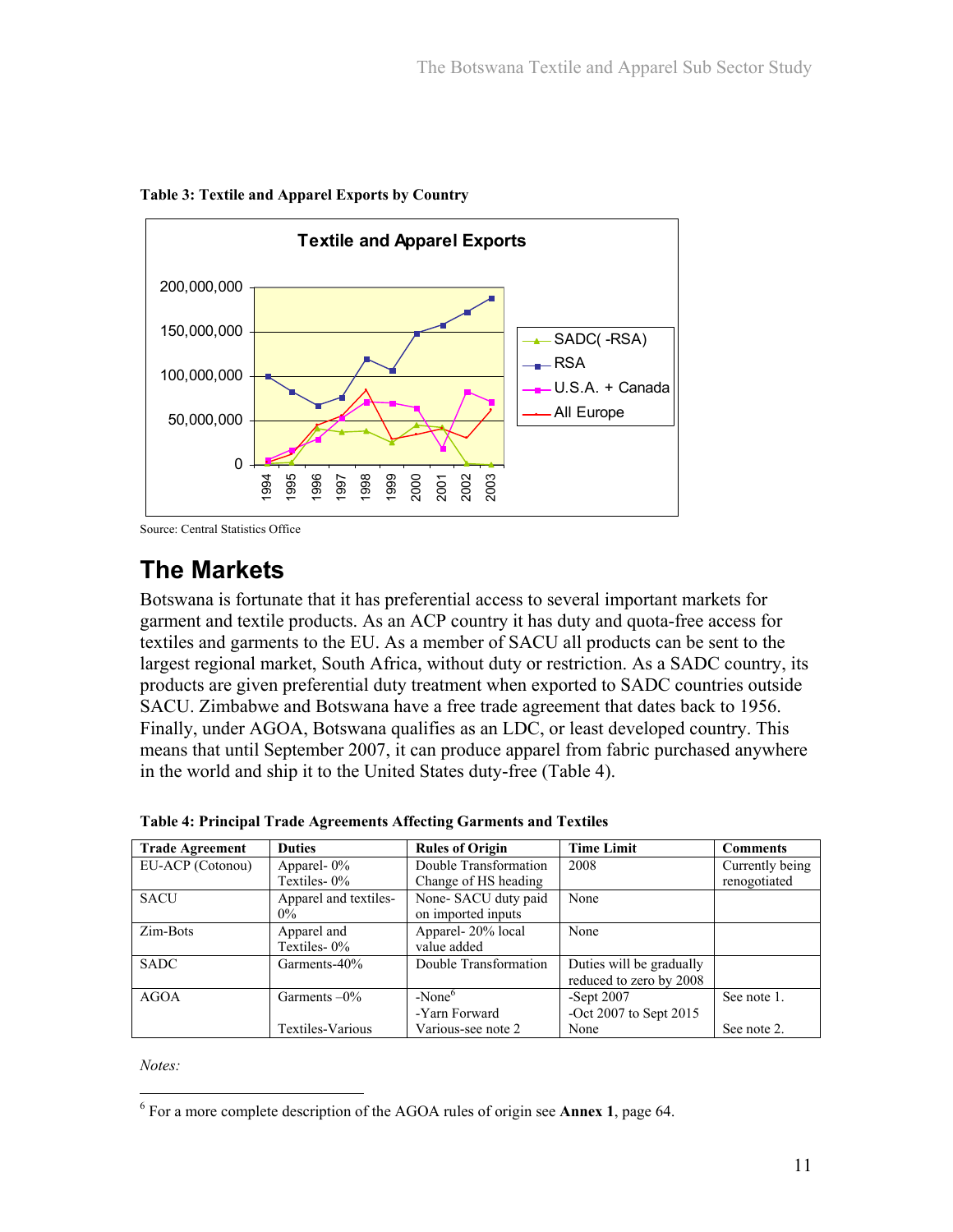- 1. After 2007, unless the LDC waiver is extended, Botswana garments will have to meet the AGOA rule of origin, which is yarn-forward, to qualify for duty-free status.
- 2. AGOA makes no provision for duty-free imports of textiles, except for handmade and folkloric items. Manufacturers in other African countries, however, can use Botswana textiles to produce garments that qualify for the yarn-forward rule of origin.

The trade preferences are valuable to Botswana manufacturers in two ways. First, it means products can be exported to some very important global markets, at a price advantage over other producers. Second, Botswana manufacturers can work in conjunction with other manufacturers and merchants to create competitive supply chains. To understand how Botswana manufacturers can take advantage of the latter, we must first discuss how competition works in apparel supply chains. After that, we will discuss the competitive advantages Botswana offers, and how these can be used to create competitive supply chains.

Although international garment buyers usually purchase garments from the garment manufacturer or a buying agent, in fact it is a long supply chain that actually delivers the garments to the buyer. The competitiveness of the entire supply chain, not just the garment manufacturer, affects the buyers' sourcing decision.





#### **The USA and AGOA**

Since Botswana was granted LDC status and the special trade preference that this implies under AGOA there has been a steady increase in exports to the USA. This is particularly marked in the 2004 where year to date export figures from the Central Statistics Office show USA exports exceeding RSA exports for the first time. The CSO qualifies these figures as they are not finalised and fully checked at the time of this report but if they are accurate they demonstrate a particularly interesting trend.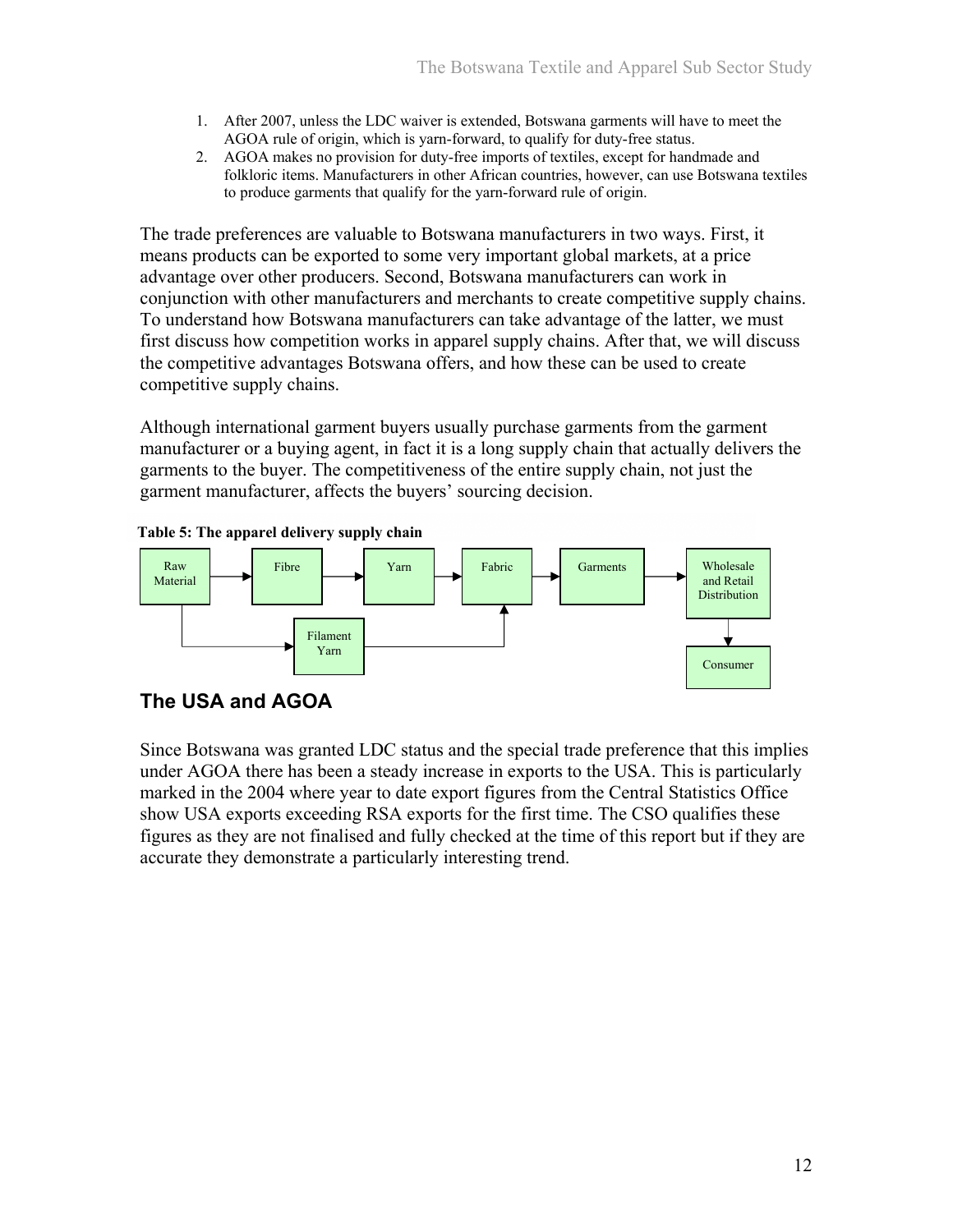

**Table 6 : Exports including 2004 Year to Date Data** 

Source: Central Statistics Office

Exports to the USA grew steadily through the late 1990s as the Governments Financial Assistance Programme attracted investment in the industry. Much of this new investment targeted the USA market for its product. Once the FAP was withdrawn, companies began to relocate or close down as their incentives expired leading to a marked decline in USA export activity. By 2001 exports to the USA dropped to their lowest level in six years.

In 2002 exports to the USA increased dramatically following the AGOA II legislation which gave Botswana LDC status and the ability to source third country fabric for its apparel exports. Currently 13 of the 21 companies interviewed are exporting some or all of their produce to the USA. This covers the full range of Botswana textile and apparel produce. There is strong potential for Botswana to increase sustainable exports to the USA market particularly if it attracts investment that manufactures knitted fabric for cutting and assembly into T-shirts, polo shirts, sweat shirts, track suits and the like. There is a residue of trained operators in the country from previous cycles of investment and industries could potentially use Zambian yarn which qualifies for export preferences under AGOA and is currently in plentiful supply.

Knit to shape garments will have the most difficulty in the USA market after the LDC status expires in 2007. The yarns used in this industry are generally blended synthetic yarns which are not produced in any great variety in the sub Saharan region. There is a limited variety available from South Africa but most yarn is imported from China and Taiwan. The scale of the industry makes it unlikely that a dedicated yarn spinning mill could be set up to create the variety of yarns necessary to create the range of product required. If there is no relaxation of the USA rules of origin and the LDC preference is not extended again, this section of the industry will have to totally divert to the European and regional markets.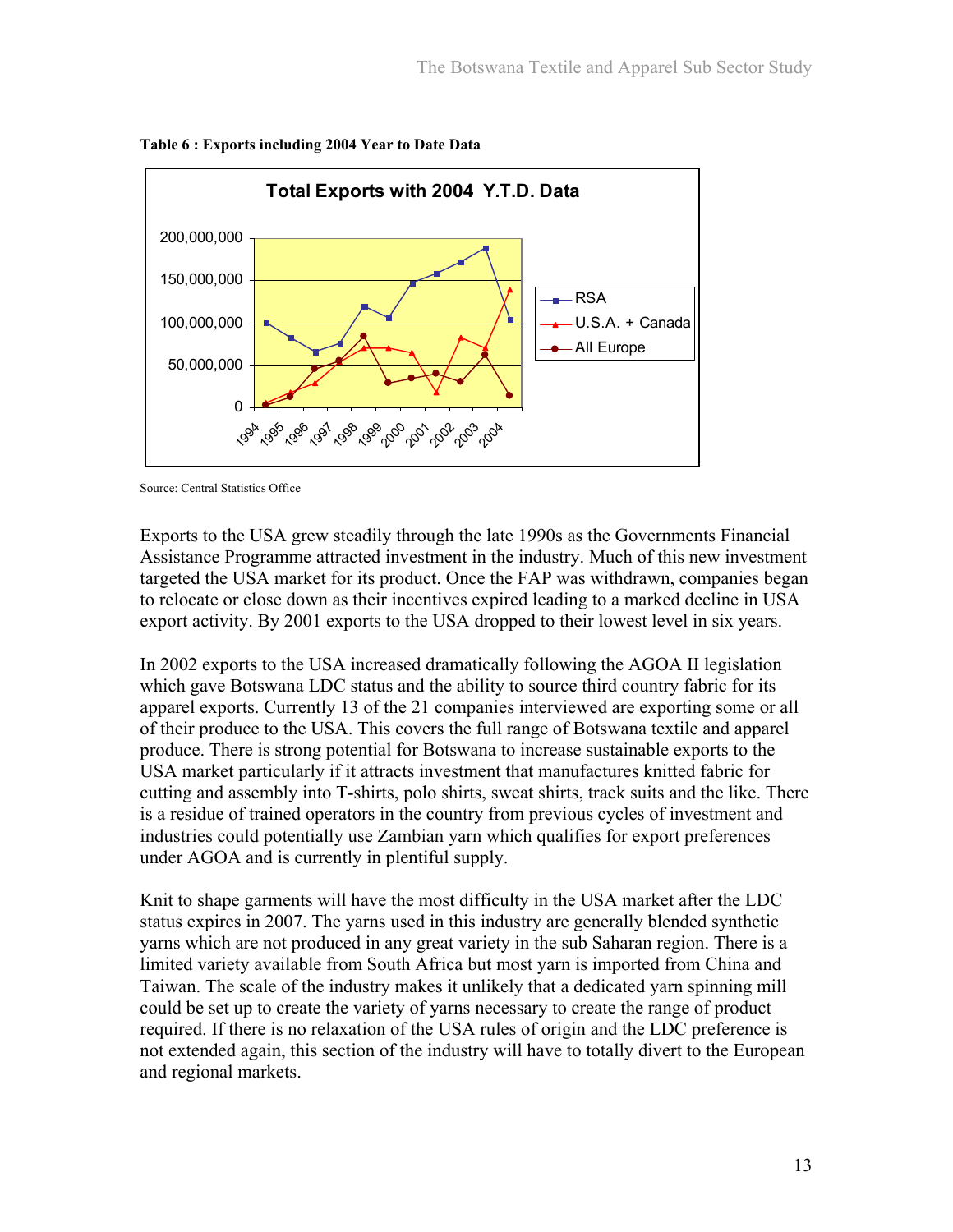### **The Republic of South Africa**

South Africa has traditionally been the strongest market for Botswana textiles and apparel. The market has grown consistently over the years from P100 million in 1994 to P180 million in 2003. Indicative year to date figures for 2004 show a marked decrease in exports to the RSA. This is a worrying trend and is probably due to the difficulties experienced in the RSA by its own manufacturing facilities. The strong Rand and the lowering of tariffs has led to a flood of cheap clothing into this market and this, coupled with apparel smuggling and dumping has seriously affected the ability of South African firms to compete and has probably affected Botswana's penetration of this market.

One of the new start-ups in Botswana is specifically targeting the RSA market and this should see a reversal of this negative trend. Eleven factories out of 21 currently export to South Africa exporting across all categories including towels, ladies lingerie, protective wear, jeans, woven trousers and T-shirts. The majority of sales into the RSA are made to chain stores and are made through sales agents or dedicated sales offices in the RSA.

With the relative regional competitiveness of wages in Botswana there should be strong opportunities to continue to service this important market.

### **The European Union**

The EU's rules of origin require a two step conversion process to achieve duty free access. Although less onerous than the AGOA three step rule, Botswana's classification as an LDC makes penetration of the USA easier than the EU. Despite this Botswana has made significant inroads into this important market and this is mostly achieved through the export of knit to shape sweaters. Because the fabric is knitted on site it fulfils the rules of origin requirements for duty free entry to the EU.

Exports of textiles and apparel peaked at P88 million in 1998 before falling back sharply to P30 million the following year. Since then exports have risen steadily to reach P62 million in 2003. Of the three factories producing sweaters, all export to the EU. One of the factories that manufactures T-shirts from fabric produced in-house also exports to the EU. Two other factories report exports to this market which they would have to supply on a duty paid basis.

Exporters of knit to shape sweaters indicate high interest from Europe for their products and this market should continue to grow steadily.

### **Dimensions of Competition**

Apparel supply chains do not compete simply on price. Buyers will evaluate a supply offer on five dimensions:

- Price
- Quality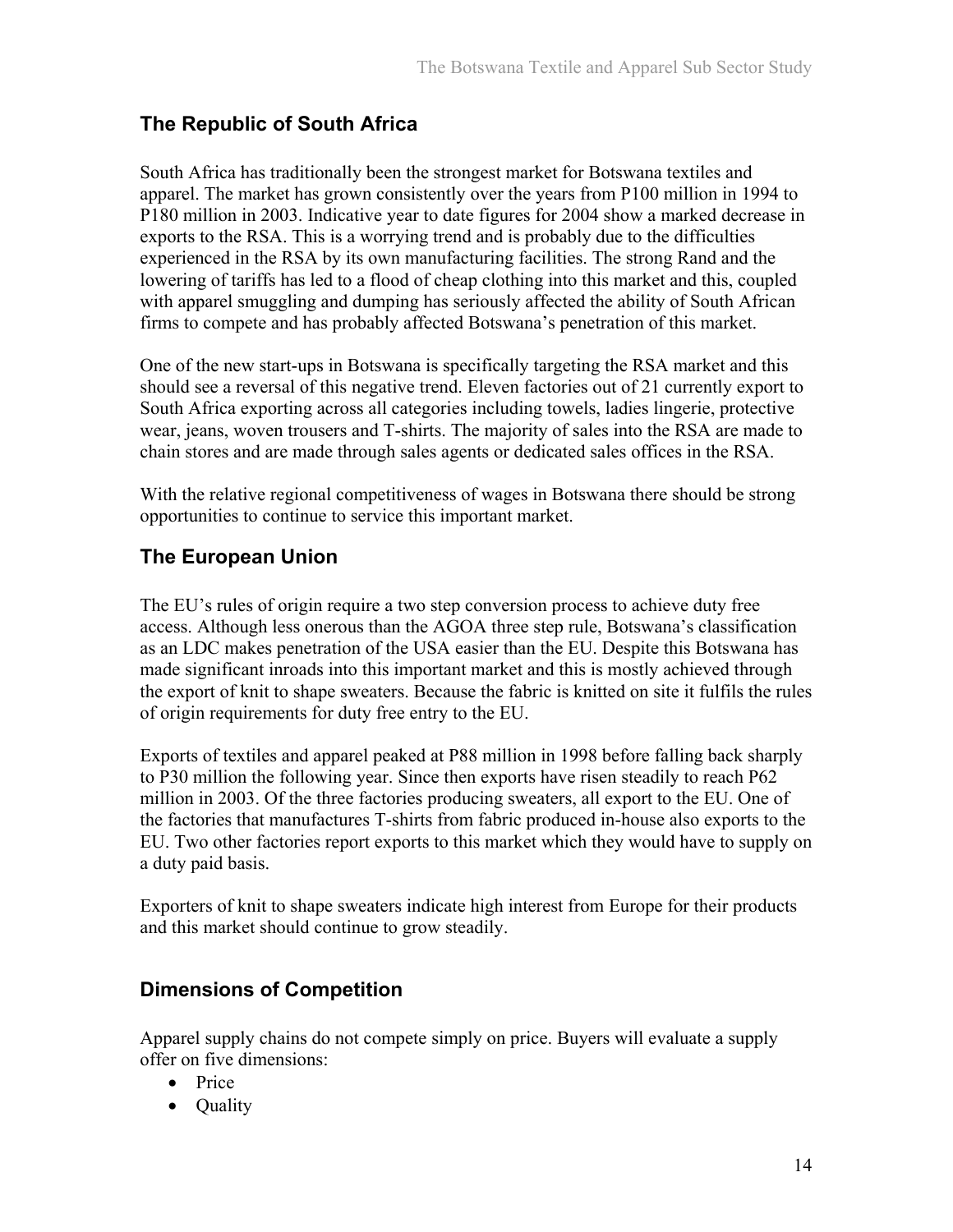- Response
- Product
- Ethics

Price is the cost to the buyer to have the goods delivered to its door or distribution center. It includes the price the apparel manufacturer charges, as well as shipping and clearing charges, customs duties, insurance, financing costs, and the cost to finance stock in transit.

Quality does not mean compliance with standards, which is assumed. It is rather a difficult to characterize perception that one product is more desirable than another. The important points about quality are that the buyer will not pay for better quality than they want, and the supplier should produce a slightly higher quality than the buyer is used to receive at the same cost.

Response refers to the total delay between placing an order and receiving goods. The concept is somewhat fuzzy in apparel supply chains, since buyers often place block or seasonal orders before they give confirmed assorted orders for shipment. Most apparel buyers measure response time from the moment a completely detailed order is given to a supplier to the moment the goods are received at the designated destination.

Two aspects of response are important. The first is the delay length. The second is the delay length's reliability. In many cases, delivery reliability is more important than delay length. This reliability is expressed as meeting a promised delivery date.

Product competition concerns the type, and range of products the supply chain delivers. The decisions about product competition are among the most important supply chain members make. These decisions will, in large part, determine which specific supply chains a manufacturer can service. Complicating the decision process is the fact that many manufacturers will pursue more than one product strategy at a time.

In addition to selecting specific product types from the limitless variety of apparel products, supply chains, and their members will also choose among these four distinct ways of servicing customers:

- specialize in a narrow range of products or provide a wide and more flexible manufacturing capability;
- make products to the customers' designs or provide products of his own design;
- produce many small orders of unique products or a few large orders of the same or similar products; and
- produce simple or complicated products.

Each of these is a continuum. A manufacturer can specialize in a very narrow product range, such as men's bikini briefs, a wider range such as men's underwear, an even wider range such as underwear, or even a very broad range such as any knit cotton garment. The more definite the manufacturer can say where it will work on each of these continua,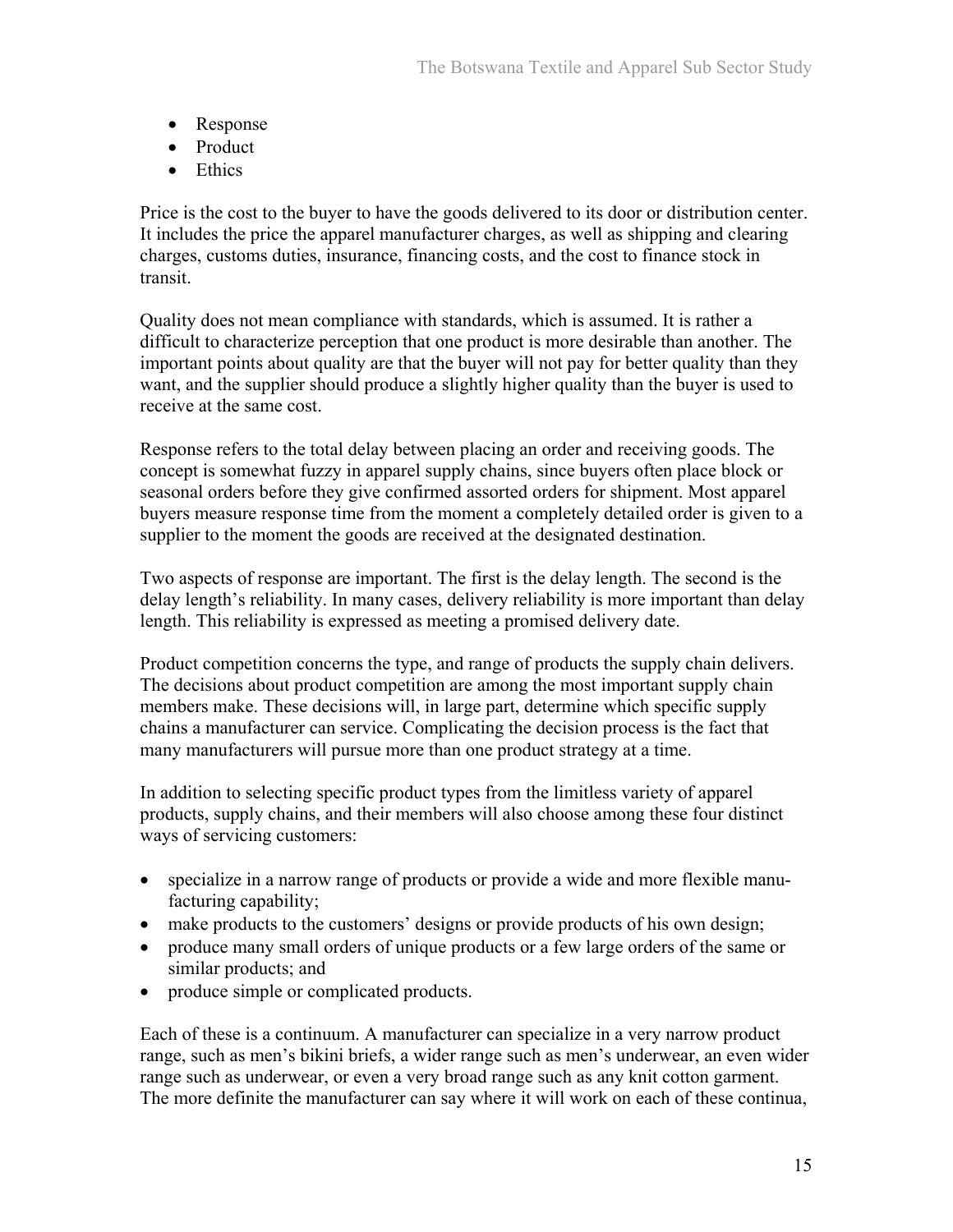the easier it will be for it to join and help maintain competitive and profitable supply chains.

Most international retailers and brands insist that their vendors maintain high standards of ethical compliance. They have developed Codes of Conduct that prescribe the minimum levels of working conditions, compliance with local labour laws, environmental standard and the like. (See International Consumer Standards on page 26) Retailer and brands will source their products from vendors and regions where they are confident they will not be exposed to corporate reputational risk.

Manufactures in Botswana, to be successful, will need to join competitive supply chains to which they can contribute. For existing manufacturers, this will usually mean a careful evaluation of their own abilities as well as those of the upstream and downstream markets available. For investors seeking to create new manufacturing capacity, this will mean first evaluating the markets for apparel products, and what is required to compete in one or more markets, and then how to fit into a potentially competitive supply chain.

The apparel market, particularly in the developed world, is vast and complicated. No single competitive strategy will meet all customers' needs. Botswana cannot hope to be a source for all possible customers, nor need it do so to be successful. What is important, however, is to identify the types of markets Botswana manufacturers, the supply chains of which they are members and can position themselves to be competitive in.

For this purpose we will divide the markets into three hierarchical groups. The first is the *informal* and *formal* markets. The second is the *traditional* and *modern* and the third is the *mass* and *niche* markets (Coughlin, Rubin, Darga, 2001:91).

| Informal                                 | Formal                               |
|------------------------------------------|--------------------------------------|
| Most business transactions not recorded. | All transactions recorded.           |
| Business conducted among individuals or  | Business conducted among formally    |
| sole proprietorships, often micro-       | organised, usually limited liability |
| enterprises.                             | companies. Companies may be part of  |
| Low emphasis on ethical compliance.      | larger groups.                       |
|                                          | Ethical compliance important.        |

| Traditional                            | Modern                                     |
|----------------------------------------|--------------------------------------------|
| Business conducted among entities on a | Manufacturers, merchandisers and retailers |
| buy-sell basis.                        | form strategic alliances.                  |
| Manufacturers produce and ship to      | Manufacturers produce and ship according   |
| individual orders.                     | to agreed schedules, often using           |
| Buyers shop from season-to-season for  | replenishment shipments based on actual    |
| different suppliers.                   | downstream consumption.                    |
| Ethical compliance rarely important.   | Buyers and suppliers form long-term        |
|                                        | relations.                                 |
|                                        | Ethical compliance critical.               |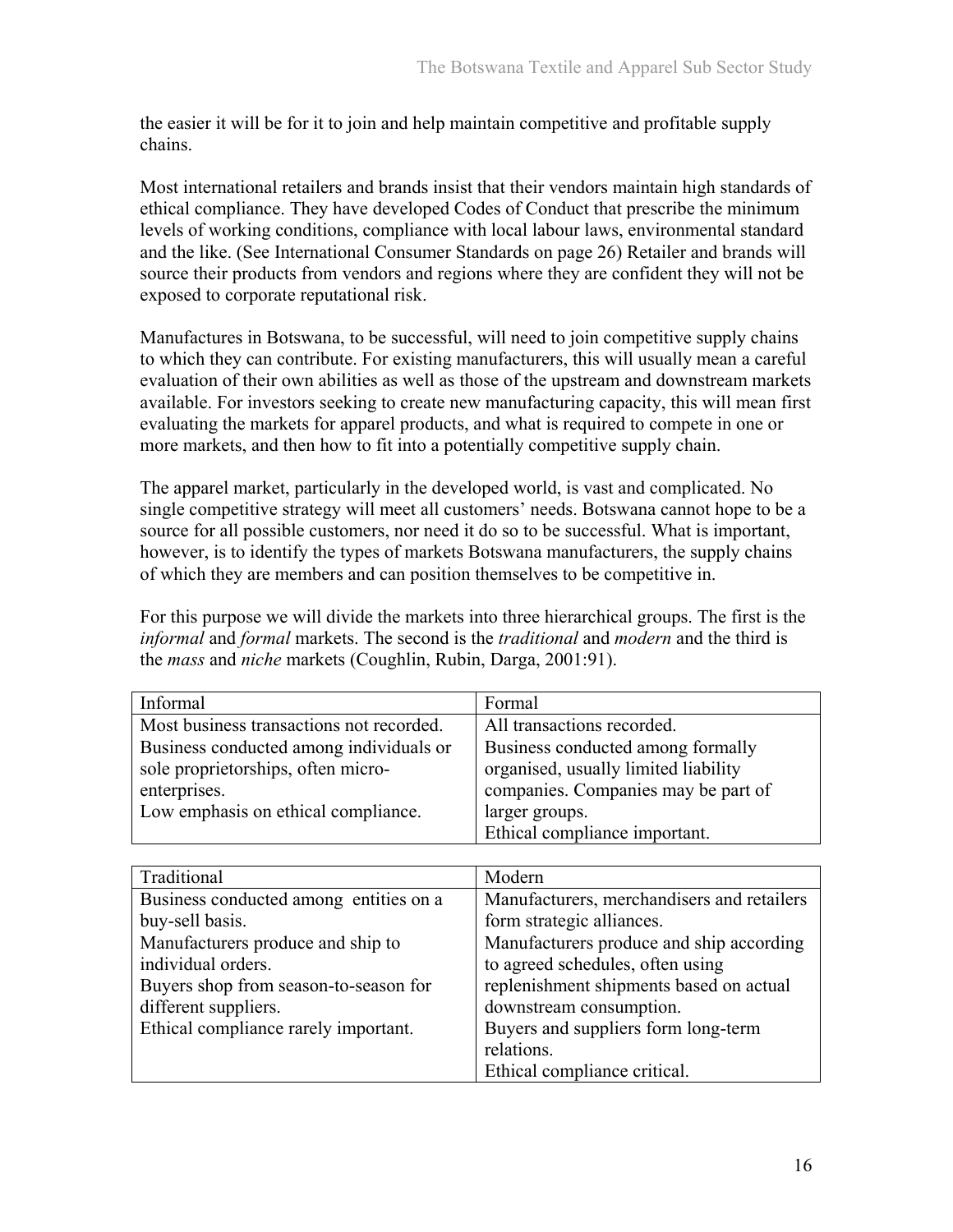| <b>Mass</b>                             | Niche                                     |
|-----------------------------------------|-------------------------------------------|
| At least 25% of the products are basics | Not more than 25% of the products are     |
| varying little from season to season.   | basics.                                   |
| Frequent in-season replenishment        | Replenishment shipments are the exception |
| shipments                               | rather than the rule.                     |

It would be impossible to say exactly what competitive requirements each market combination will require. In fact, each individual customer will have it own specific requirements. On the other hand, discussing the **likely** competitive requirements will help us decide where the best bets are for Botswana manufacturers and potential investors (Table 7.).

#### **Table 7: Market Segments-Likely competitive requirements**

| <b>Market Segment</b>          | <b>Potential Strategies</b>                  |
|--------------------------------|----------------------------------------------|
| Informal                       | Low price<br>٠<br>Slow response              |
|                                | Low quality<br>٠                             |
|                                | Range from generic to specific products<br>٠ |
|                                | Small production runs<br>٠                   |
| Formal Traditional Niche       | Higher price<br>п                            |
|                                | Slow to medium response<br>٠                 |
|                                | High quality<br>٠                            |
|                                | Very product specific<br>٠                   |
|                                | Small production runs<br>٠                   |
| <b>Formal Traditional Mass</b> | Low price<br>п                               |
|                                | Medium to rapid response<br>٠                |
|                                | Medium quality<br>٠                          |
|                                | Generic to moderately product specific<br>п  |
|                                | Medium to large production runs<br>٠         |
| Formal Modern Niche            | High price<br>٠                              |
|                                | Rapid response<br>п                          |
|                                | High quality<br>٠                            |
|                                | Very product specific<br>٠                   |
|                                | Small to medium production runs<br>٠         |
| Formal Modern Mass             | Low price<br>٠                               |
|                                | Very rapid response<br>٠                     |
|                                | Medium quality<br>п                          |
|                                | Generic to moderately specific products<br>٠ |
|                                | Large production runs                        |

*Source:* Coughlin, Rubin, Darga, 2001:Table 30

Informal markets are limited to local and regional markets. All the other market segments are found locally, regionally, and nationally.

In the following sections we will evaluate the existing apparel and textile industry in Botswana, and the Botswana business environment. From this evaluation we will present an analysis of the key opportunities, the constraints that inhibit exploiting those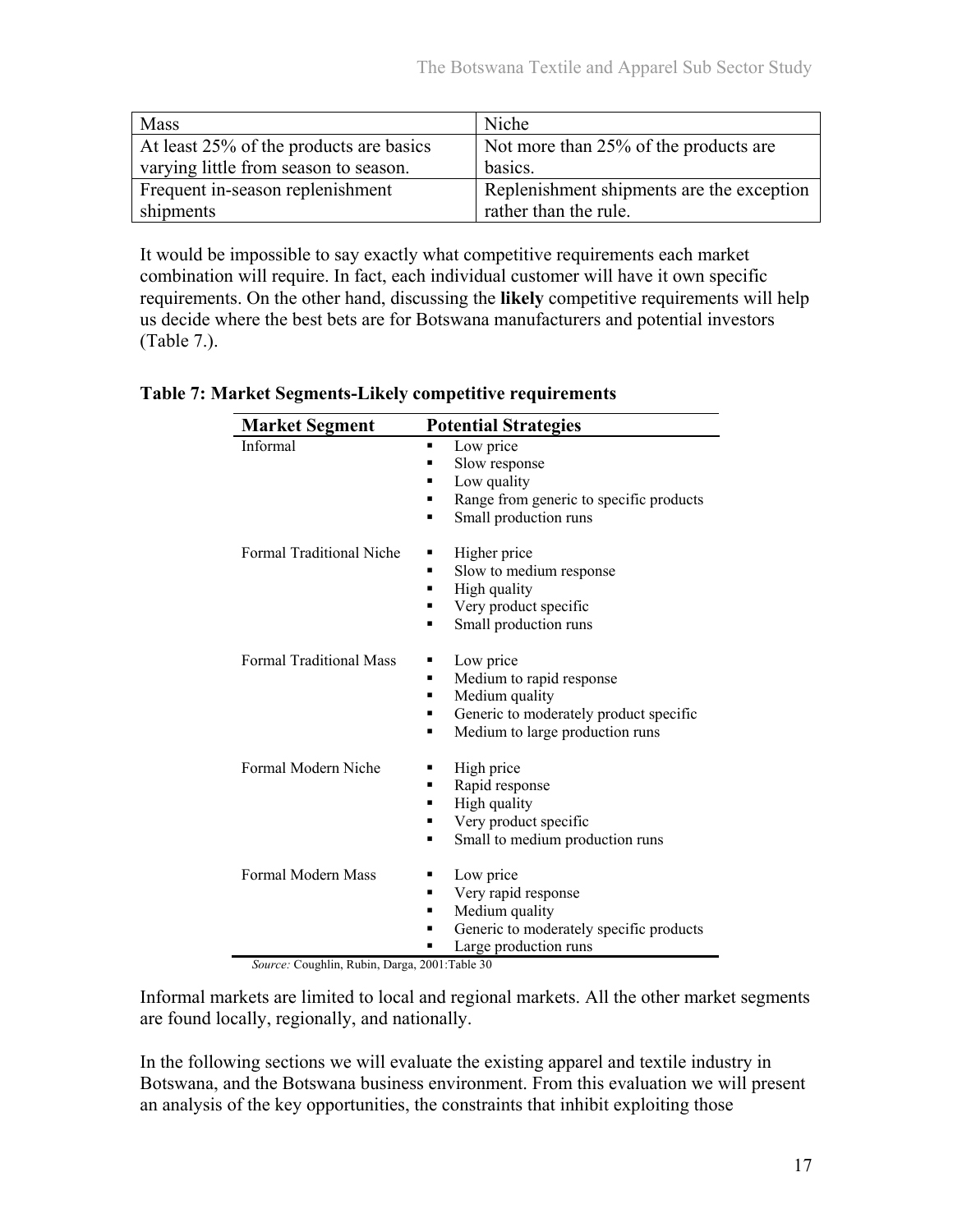opportunities, and suggest ways to overcome these constraints. We will also look at the rest of the Southern African region and analyse the potential for Botswana manufacturers to form competitive regional supply chains. Using these analyses, we will suggest in which markets supply chains that include Botswana manufacturers are most likely to be successful competitors.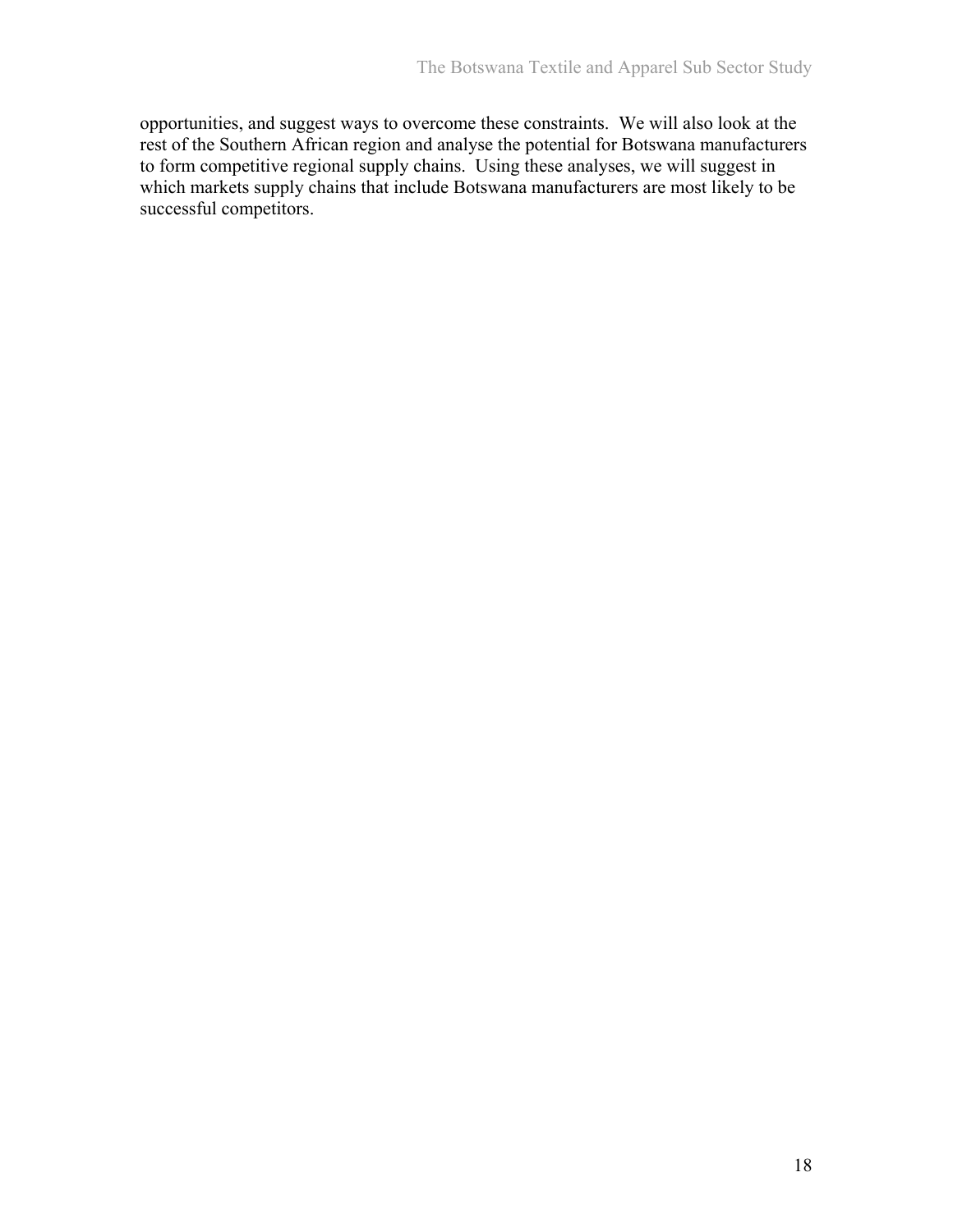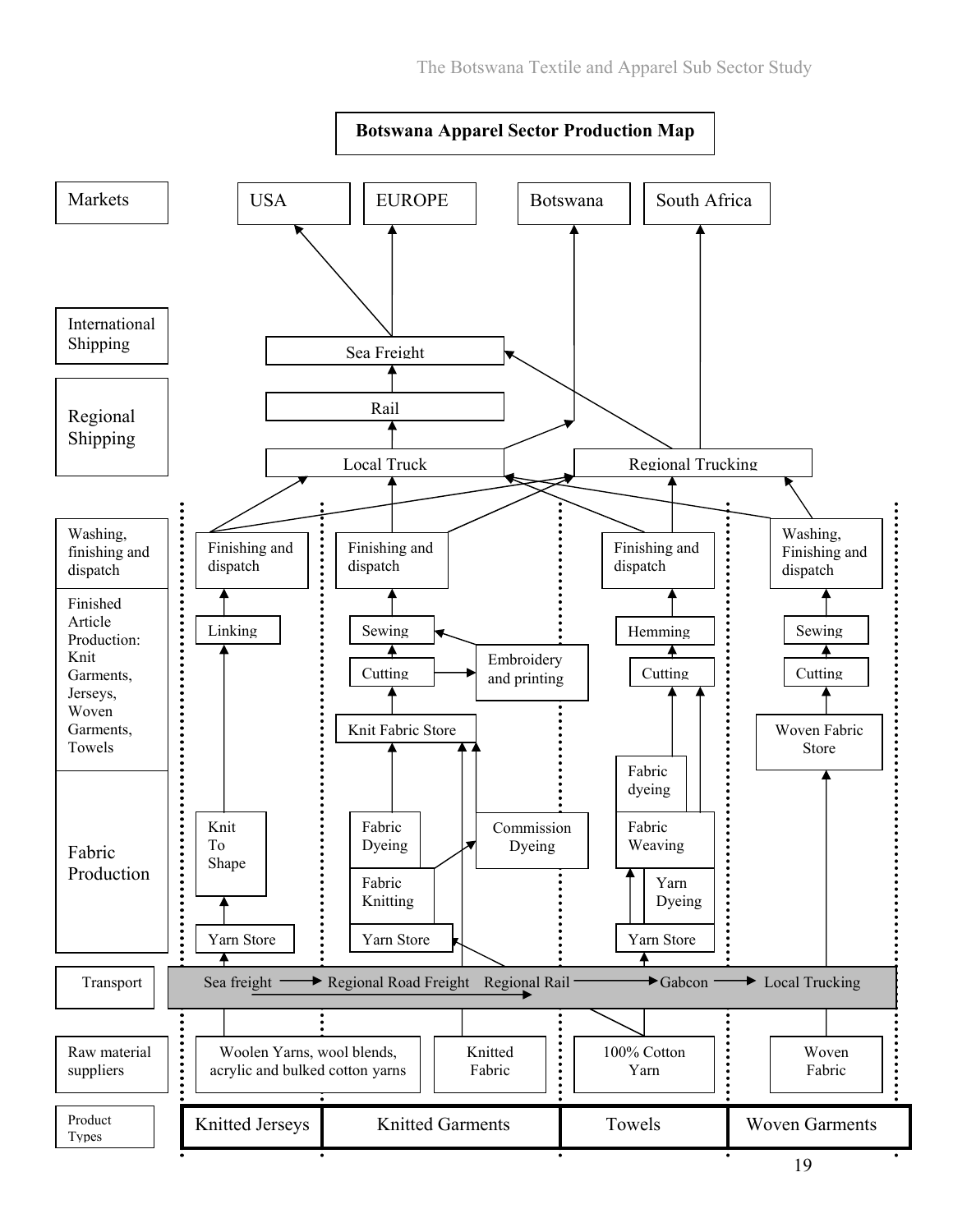## **The Structure of the Industry**

The consultants received lists of companies from BEDIA and the Department of Industry. From these lists the consultants drew up a register of the 21 largest active companies which form the backbone of the textile and apparel sub sector in Botswana. For the most part companies with less than 50 employees were not visited.

It is acknowledged that there are numerous small enterprises that service the domestic market with items such as bespoke tailoring, school uniforms and the like. While forming an important part of the domestic informal economy, these did not fall into the scope of this study.

The consultants conducted in-depth interviews in the 21 companies and established that they employ a total of 8596 workers. Three of these have indicated plans to increase employment by a total of 1125 within the next six months. Employment in the formal subsector is therefore approaching 10,000 workers which constitutes a significant proportion of the workforce engaged in the manufacturing sector of the economy (40%).

Currently 261 expatriates are employed in management, supervisory and administrative positions. The expatriates are mainly from South East Asia, RSA and Zimbabwe. They represent 3% of the total employed in the industries.

It is interesting that Botswana's apparel industry is relatively diverse. Compared to countries like Swaziland and Lesotho, it demonstrates a range of product that belies its size. Besides the towels produced under the textile sub sector, the apparel sector produces woven garments and denim jeans, knitted commodity type garments such as T-shirts, fully fashioned sweaters, protective garments such as overalls, haute-couture, and ladies underwear including brassieres. This range provides compelling evidence to BEDIA that it can target a wide variety of manufactures as potential investors.

At present there are no companies spinning yarn in Botswana. (See the Employment by Production Activity graph on page 25.

One company is weaving towelling fabric and sources the yarn from Zimbabwe, Zambia and RSA. The towels are marketed in RSA, Zimbabwe and Mauritius.

Two companies import yarn from Zimbabwe, India and RSA and manufacture circular knitted fabric used in the manufacture of T-Shirts and golf shirts. Although they have excess knitting capacity they do not supply any other company in Botswana. The production of these companies is sold in Botswana, RSA and the EU. (Note: If these companies use Zambian yarn their production would be eligible to AGOA preferences after the expiry of the LDC preference.)

Five companies are producing trousers, shorts and chino garments from woven fabric imported from Taiwan, RSA, Zimbabwe and China for customers in RSA, USA and Botswana.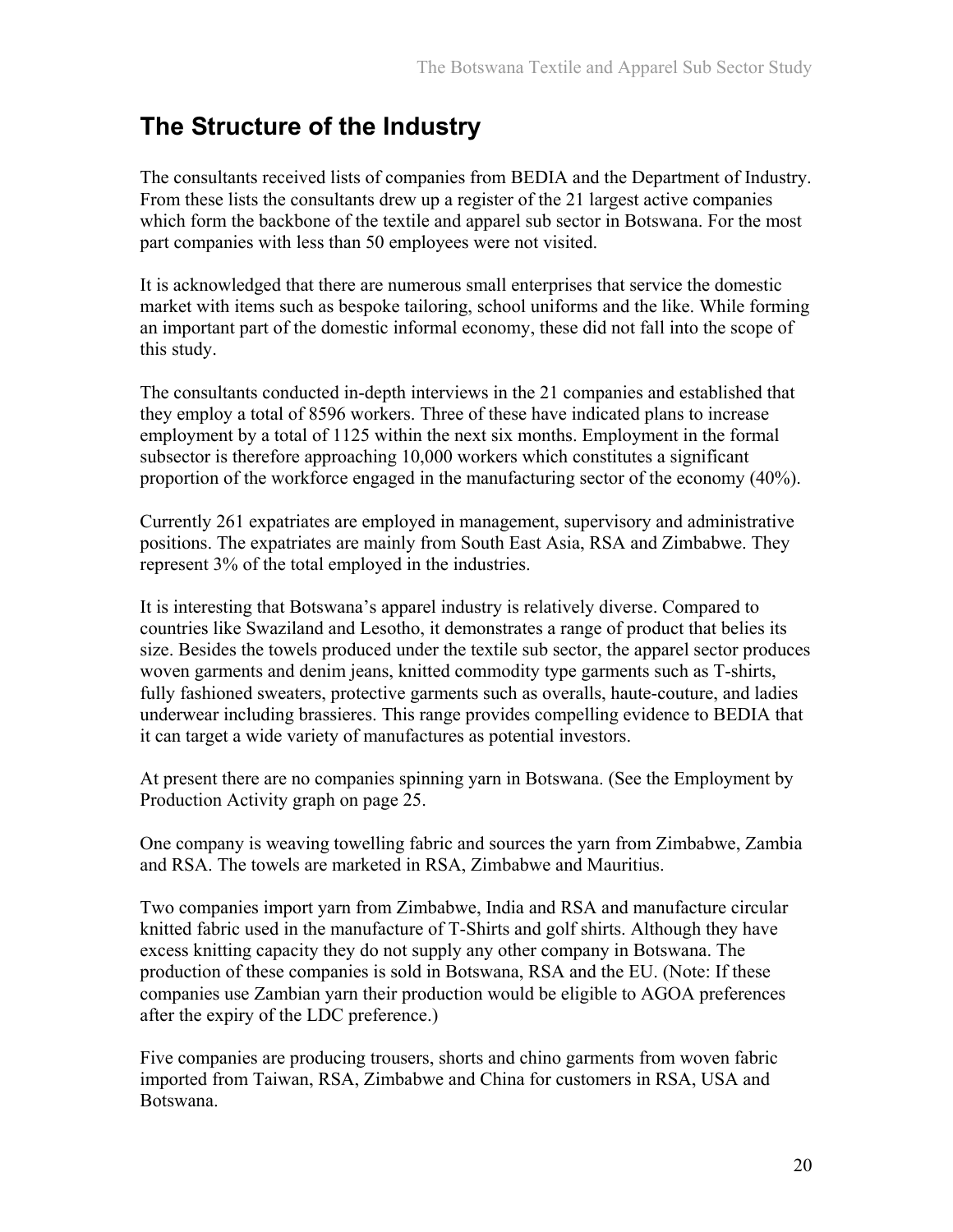Knitted fabrics imported from Taiwan, RSA and Zimbabwe are used by six companies to produce T-shirts and Golf shirts for markets in USA, EU, RSA and Botswana.

Three companies import textured yarn from China, Hong Kong, Taiwan and RSA to knit fully fashioned sweaters for customers in USA, EU and RSA.

One company designs and produces ladies high fashion for the USA market. This company has penetrated a highly specialised niche haute-couture market in the USA. The design skills within the company are also used to service the high end wedding and fashion gown market in Botswana.

One company specialises in women's underwear, a highly specialised niche market, and sells its production to top end stores in Botswana and South Africa.

There is a Gabarone based company that specialises in protective clothing and uniforms. This company supplies most of the protective clothing to the Government and to the mining operations in Botswana.

Two companies have dyeing facilities and one of these dyes the cloth manufactured by the other circular knit fabric producer on a commission basis.

All other raw materials including threads, labels and packaging materials are sourced from outside Botswana.

The main markets for the garments are the USA, RSA, EU, Botswana and SADC. The majority of the companies are selling into a number of these countries but there are two supplying exclusively to RSA and a further three who export solely to the USA.

The companies that supply into the regional markets including Botswana claim the import of cheap garments from China is a major problem. This is a trend that has been developing throughout the SACU region.

Seven of the companies involved in this sector have sales offices in South East Asia, ten have offices in Botswana, three have offices in RSA and one company's sales office is in Mauritius.

Currently the oldest established company has been operating for over 20 years and a further four each have been in production for over ten years. Six companies have been operating for more than five years and a further ten companies have set up in the last five years.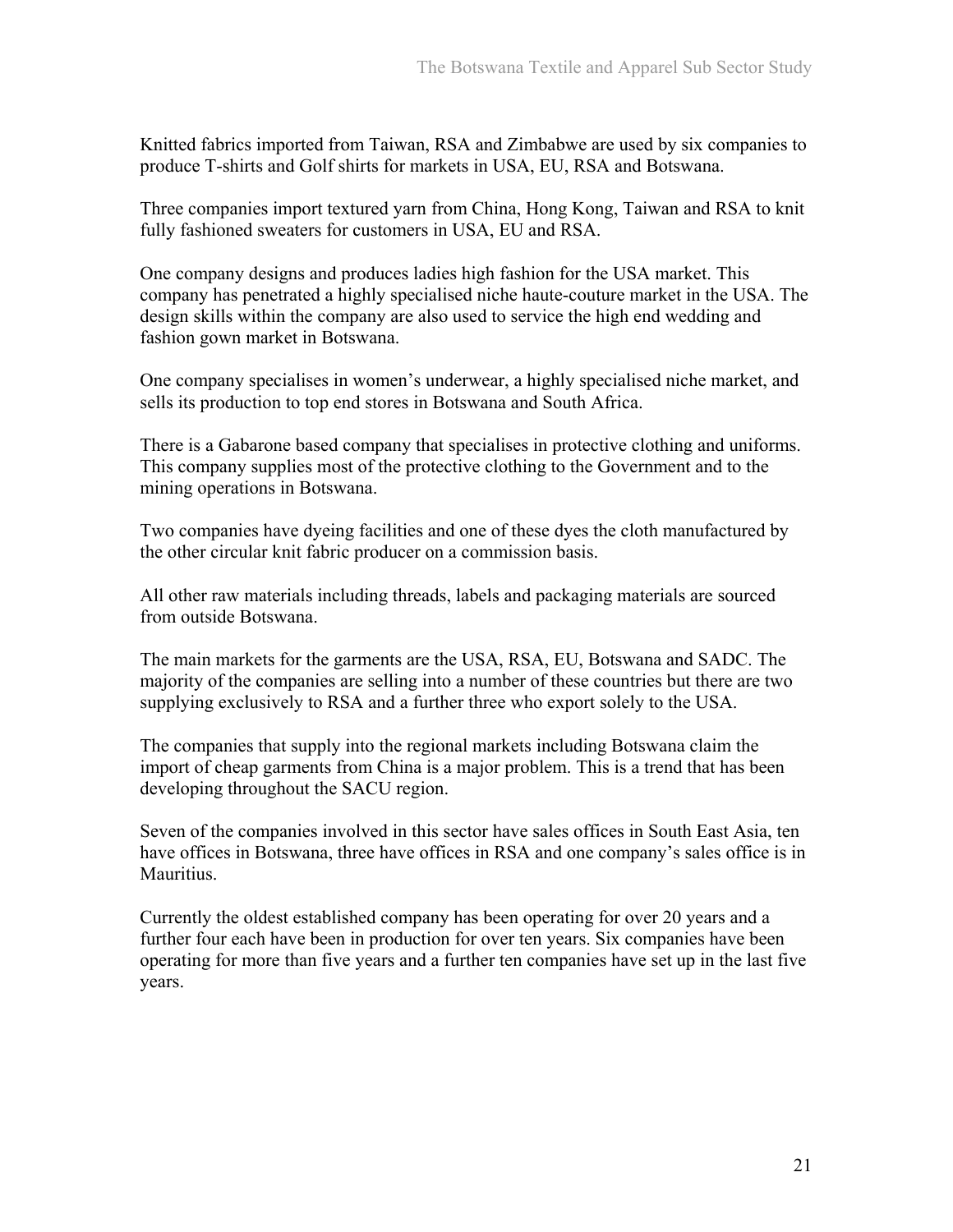## **The Production Process**

The equipment and manufacturing process for garments made from knitted or woven fabrics is basically the same with the exception of the production of denim jeans that requires heavier duty machines.

Six of the companies are vertically integrated producing their own fabric for the manufacture of their garments. One company produces woven fabric for towels, two companies produce circular knitted fabric which they manufacture into garments and three companies produce knit to shape panels which are assembled into jerseys.

While the circular knitting companies have additional capacity available they do not supply fabrics to other companies in Botswana.

The two companies with fabric dyeing capabilities have invested in waste water pretreatment facilities that prepares the waste water before discharge into the municipal sewers. A further 2 companies perform washing operations on their finished garments but these are softening washes and do not produce noxious waste water.

The remaining companies receive their raw materials from outside Botswana and convert them into garments for dispatch to their customers. Twelve companies indicated that they receive their raw materials from China and Taiwan. For the most part raw materials are brought into Botswana by rail and finished goods are dispatched by road freight. Most imports and exports are handled through Durban.

Six companies are able to offer screen-printing to their customers and five companies have embroidery machinery. There is some sub contracting of embroidery between companies in Botswana.

## **Subsector Dynamics**

As we discussed earlier there have been a number of cycles of growth and contraction in the textile and garment industry in Botswana. Of significance is that fact that the country had significant capacity to produce fabric in the early 1980's and this capacity has now been largely lost. This is unfortunate at a time when rules of origin require multiple processing for apparel to enter the USA or the EU on a duty and quota free basis.

The South African market has consistently been the largest market for Botswana's exports in this sub sector in the last 20 years. For the first time it appears as though exports to the USA will exceed those to the RSA in 2004. The probable reasons for this will be discussed under the chapter *Driving Forces* below.

The SADC market excluding South Africa has played a significant role in the importation of Botswana's textiles and apparel throughout the 1990's but this market has now faded into complete insignificance.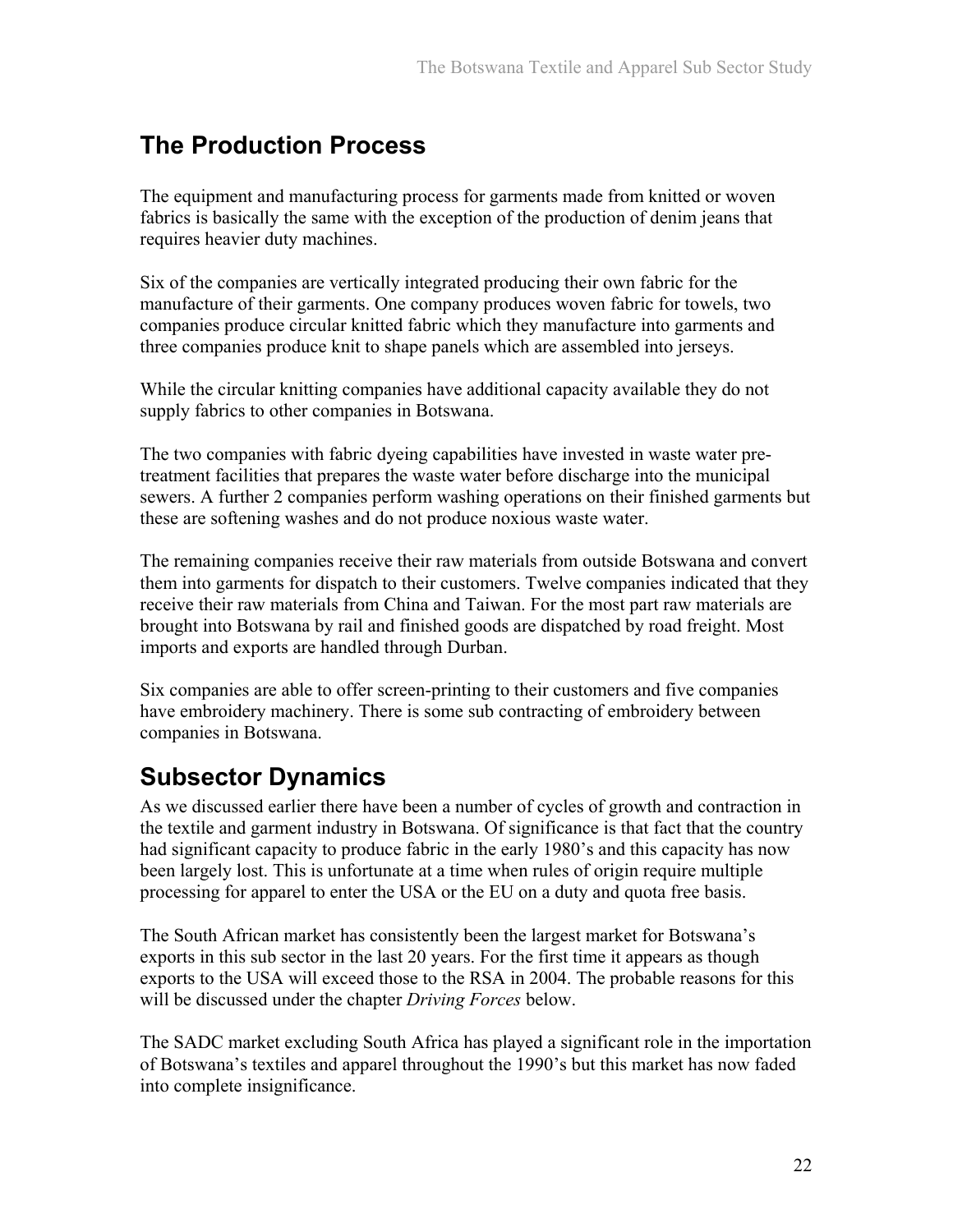The European market has been growing for Botswana exporters since 1994. It peaked at P83 million in 1998, declined sharply and has started to grow steadily once again. The 2004 year to date figures indicate a significant drop in exports to this region but this may be due to the fact that the majority of exports to this region are knit to shape jerseys which are subject to seasonal demand and their export would mostly be reflected in the second half of the year.

The Apparel Sector Production Map on page 17 indicates the four main Botswana's four main textile and apparel products. Of these knitted jerseys (known as *knit to shape*) are performing strongly in all markets and production is expanding. Export of this product tends to swing between the RSA and Northern Hemisphere markets on a seasonal basis with manufacturers reporting strong demand from all markets. The main penetration of the European market is due to the export of this product.

The export of garments made from knitted fabric is growing considerably into the USA. It is ironic that the two factories producing their own knitted fabric regard their main markets as the RSA and are not exporting out of the region in significant quantities. Exporters to the USA in this category are using fabric imported principally from China. While there is some on going growth and investment in this category it must be seen to be at risk if no effort is made to create the backward linkage into locally sourced fabric. The expiry of the LDC preference under AGOA in 2007 will dramatically curtail these operations. The consultants were worried by the assertion from manufacturers that they felt sure that the LDC status would again be extended as the consultants believe that this is unlikely to be the case.

In the category of woven garments there is some new investment with a major South African producer about to commence production to service the regional market. Those producers servicing the local market (uniforms, protective clothing and women's underwear) are working in entrenched niche markets and appear to be reasonably solid. Part of this category is exporting to the USA under AGOA and, as with the producers of knitted garments, face considerable risk if they do not organise the sourcing of qualifying fabric. One of the success stories in this category is a small haute couture manufacturer that producers high end, exclusive fashion garments for the USA market.

The manufacture of towels for the regional market has seen the closure of one manufacturing facility recently. The remaining producer exports in the main to South Africa.

# **Driving Forces**

#### **Pula/US\$/Rand Exchange Rate**

Botswana is the only country in SACU that is not pegged to the Rand. Over the past two years the currency has declined from just over R1.72 to the Pula to current rate of R1.34. This constitutes a decline of 22%. Having established that more than 50% of Botswana's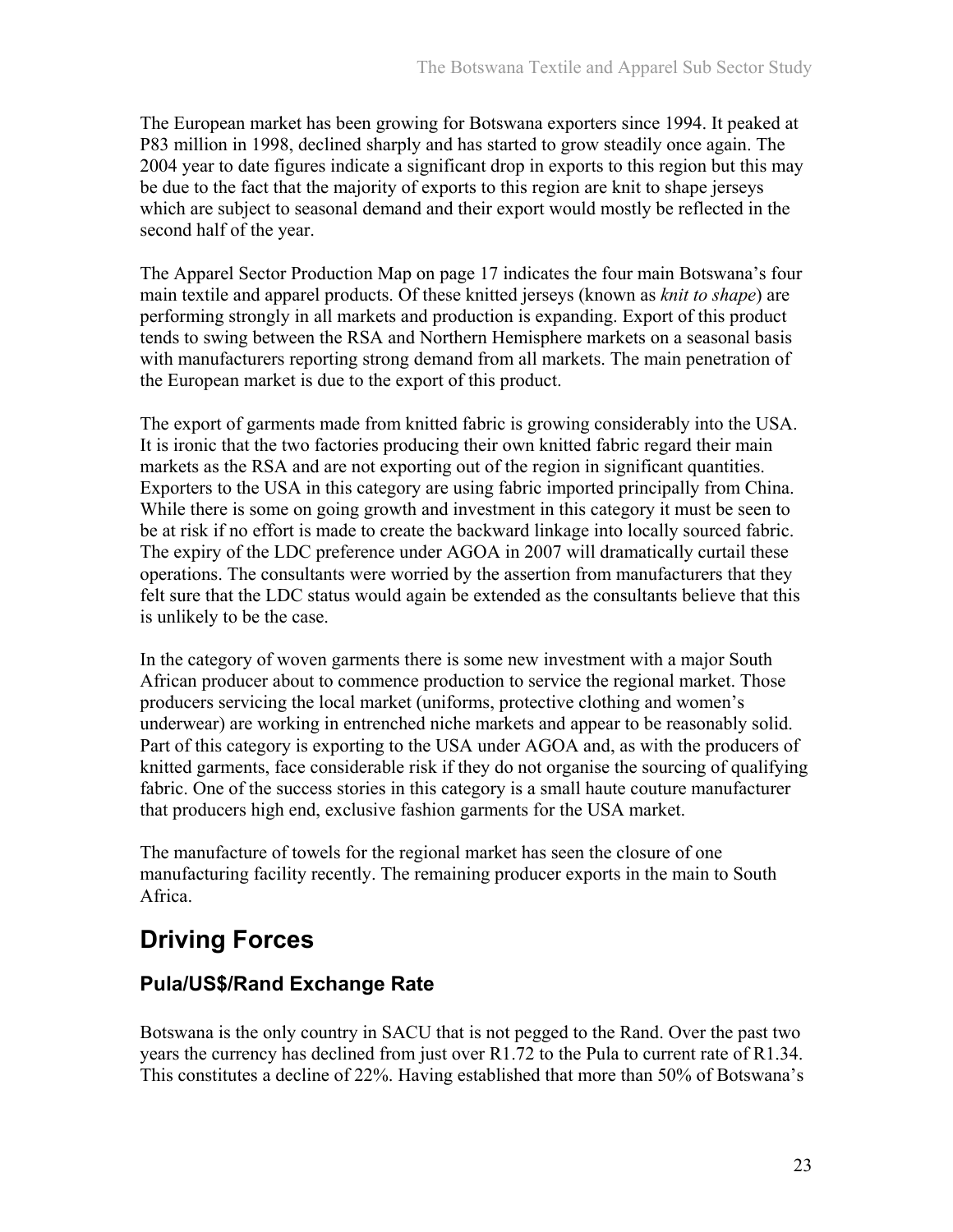exports in this sub sector are sold into South Africa we can assume that Botswana's manufactured products are becoming relatively more competitive in this market.



Table 8: Pula/\$/Rand Exchange Rate

Source BIDPA Briefing  $-1<sup>st</sup>$  Quarter 2004

Like the other economies in the South African Customs Union, Botswana has felt the pressure on its exports due to the weakness of the dollar. This is being felt particularly seriously in those industries that export in dollar related products such as clothing. While the Pula has been rising steadily against the dollar, this rise has not been as dramatic as that of the Rand. (The 22% decline against the Rand has left Botswana exporters to the USA less exposed than their SACU counterparts.)

#### **AGOA and LDC Status**

AGOA has been the dominant driving force behind the growth of the apparel subsector in a number of Sub Saharan countries such as Lesotho and Swaziland and to a more limited extent, Botswana. The LDC status conferred on Botswana has enabled it to receive special advantage under AGOA in that it does not need to apply the principle of cumulation to its USA garment exports. Manufacturers are able to source highly competitive Asian manufactured cloth as their raw material input. Investors taking advantage of this status are one of the main driving forces of the current growth in employment in this subsector.

Currently this special LDC advantage will expire midway through 2007 and it is unlikely to be extended. When the LDC advantage expires, the apparel industry will have to either source fabric within Botswana, from another qualifying sub-Saharan state or from the USA itself. This will result in the loss of much of Botswana's competitive advantage.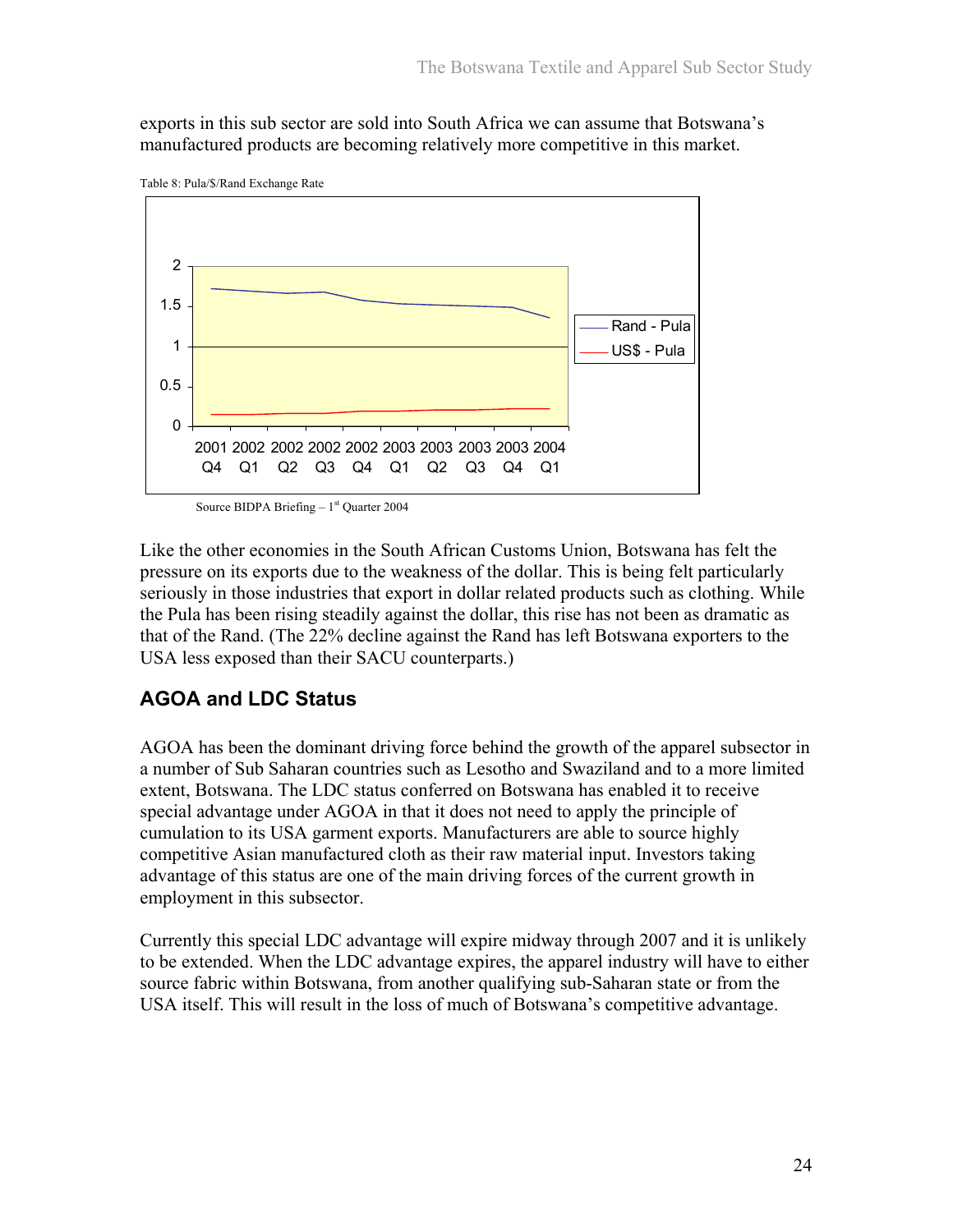



Source: Factories survey – ComMark Trust

Looking at that segment of the industry that produces garments from knitted fabric (other than sweaters) we can see that 730 workers are working in factories that are producing their own fabric and would therefore be eligible for preferential access into the USA market beyond the expiry of the LDC special preference on the condition they were using qualifying yarn (i.e. Zambian as opposed to Zimbabwian).

Botswana already has a core of circular knitting production and fabric dyeing. It needs to build on these resources and encourage other factories to set up production of knitting facilities to consolidate the growth in this segment of the apparel subsector.



 **Table 10**:Employment by Production Activity

Source: Factories survey – ComMark Trust

In the woven apparel segment of the sub sector all factories exporting under AGOA are importing their raw materials from East Asia. This represents factories employing 25% of the workforce. The survival of these factories is at risk if they cannot source sub Saharan qualifying fabric before the end of the LDC preferential status in 2007. The alternatives are to switch to the regional market or operate at levels of efficiency sufficient to be competitive even if their products attract GSP duties when entering the USA.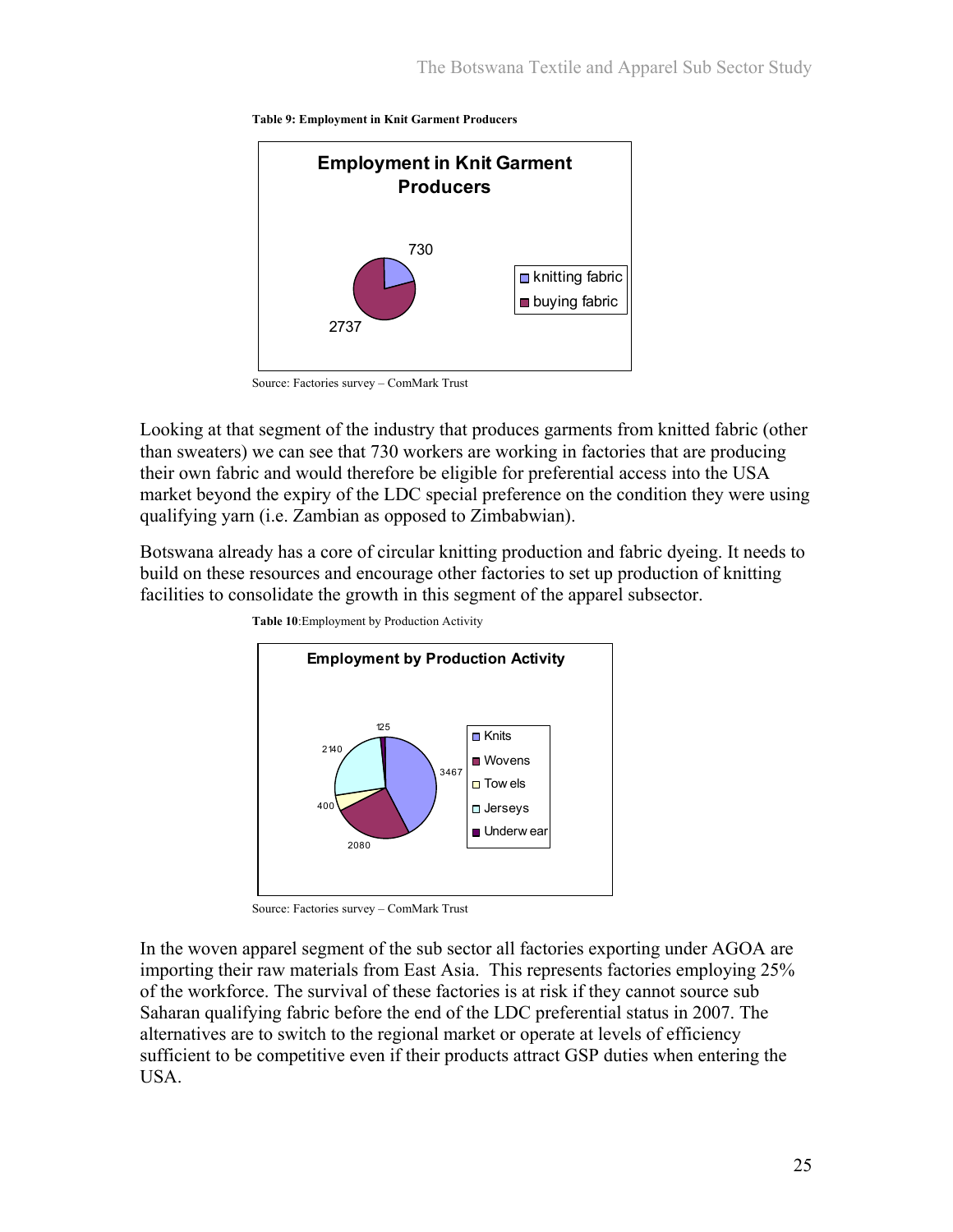One of the largest segments of the industry is involved in "knit to shape" operations producing knitted sweaters, jerseys pullovers, cardigans etc. Raw material for this operation, which is spun (woollen type) thread, is sourced internationally with most being sourced in China. Some thread is sourced from South Africa. This industry, employing just over 2,000 workers, will not be eligible for duty and quota free access under AGOA after the termination of the LDC preferences. Unlike the woven apparel industry, knit to shape garments made in Botswana are eligible for duty free access into the European Union because they fulfil the Rules of Origin requirements of conversion from thread to garment i.e. the fabric and the garments are made in a qualifying state.

#### **International Consumer Standards**

 $\overline{a}$ 

Efforts by concerned consumers and international labour organisations have focused attention on the working and environmental conditions under which products are manufactured. This attention and the possibility of negative publicity have forced all the international brands to adopt Codes of Conduct to which factories must comply while producing their products.

These Codes of Conduct are driving the transformation of the garment sector globally and are effecting working conditions in Botswana. All factories producing for export to the USA have to comply with minimum standards and they are inspected regularly to ensure their compliance. Codes of Conduct will ensure that the Botswana apparel sector keeps pace with changes in industrial relations policies and will also ensure environmental best practice is adhered to in this sector.

#### **The End of the Financial Assistance Programme**

The Botswana Government introduced the Financial Assistance Programme (FAP) in the 1990's and this resulted in investors from South Africa and Asia establishing plants in Botswana. These industries mainly serviced the RSA, US and European markets. The FAP offered attractive incentives subsiding wages, fixed asset investment, and training costs for the initial 5-year period of operations. Access to factory space was also available. 7

Since the late 1990's many companies closed their operations when the initial 5-year period of assistance under FAP expired. Other took advantage of the FAP incentives and did not even commence operations. It would appear that a number of the investors came to Botswana solely to avail of the generous subsidies available. The FAP programme of assistance for new FDI was discontinued in 2001. A few factories still benefit from the FAP and they have indicated that they are unsure if they will continue operations once their incentives expire.

<sup>7</sup> Report for Botswana Development Investment Authority (BEDIA) on the *Viability and Competitiveness of the Garment and Textile Sectors in Botswana.* July 2003. Submitted by International Development Ireland.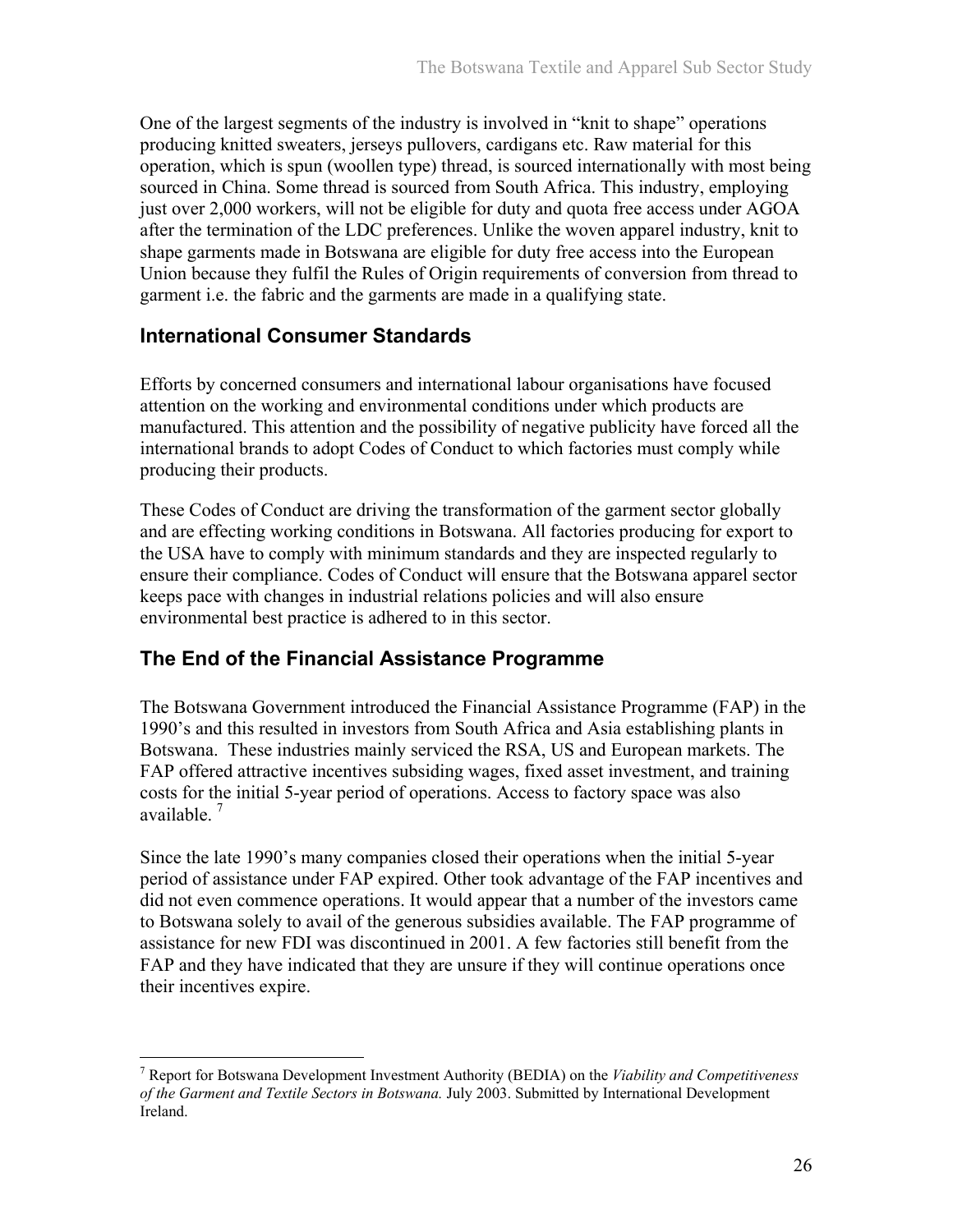The FAP attracted a significant number of investors to Botswana and its phasing out has caused a large number to discontinue operations or relocate out of Botswana. There is an overhanging perspective that fly-by-night investors, both local and foreign, used the FAP unscrupulously and this reflects negatively on the textile and apparel industries particularly when new investors attempt to raise capital from funding institutions and commercial banks.

#### **Increasing Competition in the Regional Markets**

Traditionally Botswana's largest market has been South Africa where the apparel industry in particular has been going through particularly difficult times owing to the lowering of tariff barriers, staggering increases in the imports of very competitive apparel from China, smuggling and dumping.

South Africa has shed 30,000 jobs in the textile and apparel sector in the last 12 months and this is indicative of how the industry is adjusting to increased global competition. There is no doubt that Botswana companies exporting into this market will have to remain extremely competitive if they wish to avoid losing market share to cheap Chinese imports.

#### **South East Asian Investors**

Investors in the textile and apparel industry from South East Asia are driving much of the growth in Sub Saharan Africa. In 2001 in Lesotho South East Asian investors owned 85% of the apparel factories employing 97% of the workforce.<sup>8</sup>

A significant Botswana success story in this industry is the result of a partnership between a Matswana and a Taiwanese investor. They have developed a company that is growing, making significant penetration of a wide range of markets, and is proving to be a powerful combination with the Matswana bringing local knowledge and influence to the partnership while the Taiwanese can supply the international trading connections including access to the markets and raw material sourcing.

#### **Investment Opportunity Window**

 $\overline{a}$ 

Those companies using third country fabrics that are not AGOA eligible have just over two years in which to switch their source of supply to AGOA eligible countries, start manufacturing their raw materials themselves, or lose the competitive advantage of exporting under AGOA.

BEDIA and the BDC should start to encourage these firms in particular to develop the backward linkages such as circular knitting and dyeing facilities.

<sup>8</sup> Lesotho Garment Industry Subsector Study for the Government of Lesotho - 2001 - *Salm et al.*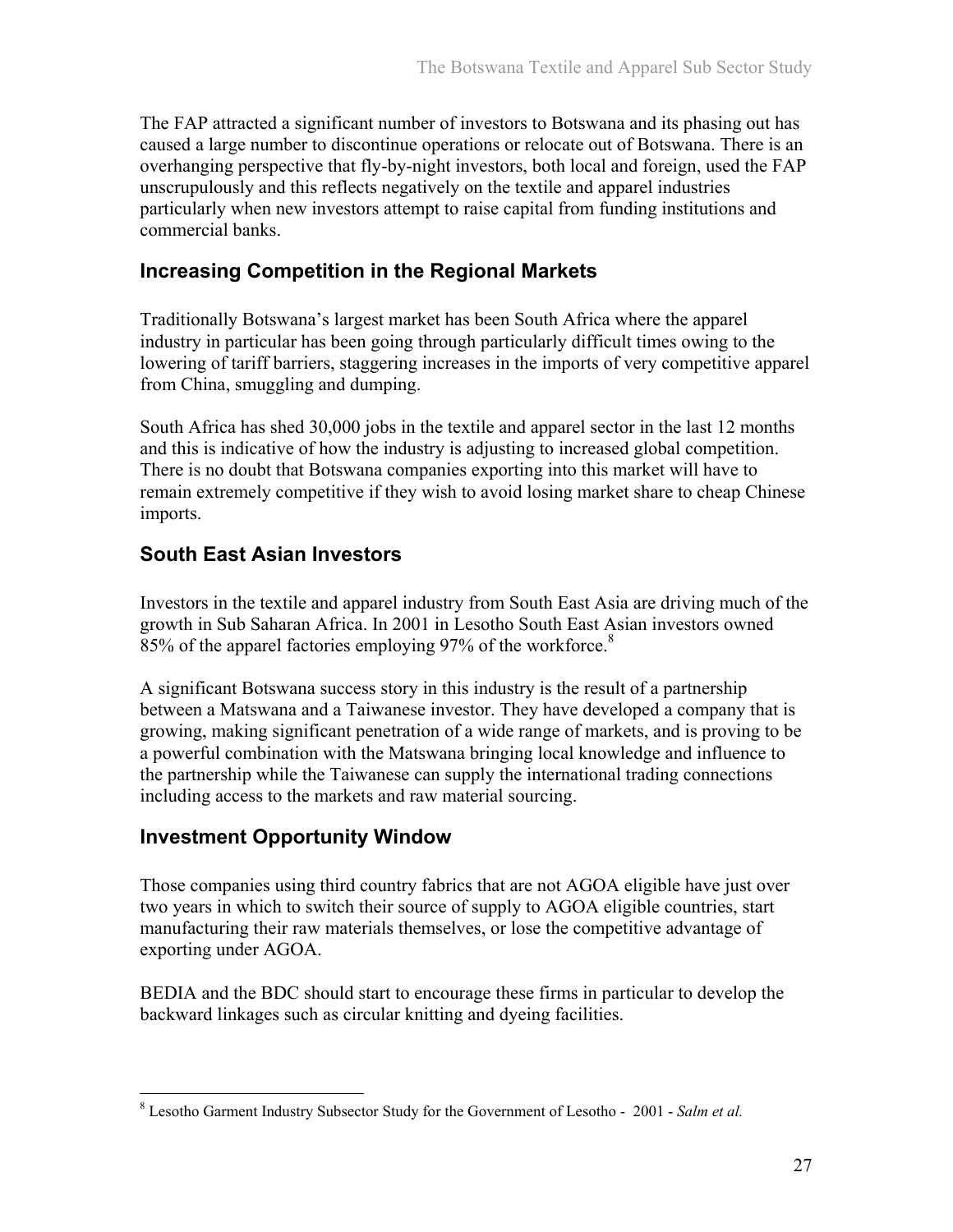AGOA continues to drive growth in this subsector in Sub Saharan Africa. Botswana is currently experiencing significant growth in exports to the USA. The demonstrable success of Botswana companies should serve as a positive example for investors who are investigating the region.

## **Key Points of Leverage**

The points of leverage are those points where, working with a few individuals or organisations, it is possible to reach a much larger audience of participants within the industry. In this survey the consultants identified two distinct audiences that need to be addressed. Firstly there are the garment sector industrialist and secondly the workers. The points of leverage are nodes where the participants gather or associate.

#### **Botswana Confederation of Commerce, Industry and Manpower - BOCCIM**

The Botswana Confederation of Commerce, Industry and Manpower (BOCCIM) is an organization that represents a diverse range of industrial and commercial activity but has only two members from the apparel and textile industry. The industrialists in this sub sector have not formed their own association and therefore do not have a collective voice in their dealings with government.

As this sub sector grows it will need to develop its own association which may be affiliated to BOCCIM. The industrialists will need to develop industry specific negotiating positions with regard to wage agreements, trade agreements, tax, customs and investment concessions.

#### **Botswana Export Development and Investment Authority - BEDIA**

BEDIA is the principal investment promotion organisation within Botswana with a emphasis on export orientated industries. It works closely with those clients that it has attracted and facilitates their activities particularly in relation to dealing with Government and parastatal departments. It will also assist in the research and development of new markets. See BEDIA in Institutional Environment on page 29.

#### **The Unions**

While trade unions are tolerated in Botswana certain provisions of the labour legislation have made it very difficult for labour to organize itself effectively. In particular there has been a provision which excluded trade union members from being full time members of their own committees. One had to be in full time employ to be a member of a labour movement and this meant that most labour organization had to take place after normal working hours. This law was altered in April 2004. One can therefore expect far more labour organization to develop in the future. This is probably one of the reasons why there have been very few legal strikes in Botswana. Almost all strikes have been wild cat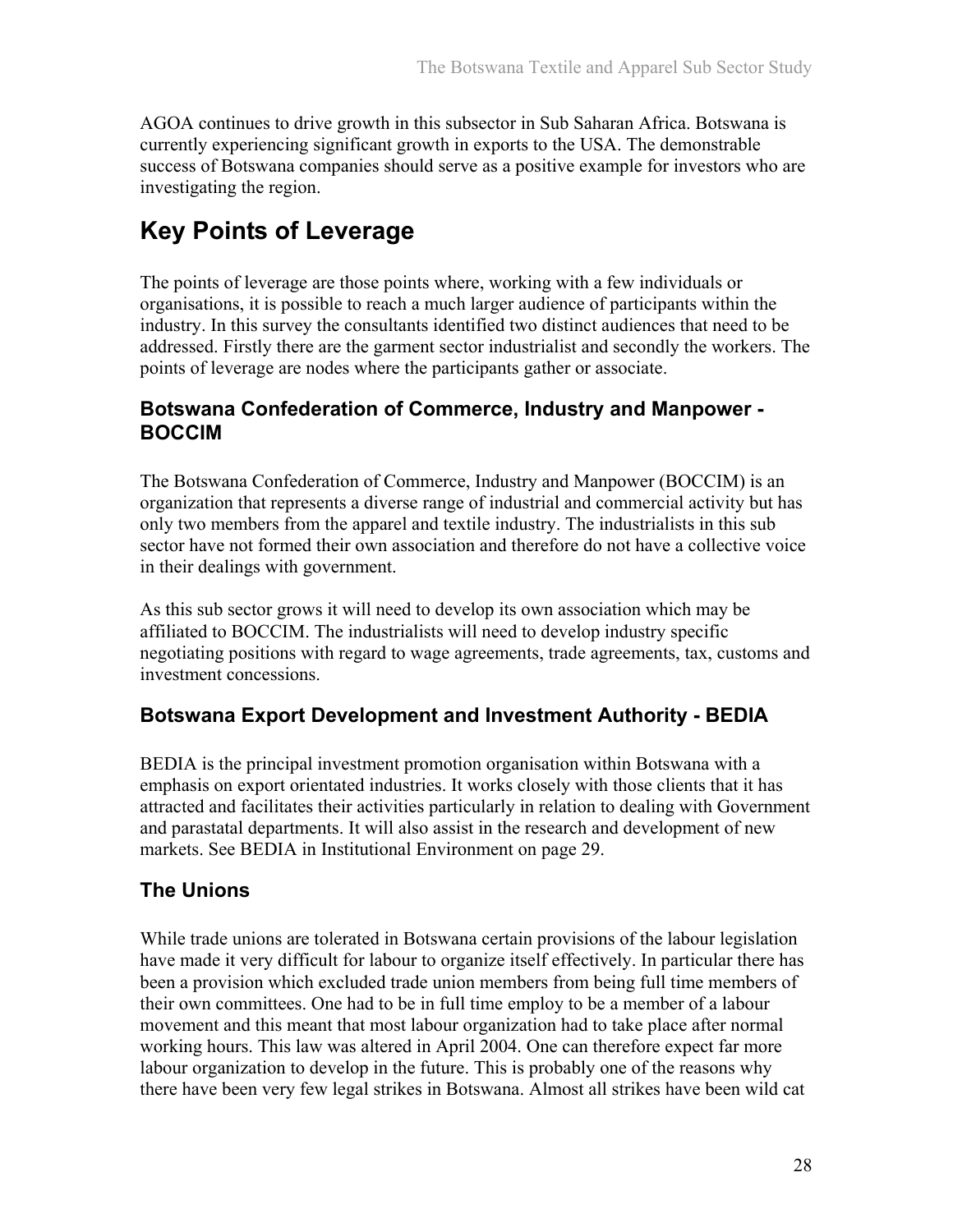strikes. This is due to the inability of union organizers to engage adequately with the workforce.

The principal union organizing in the sub sector is the Botswana Manufacturing Workers Union. This union, along with 25 others, is affiliated to the Botswana Federation of Trade Unions. The president of the Federation admits that the unions' penetration into the textile and apparel sub sector is low but should grow under the new legislation.<sup>9</sup>

Throughout the consultations with Government officials, union officials and investors, there seemed little indication that industrial relations were a problem in Botswana. In general it was agreed that the mediation, conciliation and arbitration mechanisms were slow which tends to work against the basic rights of the workforce. The Department of Labour and Social Welfare is developing strategy to speed up these processes.

## **Institutional Framework**

#### **The Department of Industrial Affairs**

This is the department within the ministry of Trade and Industry charged with facilitating industrial development. Like BEDIA and the BDC it works to diversify the economy through accelerated growth in manufacturing and trade and the stimulation of export activities.10

This department is responsible for issuing manufacturing licenses and maintains databases of industrial activity.

#### **Botswana Export Development and Investment Authority - BEDIA**

Established in 1997 to promote FDI into the country, Bedia concentrates its efforts on attracting export orientated investments. In addition to its offices in Gabarone it maintains offices in Johannesburg and London

Like the BDC (see below) Bedia constructs factory shells on spec or to investors requirements. There are, in the main, located in the industrial areas around Gabarone, Francistown and Selibe Phikwe.

One of Bedia's primary roles is to facilitate new investors into the country. There is an impressive one-stop-shop within the BEDIA building but this is underutilized as there is no point in keeping representatives from the various government and utility companies in situ unless there are potential and actual investors present. None-the-less individual investors are guided through the various legal requirements and departments with dedicated assistance from BEDIA staff.

 $\overline{a}$ 

<sup>&</sup>lt;sup>9</sup> Mr. Ronald Baipidi, President, Botswana Federation of Trade Unions.

<sup>&</sup>lt;sup>10</sup> Botswana Review –  $23<sup>rd</sup>$  Edition – Published by B&T Directories.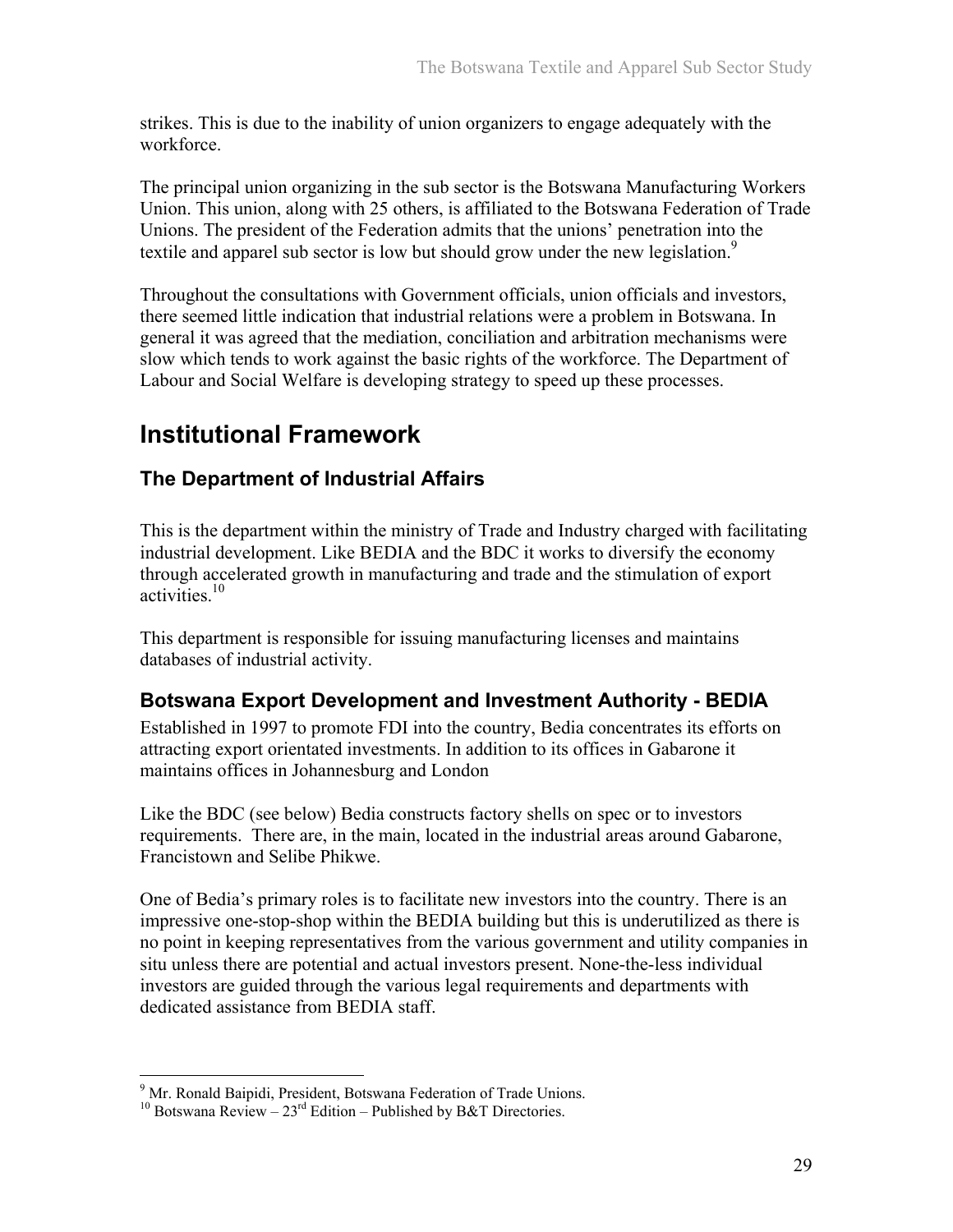Bedia, through its Export Development Division, actively promotes Botswana manufactured produce through promotional missions and participating in international trade exhibitions.

#### **Botswana Development Corporation - BDC**

The BDC is Botswana's main agency for financing commercial and industrial development. It is a wholly owned by the Government and falls under the control of the Ministry of Finance and Development Planning although the control of the Corporation is vested in a Board of Directors.

The BDC seeks to provide financial assistance to investors with commercially viable projects particularly where these projects generate significant sustainable employment for Batswana. It also encourages and supports the participation of citizens in business ventures.

Like BEDIA, the BDC has a portfolio of industrial premises which it rents to investors at very favourable rates. For examples larger premises in Selibe Phikwe can be had for P4,00 per square metre with smaller units costing P6,00.

The BDC was the main operator of the FAP scheme and was left exposed by the actions of unscrupulous investors who took advantage of the scheme and misappropriated funds and occasionally abandoned their businesses and fled across the border leaving the BDC with unlet factory shells and abandoned textile and apparel machinery. Most of the factory shells in BDC's portfolio are currently let but there is considerable space that can be adapted to the requirements of new investors at short notice. In particular there is a 40,000 square metre building in Selibe Phikwe that could be divided into smaller but sizeable units at short notice.

There is a decided hang over from the experience of dealing with fly-by-night investors in the textile and apparel subsector of the FAP debacle. In fact the CEO of the Botswana Insurance Fund Management (BIFM) indicated that his organization would not fund any project in this sub sector.

#### **Citizen Entrepreneurial Development Agency - CEDA**

With the demise of the FAP, CEDA was established in August 2001 with the aims of redirecting efforts to deal with constraints affecting the development of citizen businesses and citizen participation in the economy.

While CEDA provides working capital to small and medium scale enterprises particularly orientated towards citizen participation in the economy, it also operates a venture capital fund that may be of interest to industrialists wishing to invest in textiles and apparel. This is a 10-year, P200 million commercial fund established to assist citizens and their partners to acquire businesses in Botswana and will also fund expansion of these businesses beyond the country's borders.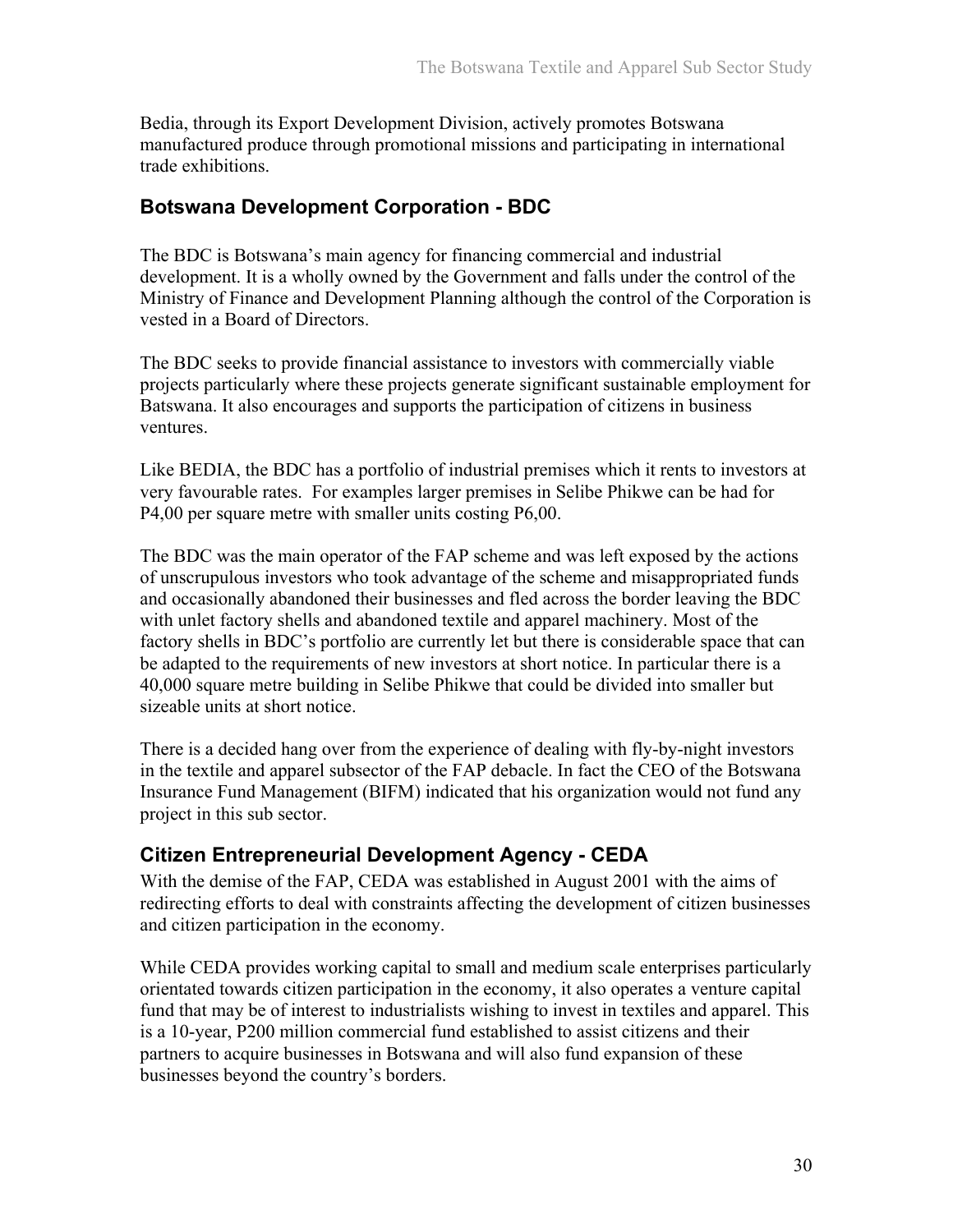The venture fund looks to take a minority stake of between 26% and 49% for equity partnerships where funding would range between half a million to thirty million Pula.

#### **Botswana Export Credit Insurance – BECI**

This facility was established by the BDC in 1996 to assist exporters to insure their foreign debts. There has been little take up of this facility from the textile and clothing industry in the past although there has been interest from the industry recently and particularly from the new start-ups.

BECI is working closely with the Government with the intention of establishing an export finance scheme. This would be advantageous to the textile and apparel subsector considering the huge financial requirements to fund major export orders from raw material purchase to negotiating the letters of credit on successful dispatch of goods.

#### **Utilities**

Electricity and water are the main utilities consumed by the industry. While industrialists believe the cost of utilities is too high, from a regional perspective the cost must be considered average.

The majority of Botswana electric power is purchased from South Africa with about 28% being produced locally. The Botswana Power Corporation is the service provider and it claims that it is quite capable of supplying the requirements of the country's industries and would welcome new investment. Industrialists claimed that the power supply was mostly reliable although half of those interviewed reported erratic and disrupted supplies during the rainy season.

Water is supplied to the industry by the Water Utilities Corporation which functions on a commercial basis supplying water to all major urban and industrial areas. The officers of the Corporation expressed their confidence that they had sufficient water resources at their disposal to supply Botswana's requirements without disruption. The Corporation quotes rates for both treated and untreated water. Industrialists requesting untreated water will generally have to pay for the reticulation of that water the cost of which could be prohibitive. The supply of raw water to the industrial estates for use in dyeing and washing would be of considerable advantage to industry.

Currently the industry does not generate significant volumes of waste water. The waste currently generated is pre treated on site and then released into the municipal waste water treatment plants. The volume of water that can be treated in this way is dependent on the size of the municipal treatment plant. It follows that Gabarone has the largest capacity to deal with this type of waste water. The cost of waste water disposal is incorporated into the property rates and is not charged separately.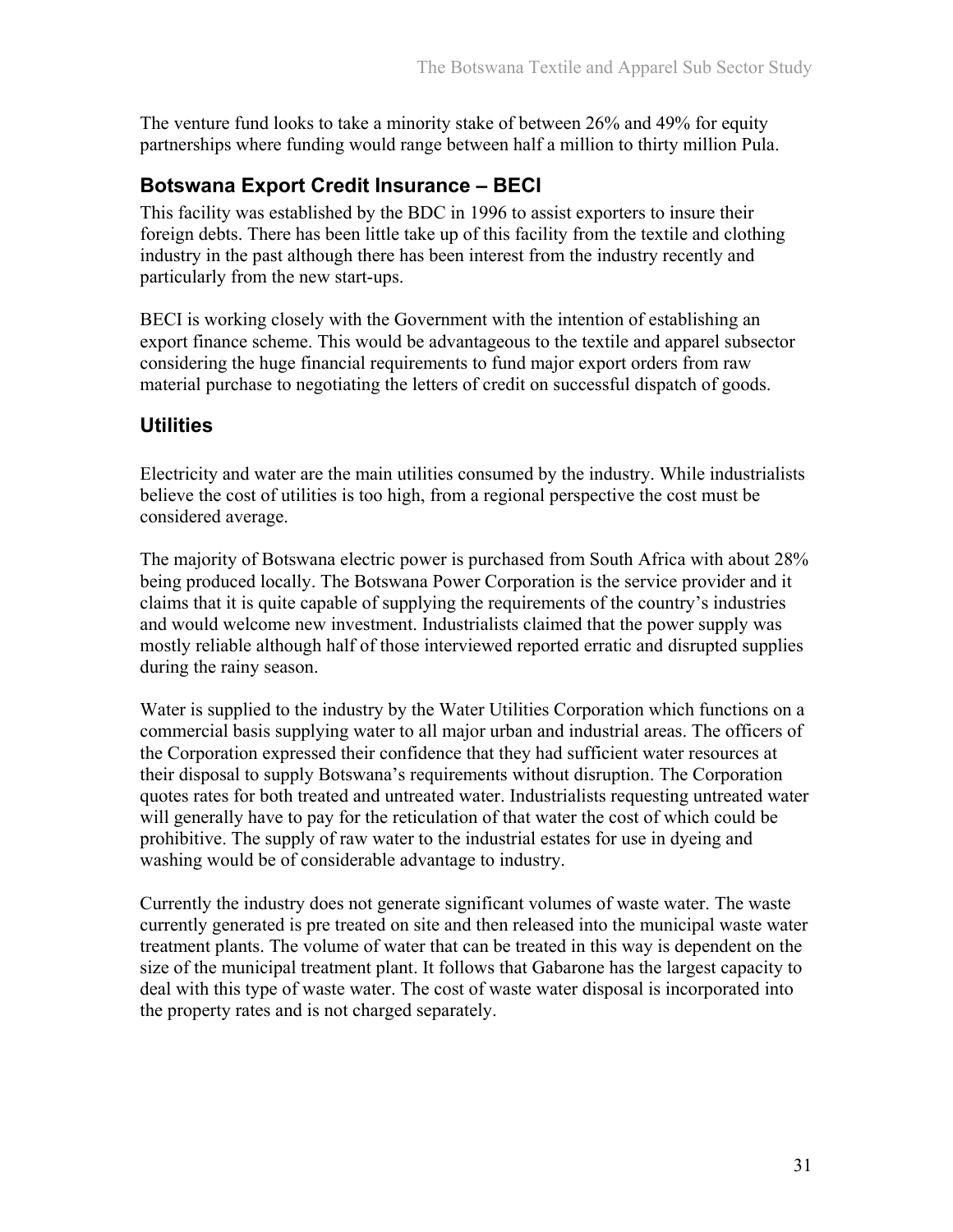## *The Workforce*

## **Cost of Labour**

There is a perception that wages are high and uncompetitive in Botswana. In fact the recent devaluation of the Pula against the Rand has increased the competitiveness of labour considerably. At a minimum manufacturing wage of Pula 2.90 per hour, monthly minimum wages can be calculated to be in the region of Pula 550. At current exchange rates<sup>11</sup> this is equal to Rand 740 per month or US\$120. Expensive in dollar terms at a time when the dollar is showing historic levels of weakness but quite competitive in regional terms when compared with manufacturing wages in excess of R2,000 in the South African urban areas.

| <b>Comparative Weekly Wage Rates</b> |              |  |  |  |
|--------------------------------------|--------------|--|--|--|
| Botswana                             | \$27         |  |  |  |
| South Africa Metro                   | \$80         |  |  |  |
| South Africa Rural                   | \$40         |  |  |  |
| Lesotho                              | \$26         |  |  |  |
| Namibia                              | \$30         |  |  |  |
| China                                | \$15 to \$30 |  |  |  |

### **Industrial Relations**

Discussions with labour union representatives, Government officials and industrialists seem to indicate that this sub sector may be characterized as one in which there is a fair amount of industrial harmony.

This may be partly due to the fact that prior to 2004 it was very difficult for labour to organize effectively as trade union organizers were not allowed to work full time for the unions but had to be in full time employment in a business.

The fact that this law has been repealed and that the international retailers and indeed AGOA legislation require that freedom of association be entrenched in vendors businesses, it is likely that there will be considerable growth in union activity in this sector over the next few years.

There is currently no association of employers representing the textile and apparel industries. The sub sector appears to be growing steadily and it would prudent for manufacturers to organize themselves into a collective body to represent their specific interests including lobbying government, providing in puts to trade agreement negotiations and to negotiate wage agreements and conditions of service both at the Wage Board level and with the emerging unions.

<sup>&</sup>lt;u>.</u>  $11$  October 2004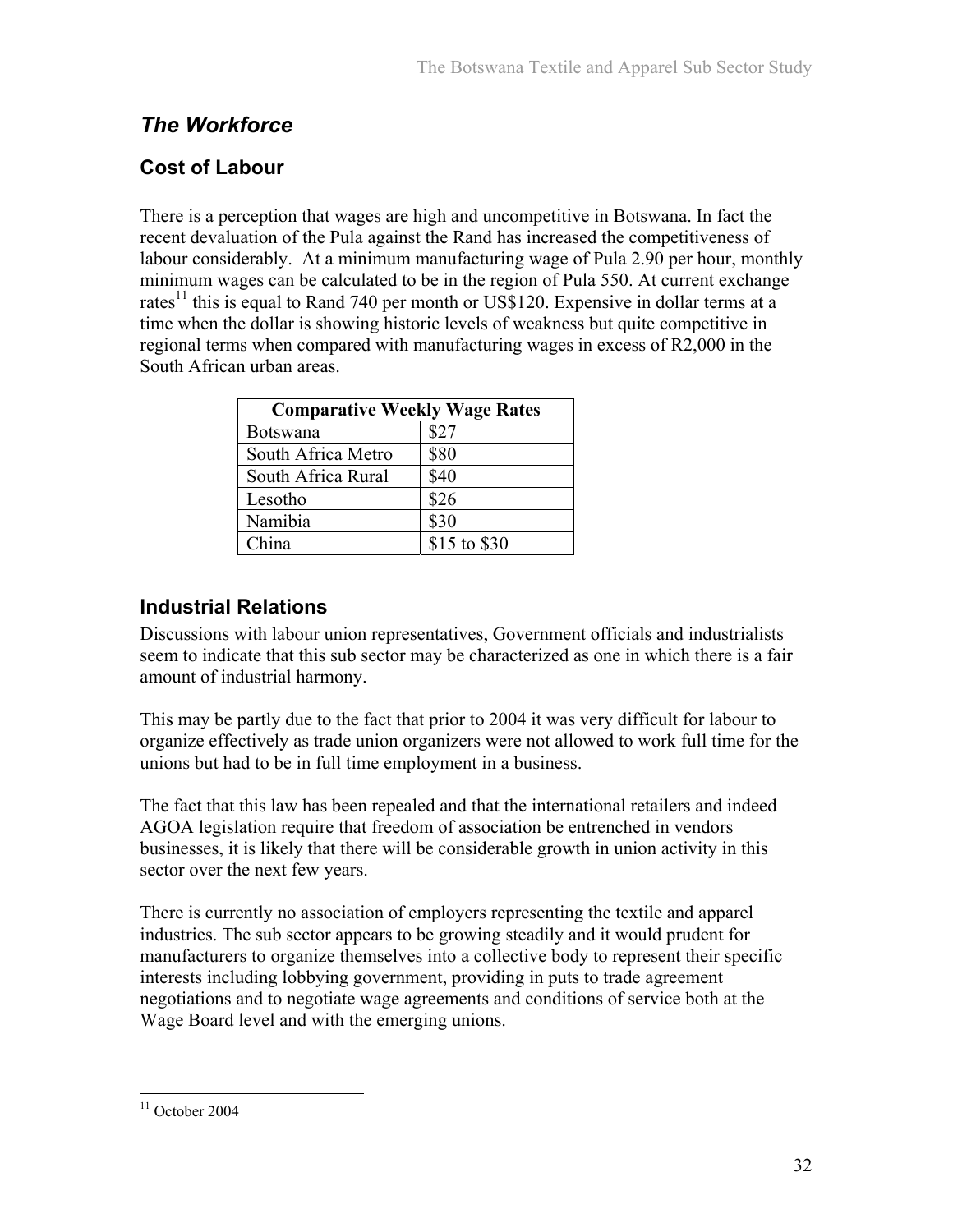A strong partnership between government, labour and industrialists is a necessary formula for industrial peace particularly in an industry that is very labour intensive. In countries such as Swaziland the large workforce involved in the textile and apparel sector has become a vibrant political constituency in the absence of any alternative political platform. Unless the relationship between workers, management and government is proactively managed, disruptions may follow which impact on the reliability and reputation of the industry.

Both the representative trade unions and factory management should be encouraged to receive training on industrial relations processes.

## **Conditions of Employment**

None of the companies visited had a Human Resources Department although each had a person whose duties included these responsibilities. No formal training in Human Resource Management had been given.

All of the companies had an average daily absenteeism level of 10% and an Annual Labour Turnover of between 10-20%. These figures taken with the low levels of productivity indicate the absence of a structured recruitment, selection and induction programme for employees.

There were conflicting experiences of the availability of labour with some companies reporting that there was a good pool from which to choose while others were experiencing a poor response to their recruitment initiative.

All were agreed that no skilled operators were available. One company had employed a number of expatriate machinists from Zimbabwe.

Each company had Grievance and Discipline Procedures set down but none felt they had any problems with their industrial relations. Only two of the companies had established works committees.

Ten companies had Codes of Conduct imposed by their customers and they were visited regularly to ensure that the standards were being maintained.

All of the companies were aware of their Health and Safety responsibilities and emergency exits and equipment were clearly marked and evacuation procedures displayed.

The Employment Act governs the terms under which companies operate and the Government sets out annually the minimum wage to be paid. This is presently P2.90 per hour with an additional premium being paid for any overtime hours worked.

An employee is also entitled to 14 days sick leave and 15 days annual leave per annum. Maternity pay as a percentage of their wages is paid for 3 months and there is a severance benefit of 60 days payable after 5 years of service. This severance benefit creates a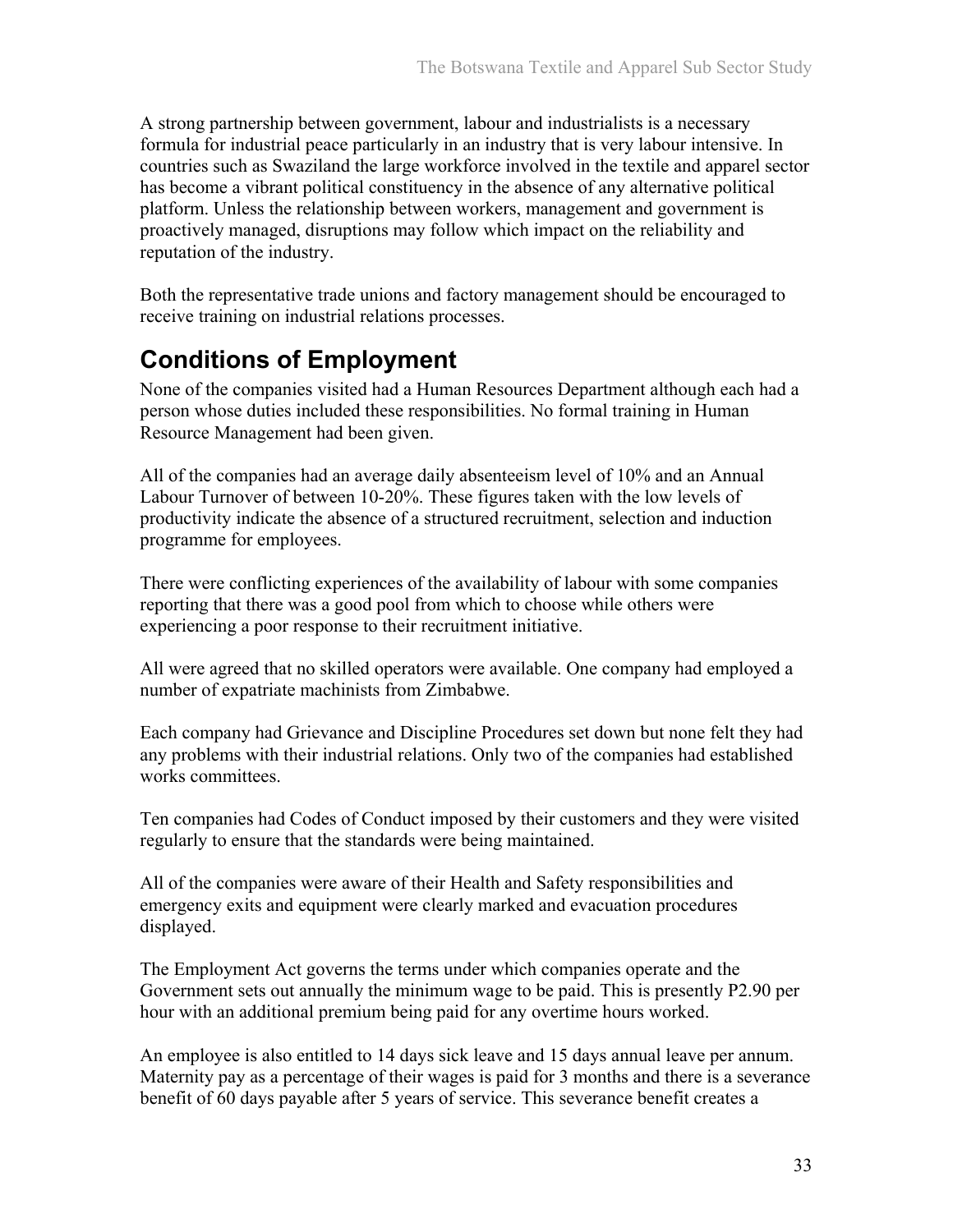contingent liability within companies and, where these companies are struggling, may act as an incentive to close just prior to the majority of its workers reaching this anniversary. The severance legislation should be altered to protect the interests of workers possibly by the payment of a small monthly contribution to an independent pension service provider.

A number of companies have introduced bonus schemes based on output as a method of improving productivity but these had largely been ineffective. Motivation of workers appears to be a problem across all of the companies.

The companies also expressed frustration at the delays and drawn out procedures for obtaining Work Permits for their expatriate staff.

## **Constraints and Opportunities**

We have discussed the characteristics of the Botswana apparel industry and the Botswana business environment. We will now analyse which of these manufacturing characteristics will give Botswana producers competitive advantages and how these can be combined with manufacturing and services in other countries to create globally and regionally competitive supply chains. We will then suggest which market segments these supply chains are likely to be competitive in, and identify the constraints that must be overcome for these competitive supply chains to form.

In our interviews with Botswana manufacturers four favourable characteristics of the business environment were consistently cited:

- Botswana was a safe place for foreigners to invest in. There was little corruption, the legal system was sound, assets were safe, and it was unlikely that local partners would cheat.
- The lack of currency controls made doing business globally very easy.
- There was no problem with labour disputes and strikes
- Personal security was good compared to other countries in the region.

In addition, our research has shown other favourable factors:

- Untreated water cost is low (200 thebe per cubic metre).
- Electric costs while not the lowest in the region are moderate.
- Botswana is close to sources of excellent cotton in Zambia and Zimbabwe.
- The various trade agreements to which Botswana is a party means apparel and textile products can enter major markets duty-free.
- Using Walvis Bay, Botswana manufacturers can reduce shipping time to Europe and the East Coast of the United States by a week or more over Durban.
- Labour cost is competitive.
- Factory shells suitable for apparel and textile manufacturing are available at reasonable rental rates.
- Some equipment suitable for export quality apparel and textile manufacturing is available from companies that have ceased operation.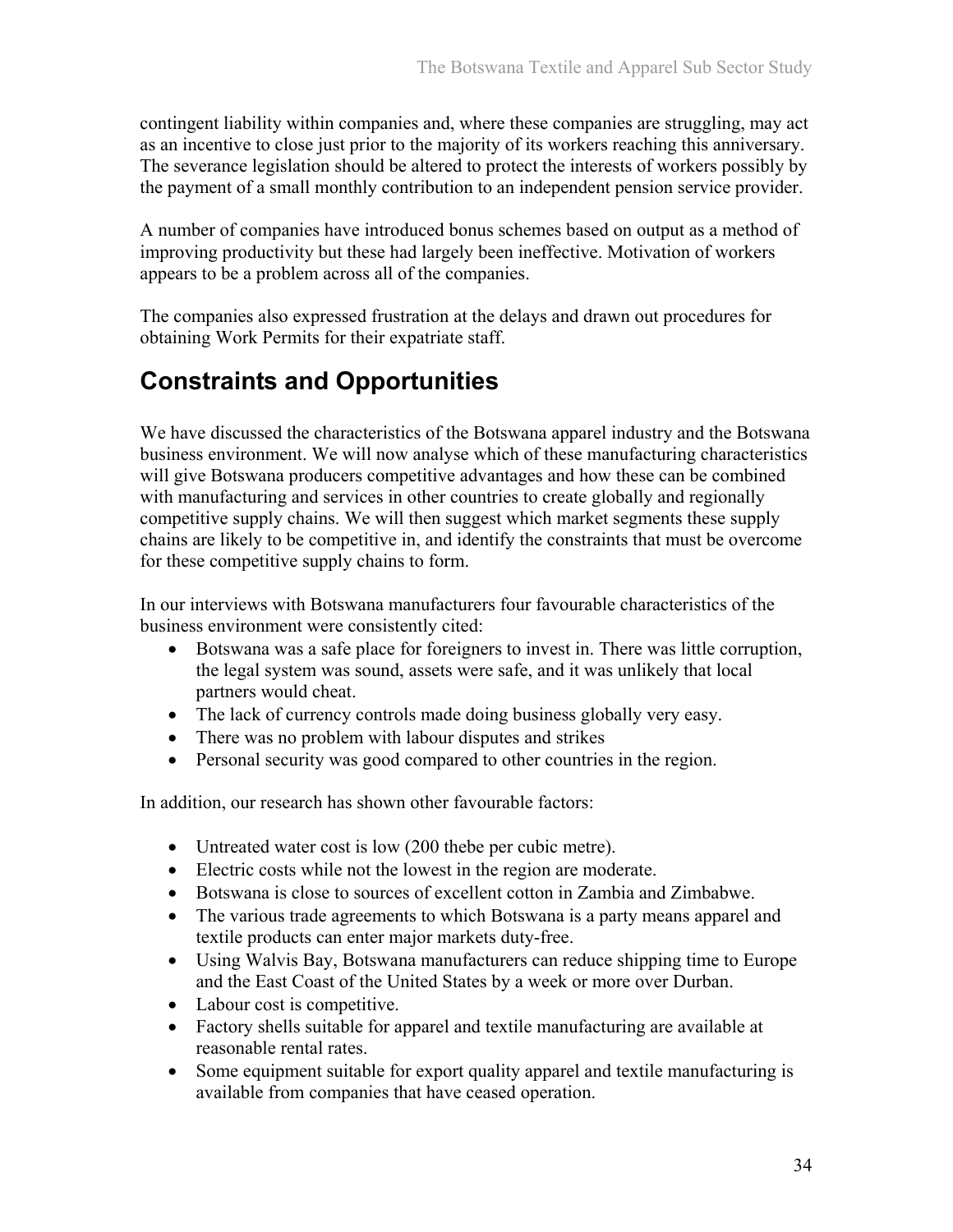Some major disadvantages exist, however:

- Although labour cost is competitive on an hourly basis, productivity is low.
- There are almost no support services for the industry in Botswana. Most parts, supplies and services have to come from South Africa, or further abroad.
- Over half the manufacturers reported frequent electric supply interruptions, particularly during the rainy season.
- Existing manufacturers dyeing fabric and yarn report major difficulties and/or expenses in getting access to inexpensive untreated water.
- All but one of the manufacturers reported delays and difficulties in getting work permits for expatriate skilled labour.
- There is no export credit finance available locally. This makes it difficult for Botswana companies, without foreign capital sources, to operate.
- Few trained technicians and supervisors exist in the country, and there are no facilities to train them.
- The industry is totally dependant on Durban for imports and exports, and experiences frequent and unpredictable shipment delays.
- The country is land-locked. As a result, product for export requires two-way shipment over expensive inland routes.
- Government, banks, and the general public have a lingering suspicion of the apparel and textile industry due to the bad experience with some foreign investors under the FAP.

In the section on Recommendations we will discuss how to mitigate these disadvantages.

### **Competitive Production Stages**

Botswana has moderate energy, labour, and water costs. It also presents very low risk for capital investments. What does this tell us about the production stages Botswana manufacturers might be competitive in?

The apparel supply chain consists of a series of manufacturing stages, each with very different requirements. As a result, being competitive at each production stage means having different resources available competitively.

|                           | <b>Energy Usage</b> | <b>Water Usage</b> | Labour<br>intensity | Capital<br>Intensity | Lead time<br>for new<br>production |
|---------------------------|---------------------|--------------------|---------------------|----------------------|------------------------------------|
| Natural fibre preparation | low                 | little or none     | low                 | low                  | moderate                           |
| Man-made fibre production | moderate to high    | moderate to high   | low                 | Very high            | long                               |
| Yarn texturising          | moderate            | low                | low                 | moderate             | moderate                           |
| Yarn spinning             | moderate            | little or none     | low                 | moderate             | moderate                           |
| Yarn Twisting             | moderate            | None               | Low                 | moderate             | moderate                           |
| Yarn dyeing               | very high           | very high          | low                 | moderate             | moderate                           |

**Table 11:** Requirements for textile and apparel production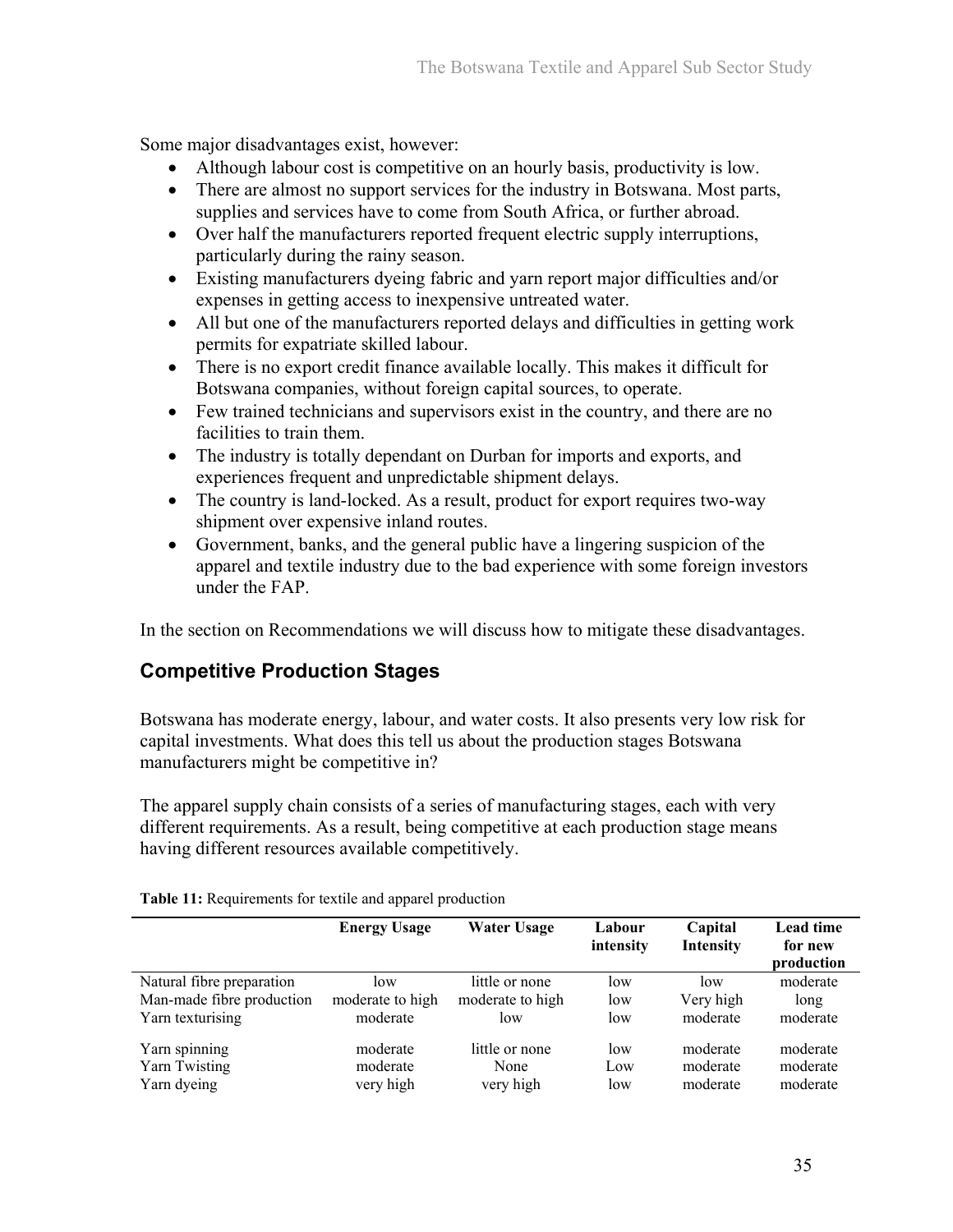|                                   | <b>Energy Usage</b> | <b>Water Usage</b>                             | Labour<br>intensity | Capital<br><b>Intensity</b> | <b>Lead time</b><br>for new<br>production |
|-----------------------------------|---------------------|------------------------------------------------|---------------------|-----------------------------|-------------------------------------------|
| Weaving                           | high                | Moderate<br>(low for twisted)<br>yarn weaving) | low                 | high                        | long                                      |
| Circular Knitting                 | moderate            | Low                                            | Low                 | moderate                    | moderate                                  |
| Hand-flat knitting (manual)       | Low                 | Little or none                                 | High                | L <sub>ow</sub>             | low                                       |
| Hand-flat knitting<br>(automatic) | Moderate            | Little or none                                 | Low                 | Moderate                    | moderate                                  |
| Fabric dyeing and finishing       | very high           | very high                                      | low                 | Very high                   | long                                      |
| Garment production                | low                 | low                                            | high                | low                         | short                                     |
| Garment washing                   | moderate            | high                                           | low                 | moderate                    | short                                     |

*Source:* Modified from Coughlin, Rubin, Darga, 2001:Table 3

Although Botswana does not have the lowest labour costs in the region, manufacturers are producing labour intensive stages such as garments production and manual hand-flat knitting (knit to shape). To be competitive strictly on price at these stages, however, we would expect the labour productivity to be higher than average to offset somewhat higher labour costs. As discussed in the section Productivity Levels (page 54) this is not the case. As a result, garment and hand-flat knitting manufacturers will either have to address the productivity problem, or serve market segments that are less price sensitive.

Similarly with water and energy costs, where costs are moderate but not the lowest in the region, Botswana can be expected to have competitive manufacturers in production stages requiring more of at least one, but perhaps not both, of these factors. A further consideration is that those production stages requiring more energy and water are also those stages requiring more capital. As a result, although Botswana might not have the lowest cost for these factors, the fact that it presents among the lowest capital investment risks in Africa gives it a strong competitive edge in attracting investment in those production stages requiring more capital.

The moderate water and energy costs, and the low capital risk, therefore, would make Botswana an attractive location for such production stages as:

- Yarn Spinning
- Yarn Texturising
- Automated flat knitting
- Circular knitting
- Low water usage weaving (such as weaving twisted yarns)

 Botswana would also able to have competitive production at production stages requiring moderate amounts of either water or electricity and high amounts of the other, particularly if other competitive issues, such as response time or product complexity require production to be as close as possible to the apparel manufacturing. The production stages with these characteristics are:

• Weaving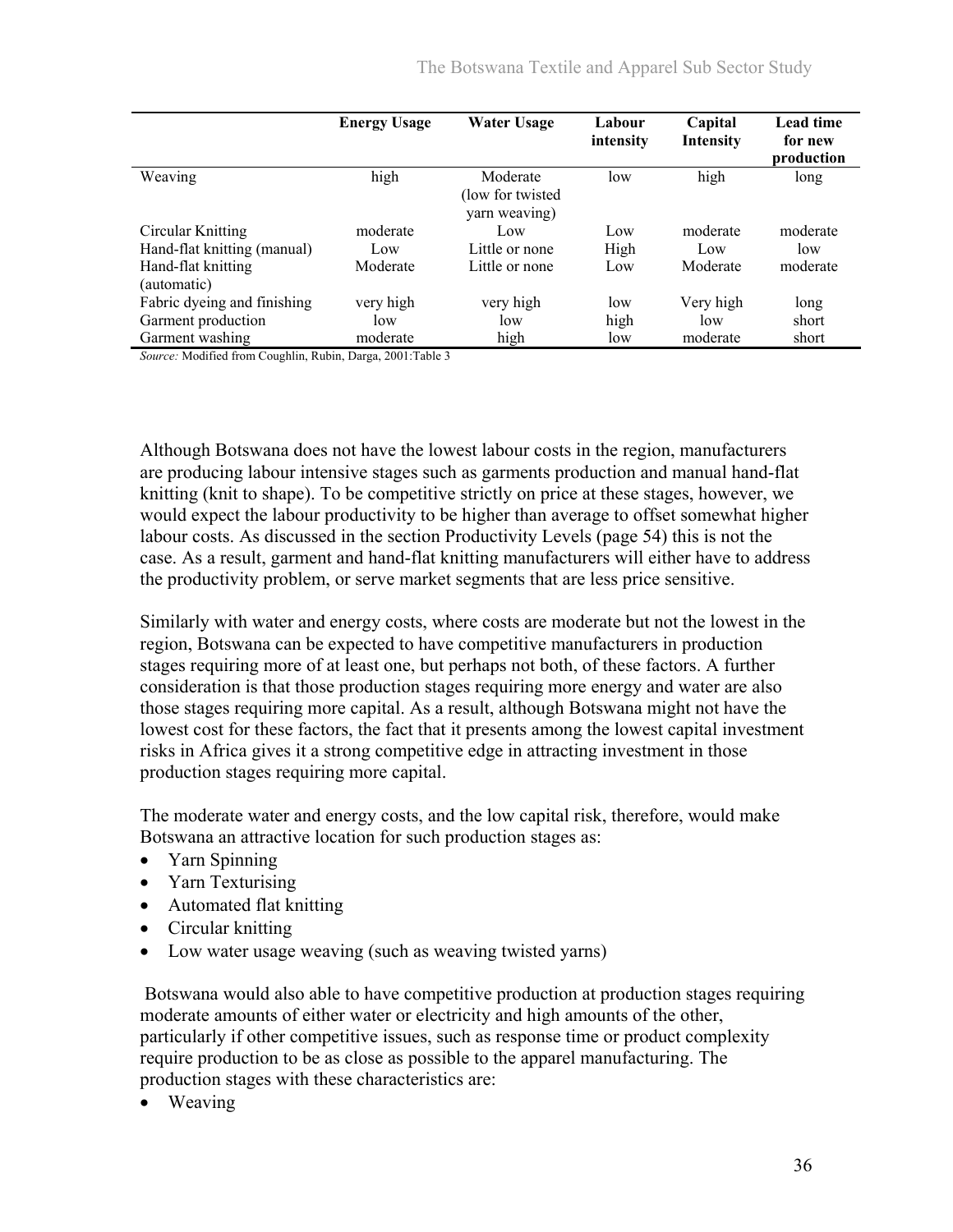### • Garment Washing

1

It is unlikely natural fibre preparation will find a home in Botswana as that is usually done close to the where the fibre is produced, to minimise the cost of transporting waste and by-products, and Botswana produces almost no natural fibre.

Similarly, it is unlikely that Botswana will attract any investment in man-made fibre. Man-made fibre is produced in large chemical plants requiring good bulk transportation facilities. To be economical, the plants have to be very large scale. In addition, worldwide there is excess capacity in most of the important man-made fibres.<sup>12</sup> Furthermore, the AGOA and Cotonou agreements do not require local origin of fibre, so producing it in Botswana would offer no special cost advantage. SACU does impose duties on imported fibre, although these are lower than the duties on imported yarn, fabric, and garments made from these fibres. From a cost point of view, therefore, the best scenario would be to import the fibres and process them into yarn, fabric and garments in the region.

So far we have considered production competitiveness in terms of cost. Response time and response reliability is also an important factor in some market segments (Table 7). The biggest cause of delayed shipments in the apparel supply chain is the delivery of finished fabric to the apparel manufacturer and in response sensitive markets is the weakest link in the supply chain.

One of the main reasons for the weakness of this link is the fact that fabric finishing can have a high percentage of re-works due mostly to colour matching problems. When the fabric has to be shipped long-distances, particularly by sea, it is only economical to ship container loads at a time. As a result, if part of fabric order is delayed due to production problems, often the whole order will not be shipped if it means sending less than container loads. On the other hand, if the fabric finishing is done near to the apparel manufacturing, even if part of the fabric cannot be shipped, the shipments can be done economically in small quantities by lorry, and the apparel manufacturer can begin cutting and producing the order. This often means there is no delay in production, as the apparel manufacturer is busy with the first part of the order while the remaining fabric is prepared. For similar reasons, the proximity of fabric finishing to apparel production can also be helpful for markets where very quick response and small quantities are required.

Thus we feel there may be some scope for fabric finishing and dyeing and yarn dyeing in Botswana, even though these production stages are highly energy and water intensive. If the supply chain is serving markets that require smaller orders with a great variety of fabric finishes or colours, the response advantage from proximity to the apparel manufacturer may offset the possible cost disadvantages. Not only do such markets often require very rapid response, but they also are often less price sensitive, with the potential for higher margins per unit.

 $12$  At the moment shortages of viscose fibres have been reported, but it is unlikely that Botswana would attract investment in a plant large enough to be economical.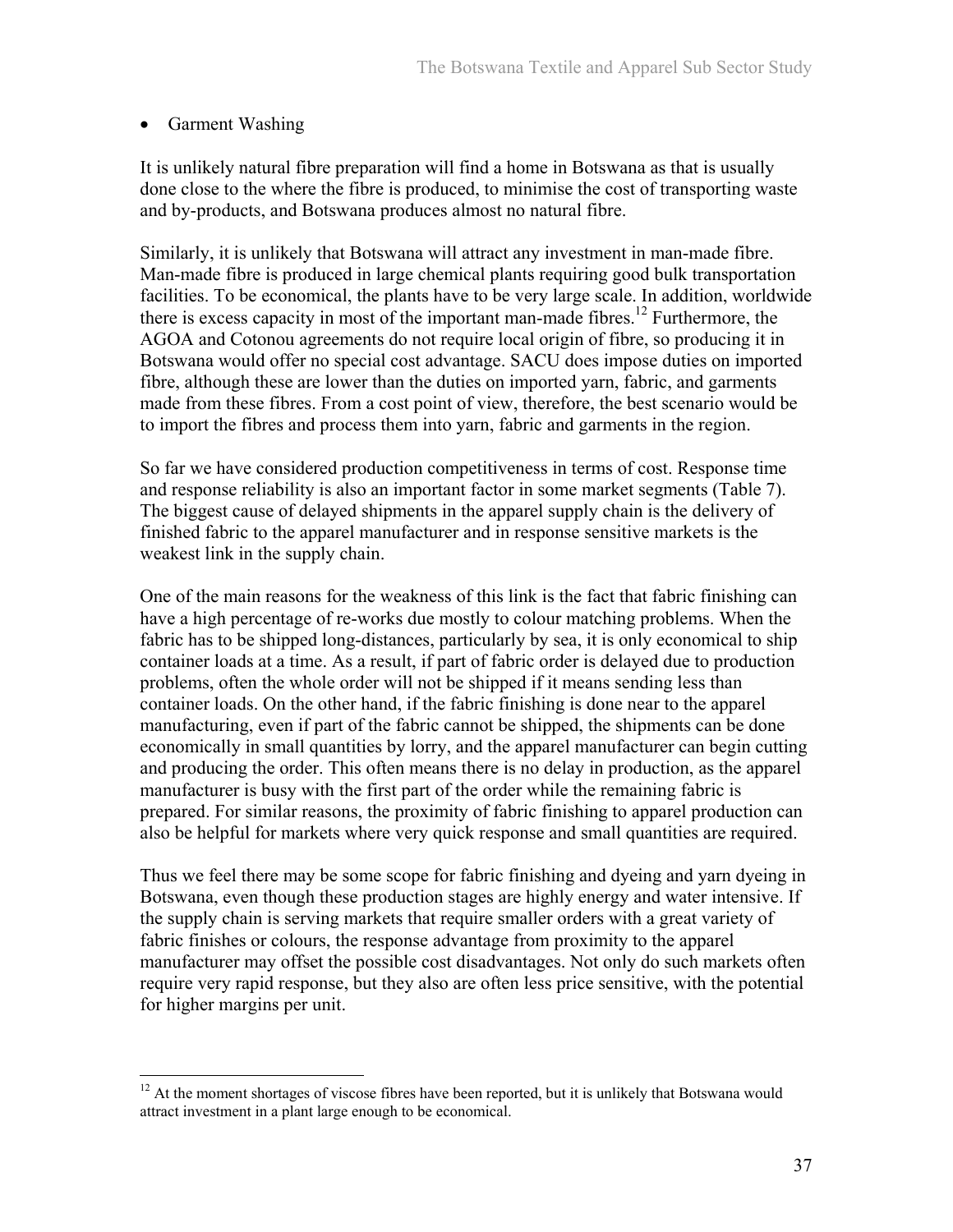One other important advantage for Botswana manufacturers in response time is the potential for shipment via the Walvis Bay corridor to reduce shipments times to the USA and Europe by a week or more. This corridor is not fully functioning at the moment, however. Lowering overland transport costs to, and increasing sailing frequency from Walvis Bay are thus important for making production stages in Botswana competitive in markets that are more response, rather than cost, sensitive.

## *Regional Linkages*

In addition to considering how Botswana manufacturers might be competitive in individual production stages, we must consider how regional linkages offer further scope for creating competitive production facilities in Botswana.

Four important regional supply linkages exist that provide opportunities for Botswana manufacturers to join competitive supply chains:

- Yarn and cotton from Zambia and Zimbabwe
- Fabric Finishing in South Africa
- Apparel design and retailing in South Africa
- Apparel design and merchandising in Mauritius

### **Yarn and cotton from Zambia and Zimbabwe**

Zambia and Zimbabwe are both sources of high quality, medium staple cotton fibre that is sought after for ultimate production into garments for major export markets. At the moment both countries export a significant portion of their cotton as raw lint. As indicated earlier, Botswana is in a position to attract investment in the more capital intensive spinning, weaving and dyeing stages and much more likely to do so than Zambia or Zimbabwe.

Cotton yarn spinning does exist in both Zambia and Zimbabwe, and the quality and costs of such production are competitive for world markets. Thus, in addition to the opportunity to spin cotton from these countries, Botswana manufacturers can also use the spun yarn for further processing into fabric and garments.

This regional linkage, therefore, has the potential to support supply chains that are competitive on both price and quality.

To effectively exploit these opportunities one important issue has to be addressed. The transit corridor from Zimbabwe and Zambia is currently subject to delays and complications at the Zambia-Zimbabwe, Zimbabwe-Botswana, and Zambia-Botswana borders. Most of these problems are not with customs on the Botswana side, which most manufacturers agree is cooperative, relatively efficient, and not corrupt. In the section on Recommendations, we will discuss how to improve the efficiency of this important corridor.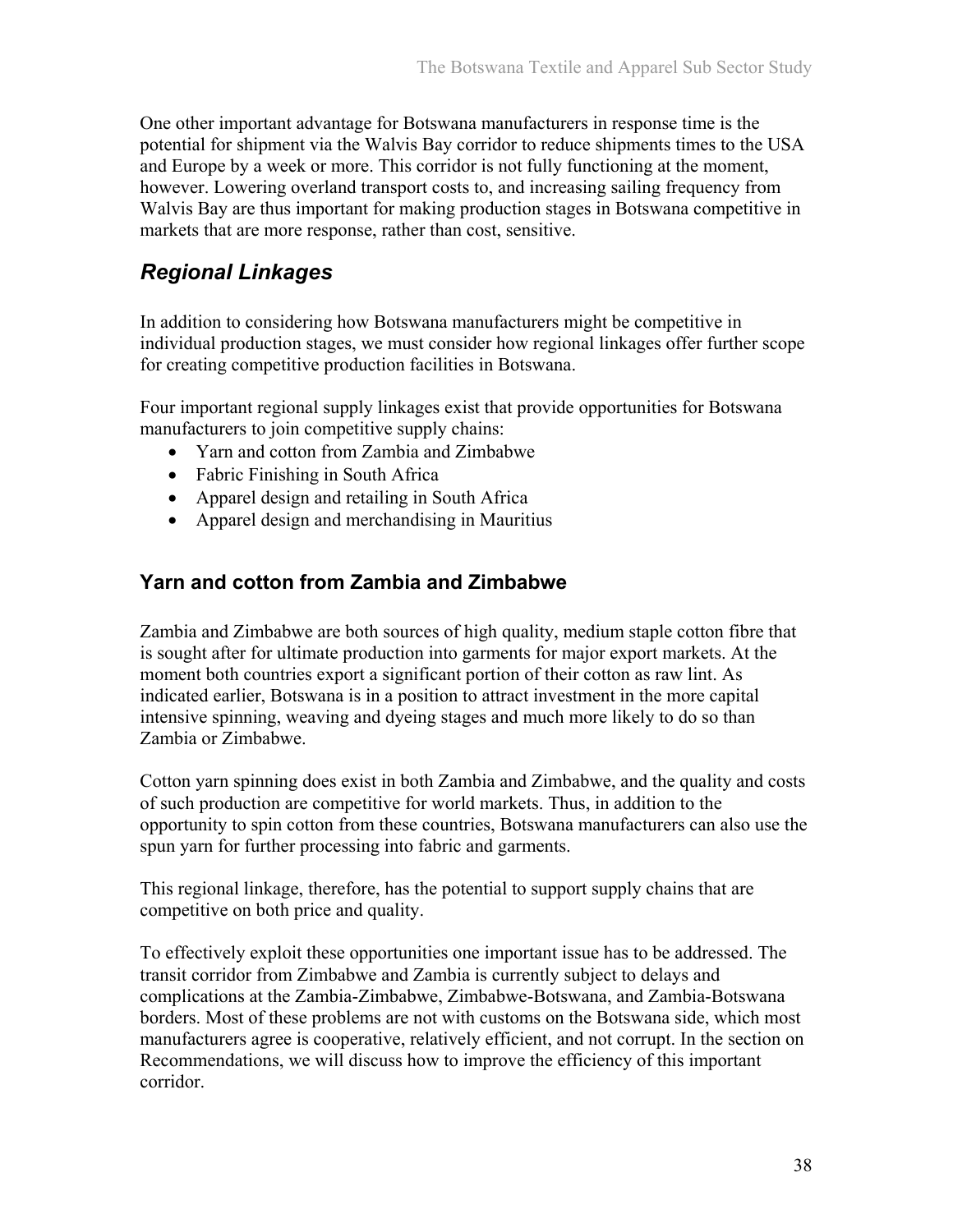## **Fabric Finishing in South Africa**

South Africa has the most extensive and sophisticated textile industry in the region. Competitive pressure, particularly from garment imports from the Far East has caused a general contraction of the industry, however. The industry has not, for the most part, responded to the yarn-forward rule of origin under AGOA, and increased the quality and quantity of fabric required by regional garment manufacturers producing for the USA market. The extension of the LDC derogation under AGOA to September 2007 has taken away the immediate incentive for South Africa textile producers to invest in producing more fabric for this market.

On the other hand, September 2007 is only two and a half years away, and some Botswana apparel manufacturers we interviewed said that after 2007, if the LDC derogation under AGOA is not extended again, their future in Botswana is uncertain, particularly if they cannot get good quality, competitively priced fabric in the region. As a result, South Africa fabric finishing will be an important part of some competitive chains that include Botswana apparel manufacturers in the future.

Some of the fabric finished in South Africa may of course be formed in South Africa itself. On the other hand, some of the growth in greige<sup>13</sup> fabric production may come from Botswana as well. As discussed in the previous section, Botswana has the potential to use Zimbabwe and Zambian cotton and yarn to produce yarn and fabric. Rather than be finished in new facilities in Botswana, some of this cloth could also be finished in South African plants. Botswana apparel manufacturers, as well as manufacturers in Lesotho, Swaziland, and Namibia, can use this fabric to produce for the export and South African markets. The SACU MFN duty on garments, and the rules of origin for other trading agreements, make such supply chains competitive on price. The proximity of fabric finishing to garment producers in the region will help such supply chains compete on response as well. The high quality of the cotton from Zambia and Zimbabwe will give the supply chains a competitive edge on quality.

## **Apparel Design and Retailing in South Africa**

South Africa is the largest and most sophisticated apparel market in the region, and probably the most sophisticated in Africa. In addition to world class design and merchandising, apparel wholesalers and retailers have adopted some of the more sophisticated logistic and supply chain management techniques in use by the major retailers in Europe and the United States. This size and sophistication offers several opportunities for Botswana manufacturers.

Because of its size, sophistication, and diversity, the South African market offers a wide variety of markets, and in particular, niche markets where proximity to the retailers and product flexibility are important. For the modern markets, where response is important,

 $\overline{a}$ <sup>13</sup> Greige fabric is fabric that is un-dyed and un-finished.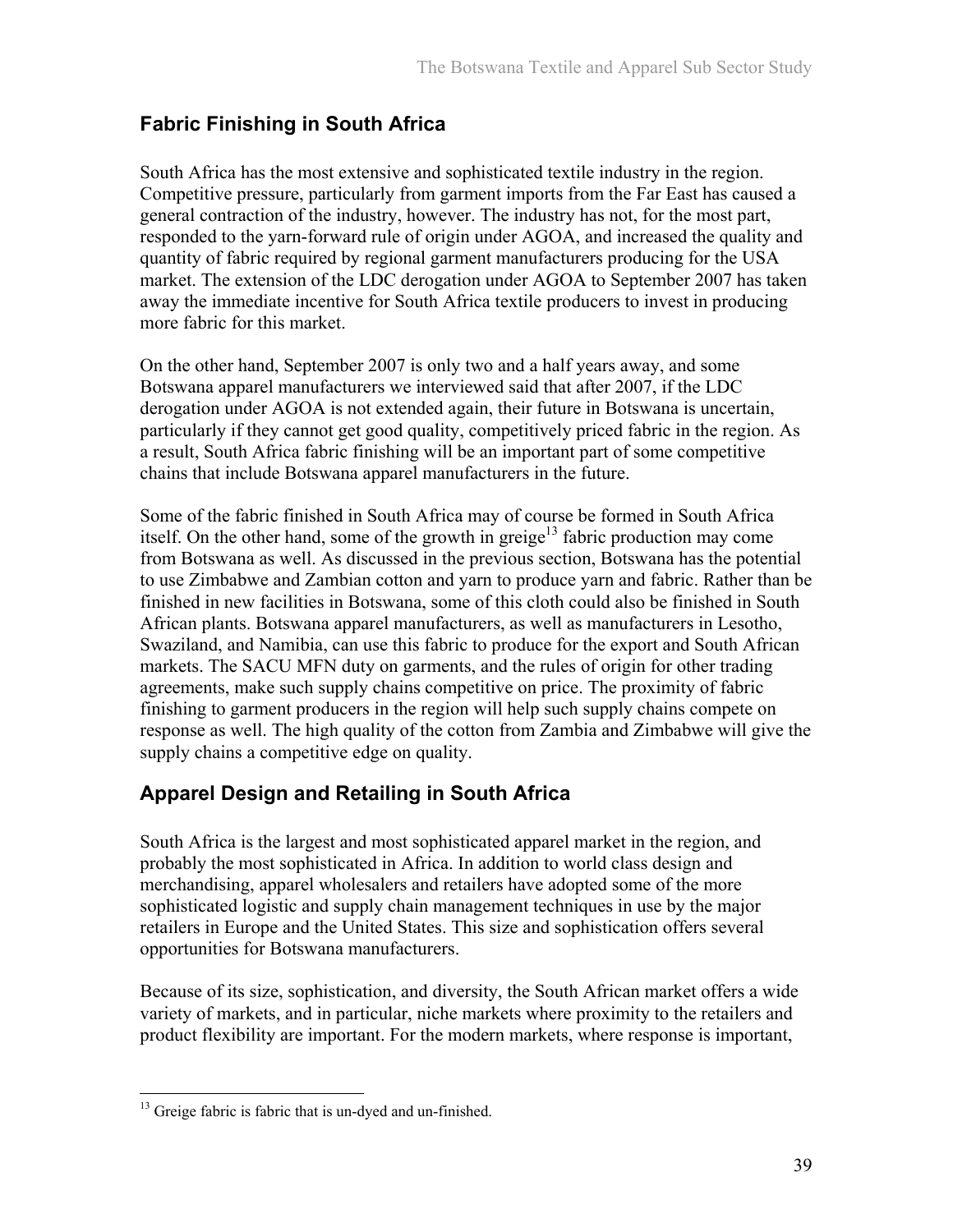Botswana apparel manufacturers can compete, and have the added advantage of offering competitive cost over production in South Africa.

For both the regional and export markets, South Africa apparel designers can develop sophisticated products. South Africa, however, may not be the most cost competitive place for these products to be sewn. This presents opportunities for Botswana manufacturers to produce garments for export that are designed in and merchandised from South Africa.

### **Apparel Design and Merchandising in Mauritius**

Mauritius has been the most successful supplier of apparel products to Europe and the United States in the region for about two decades. Agents, merchants, and designers exist that can serve these sophisticated markets. Most importantly, Mauritius companies have extensive contacts with customers and long experience in providing them with the products and services they want.

On the other hand, rising production costs have driven many Mauritian manufacturers to look for *delocalisation* opportunities in the region. Mauritian manufacturers have invested in production facilities in Mozambique, Botswana, South Africa, and most notably Madagascar. This trend is likely to continue.<sup>14</sup> Botswana is certainly among the attractive options for apparel production in the region. Thus, there is a good opportunity for Botswana apparel manufacturers to produce high-quality garments for export for the customers of Mauritian apparel merchants.

# **Threats**

 $\overline{a}$ 

Although Botswana has a number of important market opportunities for its textile and apparel industry, a number of threats exist that could make it difficult to exploit those opportunities. These are all external threats and there is little, if anything, that can be done in Botswana to prevent them. The best the industry can do is to consider how to react and to mitigate their effects on the industry's competitiveness.

## **Expiration of the AGOA LDC Derogation**

The LDC derogation that permits Botswana garment manufacturers to use fabric and yarn from anywhere in the world and still export to the USA market duty-free will expire in September 2007. The original AGOA provision called for its expiration in September

 $14$  Mauritius has recently been accorded LDC status under AGOA. This may temporarily slow the exodus of production from Mauritius to the region.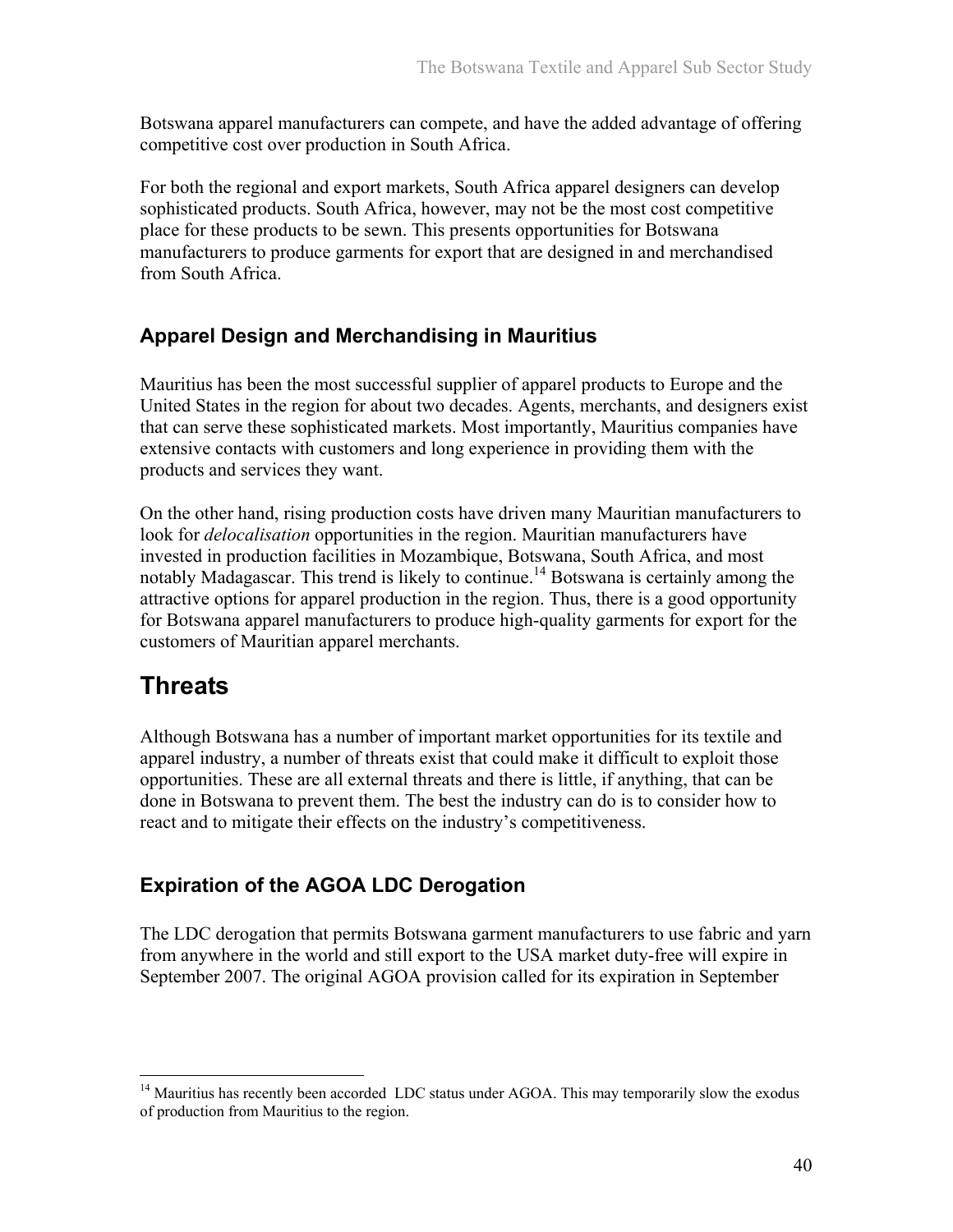2004, but was extended earlier this year. Anecdotal evidence suggests that if the derogation does expire a significant amount of apparel production will leave Botswana.<sup>15</sup>

There is no point in speculating if the derogation will be extended. The important thing is to understand how it will affect Botswana's competitiveness in the garment and textile industry and what Botswana manufacturers can do in response.

Botswana will be no worse off than any other sub-Saharan African country. Thus from a price competitive point of view the loss of the LDC derogation will not make Botswana garment manufacturing any less competitive than anywhere else in sub-Saharan Africa. It will, however, mean the loss of a price advantage with respect to other regions, such as Asia.

Among the options for Botswana apparel manufacturers are:

- Shift market focus away from the USA to other markets, such as Europe<sup>16</sup> or SADC, where the rules of origin are not as restrictive.
- Shift market focus to SACU, where duties on fibre, yarn and fabric is still lower than on garments.
- Shift the sourcing of raw material to AGOA eligible countries. Even if the materials cost more, Botswana apparel may still be price competitive if the additional cost does not exceed the advantage from being duty-free.
- Reduce manufacturing costs through improved labour and material efficiency.
- Reduce manufacturing costs by investing in more automated equipment. The best opportunity for this is converting from hand-flat to automated flat knitting.
- Shift market focus to less price sensitive markets, such as niche markets, and concentrate competing on product, response and quality.
- Shift production to apparel made from fabric and yarn that is considered in shortsupply in the USA (see next paragraph) and therefore still duty-free to the USA under AGOA.

The last item is an important opportunity that has not received full attention from African garment manufacturers. Under AGOA, apparel made from yarn and fabric that is not available in commercial quantities in the United States can be exported duty-free to the USA from AGOA eligible countries without any limit. Apparel manufacturers in Mauritius have been the most aggressive in using this rule, as Mauritius from the inception of AGOA was not eligible for the LDC derogation. Taking advantage of this rule can, however, be complicated and very technical. The Mauritian manufacturers who are using the rule are, for the most part, units of large Asian groups working in conjunction with major US buyers. There is no reason Botswana manufacturers, particularly those owned by Mauritian or Asian companies cannot do the same in Botswana if the LDC derogation were to end.

 $\overline{a}$ 

<sup>&</sup>lt;sup>15</sup> One manufacturer reported that it lost over a million units of orders earlier this year due to uncertainty over the LDC derogation's extension. Other manufacturers, whose principal market is the USA, indicate that if the derogation is not extended beyond 2007 they will have to close operations in Botswana.

<sup>&</sup>lt;sup>16</sup> Assuming, of course, the terms of Cotonou have not changed- see below.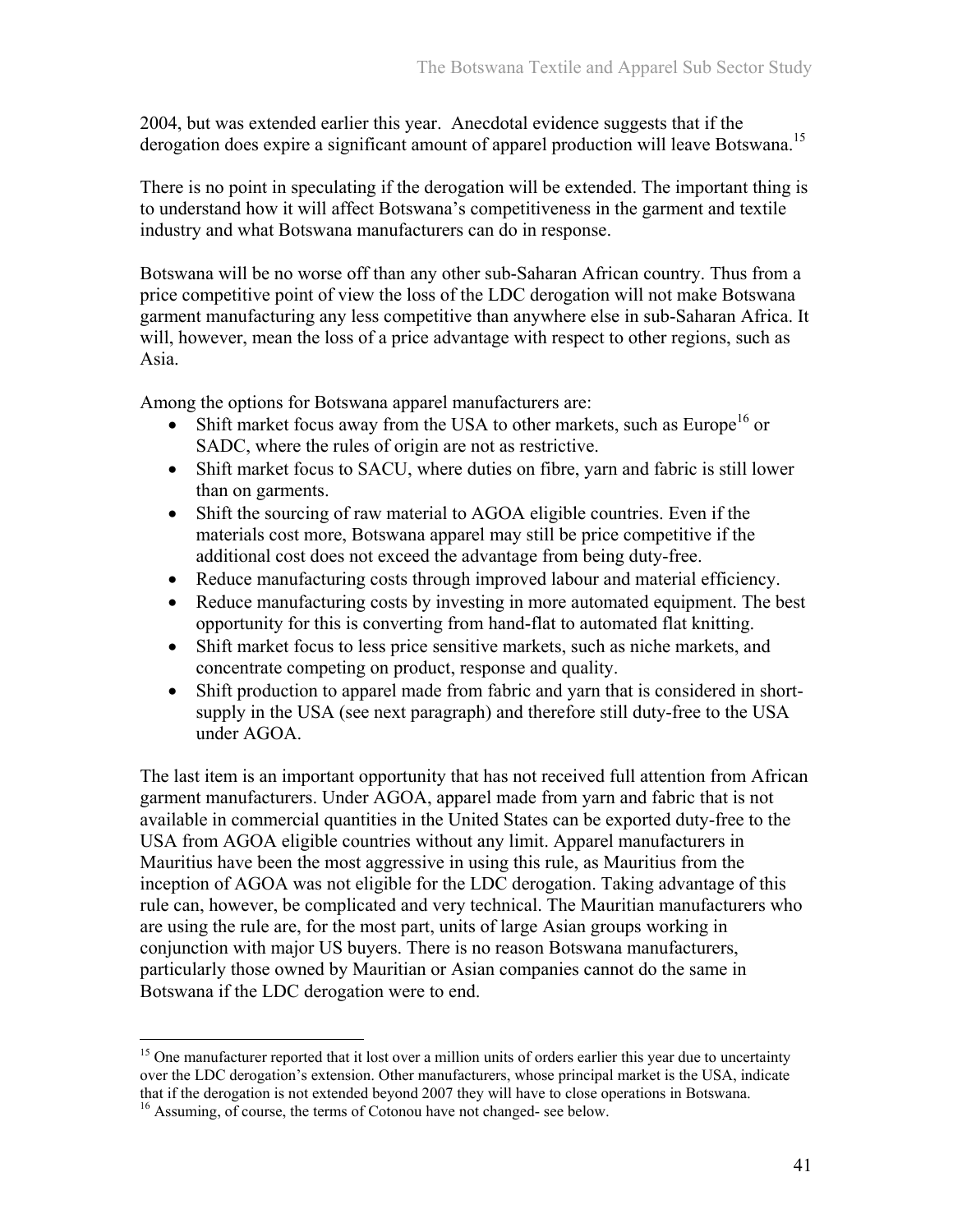### **Africa reaches the "Cap" on the LDC derogation**

Duty-free shipments of apparel to the USA from LDC countries using third-country yarn and fabric are limited to a yearly cap that is a certain percentage of total US apparel imports (Table 14). Initially, there was little concern that this cap would ever be reached. The percentage increased every year, and US apparel imports were expected to increase. In the first years of AGOA less than half cap was utilised.

Two things have changed that may make it possible for the LDC cap to be reached. The first is that under AGOA III, passed in early 2004, although the LDC derogation was extended to September 2007, the cap under the LDC derogation is lower than that for garments made from regional fabric. On the other hand, shipments under the LDC derogation have been increasing every year.

The second is that it was recently announced that Mauritius has been accorded LDC status under AGOA. Mauritius was a large and growing apparel supplier to the USA when AGOA was passed, and it continued to supply nearly half the garments duty-paid. With the acquisition of LDC status it is likely there will be some increase in exports from Mauritius under the LDC derogation. Combined, these two changes could lead to the LDC cap being reached perhaps as early as the end of 2006.

The options for Botswana manufacturers under this threat are essentially the same as those under the threat that the LDC derogation is not extended. The only difference is that the inability to ship apparel duty-free under this derogation would occur earlier.

### **The end of the Multi-Fibre Arrangement in December 2004**

At the end of 2004, the ten year ATC (Agreement on Textiles and Clothing) is set to expire, and with it the Multi-Fibre Arrangement (MFA). Under the terms of the MFA, countries set quotas for imports of various apparel products from major apparel producing countries. When the MFA expires, no quotas will be imposed on apparel imports, although duties can still be imposed.

As a result, starting in 2005, it is expected that major low-cost apparel producing countries, most notably China, will take a greater share of the apparel export market. This has created some concern that other regions, such as southern Africa will not be able to compete with China and the apparel and textile industries there will suffer as a result.

There is no doubt that some buyers will switch from Africa suppliers to Asian ones, once the MFA ends, particularly those in price sensitive markets segments. On the other hand there are a number of reasons that this is probably not as serious a threat as often feared:

- Many buyers do not want to source all their products from a single country or region and Africa offers a reasonable alternative source to Asia.
- Price is not the only point of competition in apparel. Africa supply chains offering quicker response times, smaller production runs, and greater product flexibility could still compete with Asian suppliers.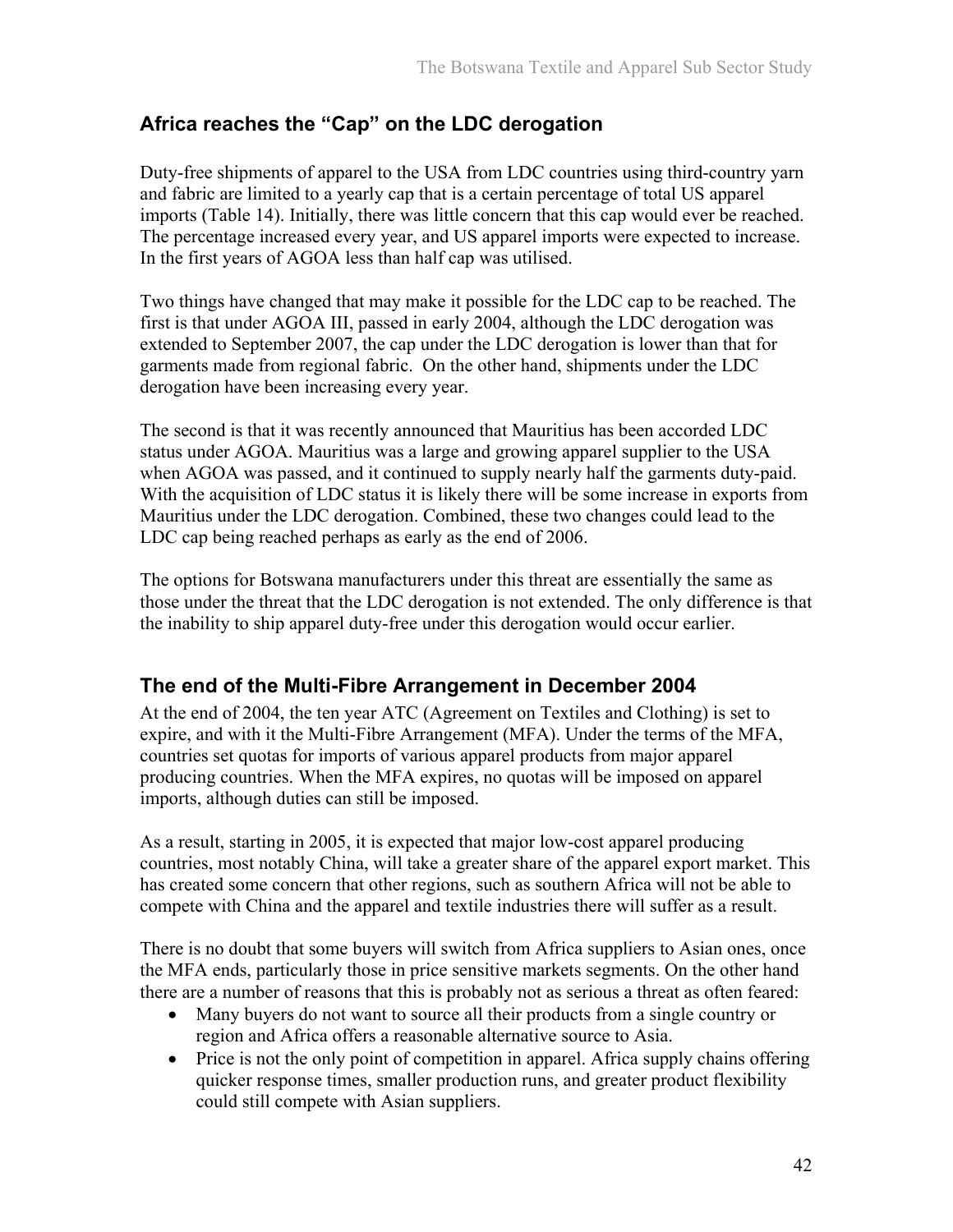- African apparel meeting the rules-of-origin can still be imported duty-free into the USA and Europe. This gives a 16% to 34% cost advantage.
- China and other low-cost Asian producers do not have an infinite capacity to expand production. As production expands, cost pressures there will increase offsetting some of the price advantage.
- The end of 2004 is only two months away, and we are not witnessing a major exodus of apparel manufacturers or buyers from the region. In fact, several apparel producers in Botswana have plans to increase production. The same pattern is seen in other apparel producing countries outside Asia, such as Turkey. It appears that most of the buyers who are going to switch to Asia have already done so, or will do so only gradually.

This threat is strictly a price competition threat. To counter this threat, Botswana manufacturers can either take steps to lower costs, or increase their competitive advantage on other dimensions:

- Lower costs through increased productivity.
- Increase the use of automated manufacturing equipment, particularly in flat knitting.
- Adopt more flexible production facilities to meet more demanding buyer requirements.
- Take advantage of the increased product flexibility and improved response time from regional sources of yarn and fabric.
- Using Walvis Bay, reduce delivery time and therefore improve response competitiveness.
- Find and adopt production to more specialised niche markets.

## **Changes to the Cotonou Agreement**

Botswana is an ACP (African, Caribbean, Pacific) country under the Cotonou agreement and as a result can export textiles and apparel, which meet the rules-of-origin, duty and quota free to the European Union. This agreement is scheduled for renegotiation now, with new, WTO compliant, agreements to be in place by 2008.

The EU has said that it prefers to set-up regional agreements rather than a single agreement covering all the ACP countries.

It is perhaps unwise to speculate on what changes will be made in the apparel and textile trading rules in the new agreement with the EU. It seems likely, however, that whatever changes do occur will affect either the rules-of-origin or the customs duties on apparel and textile products.

Any increase in the duties for exports to the EU is a price threat. To meet such a threat, Botswana manufacturers will have to use the same strategies discussed in the previous section on the end of the MFA (see page 43).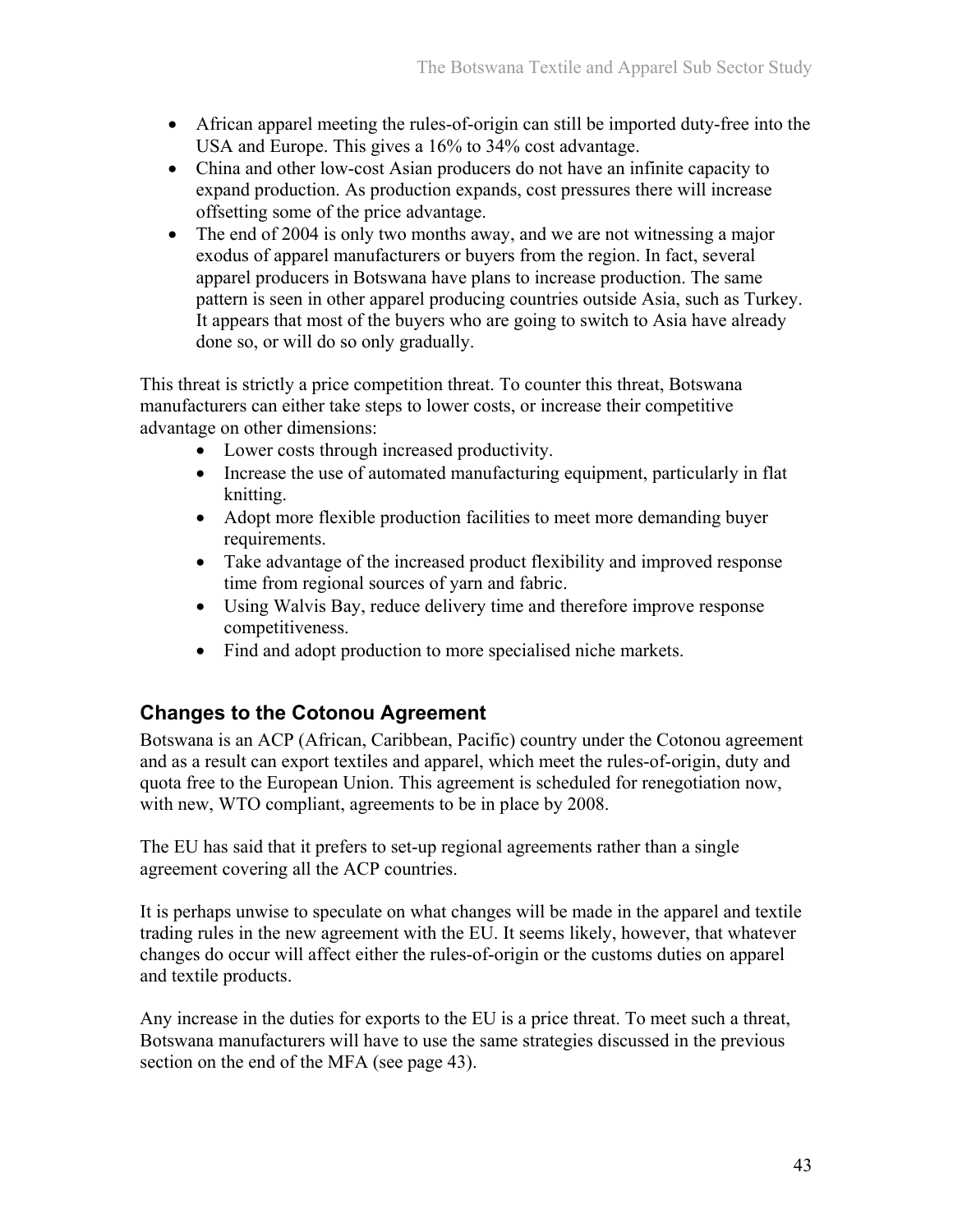Any changes in the rules-of-origin will mean manufacturers will either use the same sources of raw material and subject their exports to increased duties, or they will change their sourcing strategies. The new rules-of-origin will almost certainly require more regional content. Thus the sourcing strategies will need to concentrate on building up regional supply chains as discussed in the section on Regional Linkages.

One of the most important aspects of promoting the interests of this industry is ensuring favourable trading terms for exporters in terms of negotiated trade agreements. See reference on page 48 – *Negotiating New Trade Agreements*.

### **Far Eastern Apparel Imports to SACU**

Producing apparel for the SACU market is an increasingly attractive option for Botswana manufacturers. The authors found at least one new plant that will produce exclusively for the South African market. Some sweater manufacturers use South Africa as a counterseasonal market to offset the low demand seasons in the northern hemisphere. Like all apparel manufacturers in South Africa, however, those in Botswana face a mounting threat from imported garments from the Far East.

One way to approach this threat is to consider it strictly a price threat and adopt strategies to lower material, production and shipping costs. Another approach is to compete on other dimensions, notably response and product.

Response and product competition strategies will focus on the most important advantage Botswana manufacturers have in the SACU market over those in the Far East: they are closer to their customers. This suggests three specific strategies: (i) improve response time, (ii) provide more flexible product offerings, and (iii) provide smaller shipments. These three strategies will help their retail customers in South Africa have lower inventories, and inventories that meet consumer demand more closely. The result will be lower cost, better retail sell-through, and thus higher profits for the retailers.

Implementing these strategies effectively will require the Botswana manufacturers to create supply chains that include yarn, fabric, and apparel manufacturers and retailers joined together in close strategic alliances. This is a more sophisticated business arrangement than the traditional buyer-seller one. There is no reason Botswana manufacturers cannot do this, but it will require changes in attitudes all along the supply chain.

## **Rising Fuel Costs**

Botswana being a land-locked country is particularly vulnerable to rising costs. Currently, most apparel produced for export, requires raw materials to be shipped from Durban, and finished product to be shipped back over a long inland route. Any changes in fuel costs will affect transports costs over these route more than equivalent distances by sea.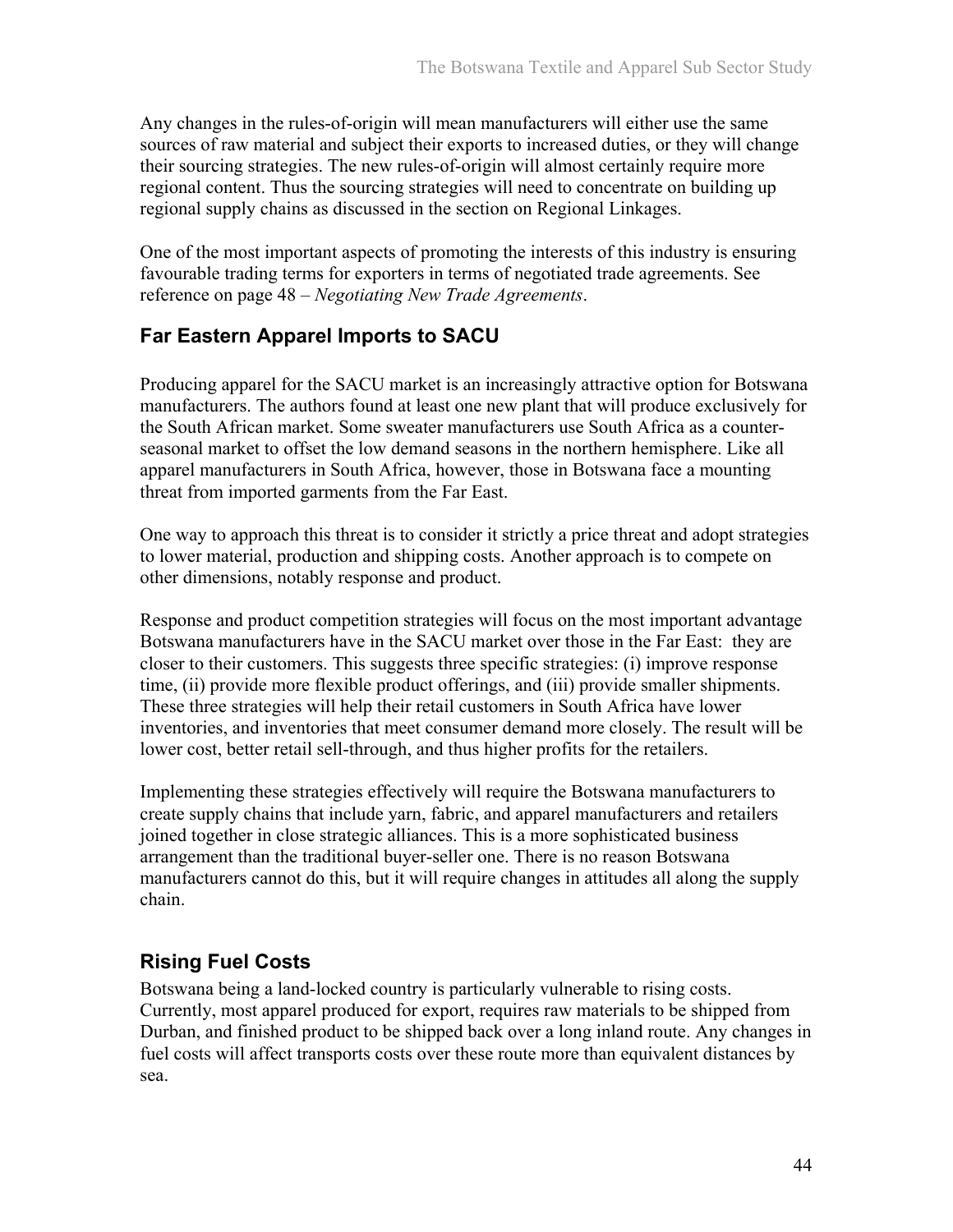Botswana itself cannot do much to counter rising fuel costs. The most important response to this price threat is to find cheaper shipping routes. Two of the most straightforward ways of doing this are:

- Shift raw material sourcing to closer regional suppliers, if possible. This assumes that any additional price paid to regional suppliers will not be greater than any saving in transport costs.
- Ship exports for Europe and the USA via Walvis Bay rather than Durban. This assumes that Walvis Bay will have frequent enough direct sailings and that enough two-way traffic exists on the trans-Kalahari corridor. Without the former, shipments will take longer. Without the latter, shipments to Walvis Bay will have to subsidize cost of the return trip.

### **FAP Expiration**

The authors heard rumours of at least one manufacturer planning to leave Botswana once their FAP eligibility expires. On the other hand, we interviewed several manufacturers whose FAP eligibility will expire soon who emphatically stated their intentions to stay, at least one backing this up with a big investment in new equipment.

Although there is a possibility that there will be some apparel manufacturers who leave, the authors do not consider this to be a major threat to the industry. We suggest that BEDIA talk about the future with the manufacturers who are currently receiving subsidies under FAP to find out what barriers to competitiveness each faces. BEDIA needs to make sure that these barriers, some of which are discussed in this report, are overcome as far as possible.

## **Pula Exchange Rate Changes**

The rising value of the Pula against the US dollar reduces the cost competitiveness of Botswana manufacturers in important export markets. This is of course a threat to price competitiveness, and therefore, manufacturers will need to consider the strategies to counter price threats discussed above (on page 43).

### **Failure to Develop Traffic on the Walvis Bay Corridor**

Walvis Bay is important for two aspects of Botswana's textile and apparel competitiveness: (i) response and (ii) cost. Walvis Bay's contribution, however, is dependant on increase in both import and export traffic through Walvis Bay. Without more traffic sailings will not be frequent enough, there will be no direct sailings to the USA, and the land transportation costs will remain high.

The only way to increase this traffic is for commercial interests to make concerted and sustained efforts to market this corridor as an alternative to Durban. This marketing effort should focus not just on Gauteng, but also on the wider region, including Botswana, Lesotho, Zambia and Zimbabwe.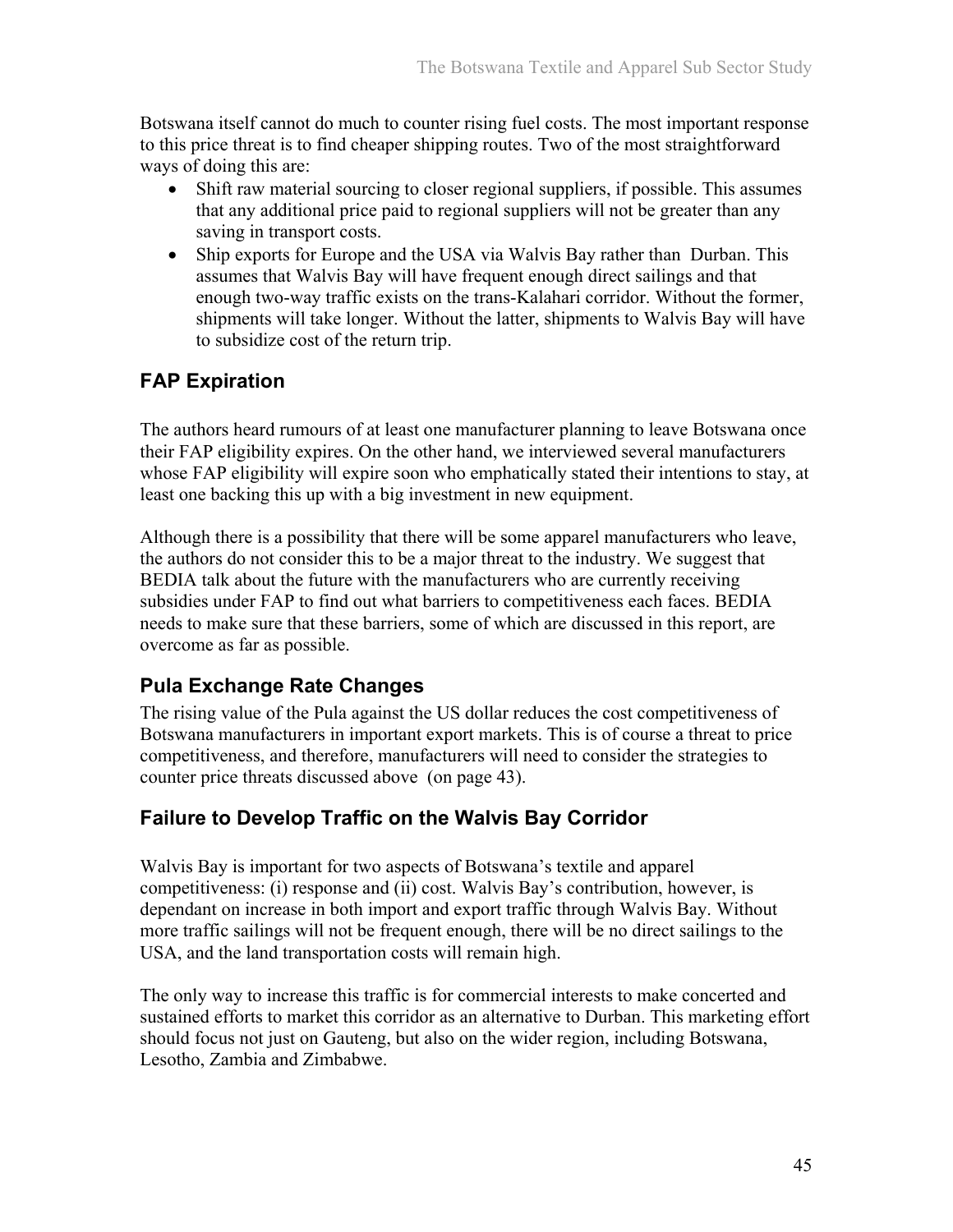## *Market Segments Opportunities*

As we have seen Botswana manufacturers have a number of opportunities to join competitive supply chains. To promote investment in the industry, the authors believe it will be more effective if BEDIA not only suggested the type of manufacturing to invest in, but also the market segments that this manufacturing will serve.

### **Europe and the United States**

Formal modern niche markets in Europe and the USA are extensive and varied. They are ideal for Botswana based supply chains as they require relatively small production runs, high quality and rapid response, and are not especially price sensitive. Botswana based supply chains that use regional yarn and fabric can be particularly response sensitive as the apparel manufacturers can source cloth in small quantities quickly. The Walvis Bay corridor will be an important element in the response competitiveness for these markets.

Botswana based supply chains may have less of a competitive advantage in formal traditional niche markets in Europe and the USA. These markets are usually less response sensitive, but it is very expensive to find and service such customers, and their suppliers. Manufacturers who want to service these markets should not be ignored but will best be considered only opportunistically.

Traditional and Modern mass markets are probably not the best bets for Botswana based supply chains as they are very price sensitive. On the other hand, many merchandisers in these markets behave like modern niche markets for part of their sourcing strategy. The buyers will rely on large low cost apparel manufacturing countries for their initial seasonal stocking and basics and use more responsive regions for in-season replenishment and the fashionable parts of their collections. Although these buyers are always very price sensitive, they realise that they have to pay a premium to get response and production flexibility. As a result, we suggest targeting the investors who want to serve the large buyers, but not those providing basics and initial stocks.

One exception to this is basic cotton yarn spinning. This is a commodity product, is used in all market segments, and the most important competitive elements are quality and cost. The cotton from Zambia and Zimbabwe is used to produce very high quality yarn. Yarn spun in Botswana is AGOA eligible<sup>17</sup>. Using the high quality cotton from Zimbabwe and Zambia, cotton yarn spinning in Botswana will have the advantage that it is closer to the cotton source than spinning located elsewhere in the region thus saving the cost of transportation material that is ultimately wasted.<sup>18</sup> As discussed earlier, yarn spinning is capital intensive and Botswana is more attractive for such investments that either Zambia or Zimbabwe.

## **South Africa**

 $\overline{a}$ 

 $17$  As is yarn spun in Zambia. Yarn spun in Zimbabwe is not AGOA eligible.

<sup>&</sup>lt;sup>18</sup> About ten percent of the raw cotton lint weight is wasted in the spinning process.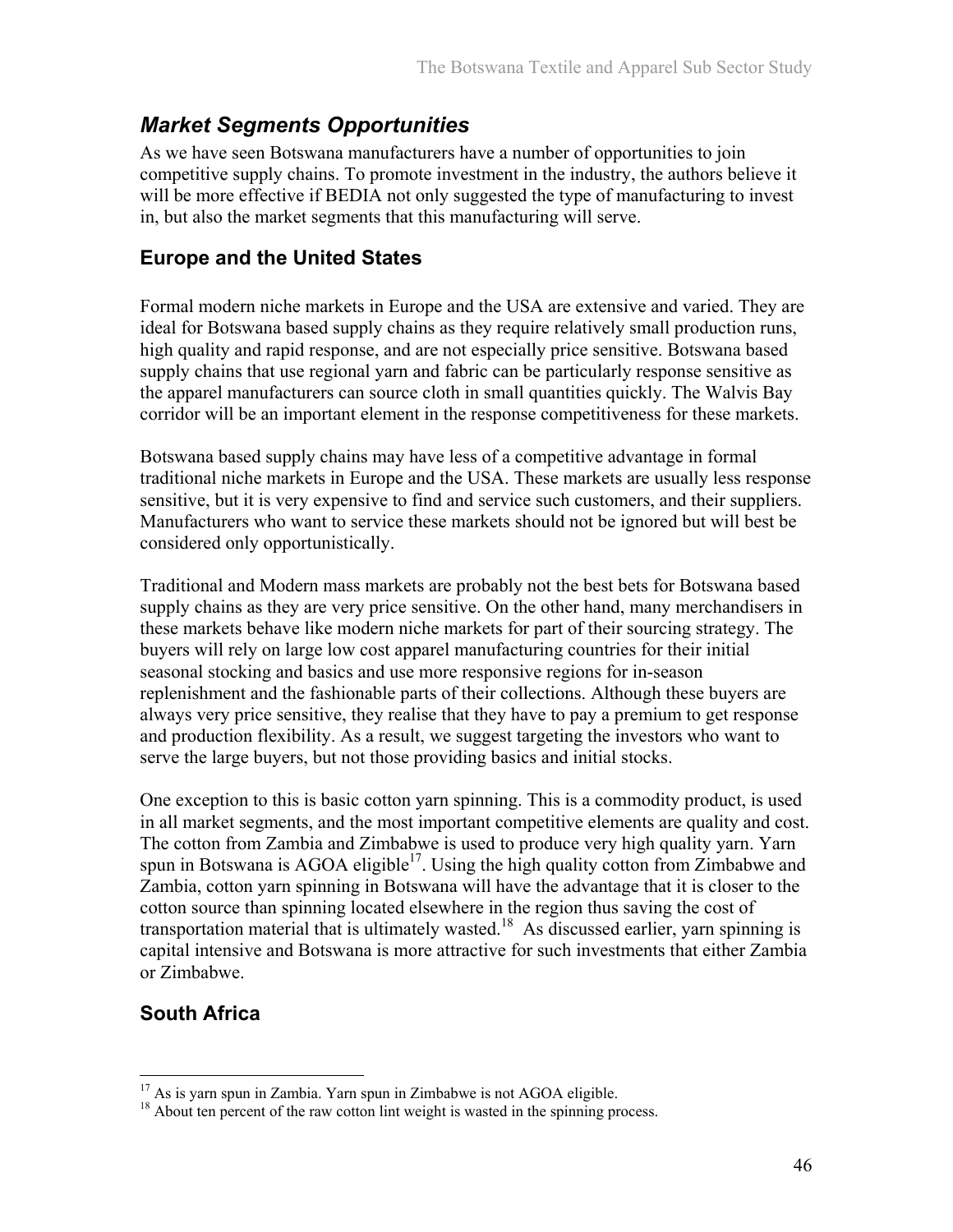Supply chains based in Botswana can only effectively compete on price with supply chains currently operating exclusively in South Africa. These supply chains in turn can only compete effectively with Far Eastern suppliers on response, quality and product. Thus for South African markets we need to concentrate on those market segments that are looking for rapid response, and highly specific products. Most likely we will find investors who are already serving niche markets, or replenishment for mass merchandisers who want to delocalise apparel production to Botswana to reduce cost.

An important difference between South African markets and those in Europe and the United States is that Formal Traditional Niche markets and their suppliers will be much easier to identify. Manufacturers who are currently serving such markets from South Africa are good targets for investment in Botswana.

## **Regional Markets**

South African merchants have taken much of the apparel market in the region. As a member of SACU, Botswana apparel and textile manufacturers will have no special duty advantage over those in South Africa with one exception- Zimbabwe. The Botswana-Zimbabwe FTA enables apparel manufacturers in Botswana to ship some garments to Zimbabwe duty-free.<sup>19</sup> The tariff phase-down in Zimbabwe's offer to South Africa calls for most duties on apparel to be reduced from 40% in 2004 to 30% in 2005 and a further ten percent a year until they reach zero in 2008. Thus for another three years, apparel made in Botswana will have a price advantage over that made in South Africa for the Zimbabwe market. This coupled with the lower production costs in Botswana means some suppliers to the Zimbabwe market may be persuaded to shift production from South Africa to Botswana.

The only other opportunities that exist in the region are probably informal markets. The only real assistance BEDIA might give to developing Botswana supply chains for these markets is to conduct surveys among regional wholesalers and importers about the type and destination of apparel they are selling to small retailers. On the other hand, it may be more effective for BEDIA to identify this opportunity generally and the names of wholesalers, and let local entrepreneurs find the specific opportunities themselves.

## **Summary of Market Segment Opportunities**

BEDIA will be more successful if it focuses its promotion effort on suppliers to specific market segments who can create competitive Botswana based supply chains. The most likely market segments are:

- Formal Modern Niche markets in Europe, the USA and South Africa
- Formal Traditional Niche markets in South Africa
- The replenishment segment of Traditional and Modern Mass markets in Europe, USA and South Africa
- South African based apparel manufacturers supplying the Zimbabwe market.

 $\overline{a}$ <sup>19</sup> *Clothing* must have 20% local content, defined as the cost of direct labour and materials (DTIP 1988).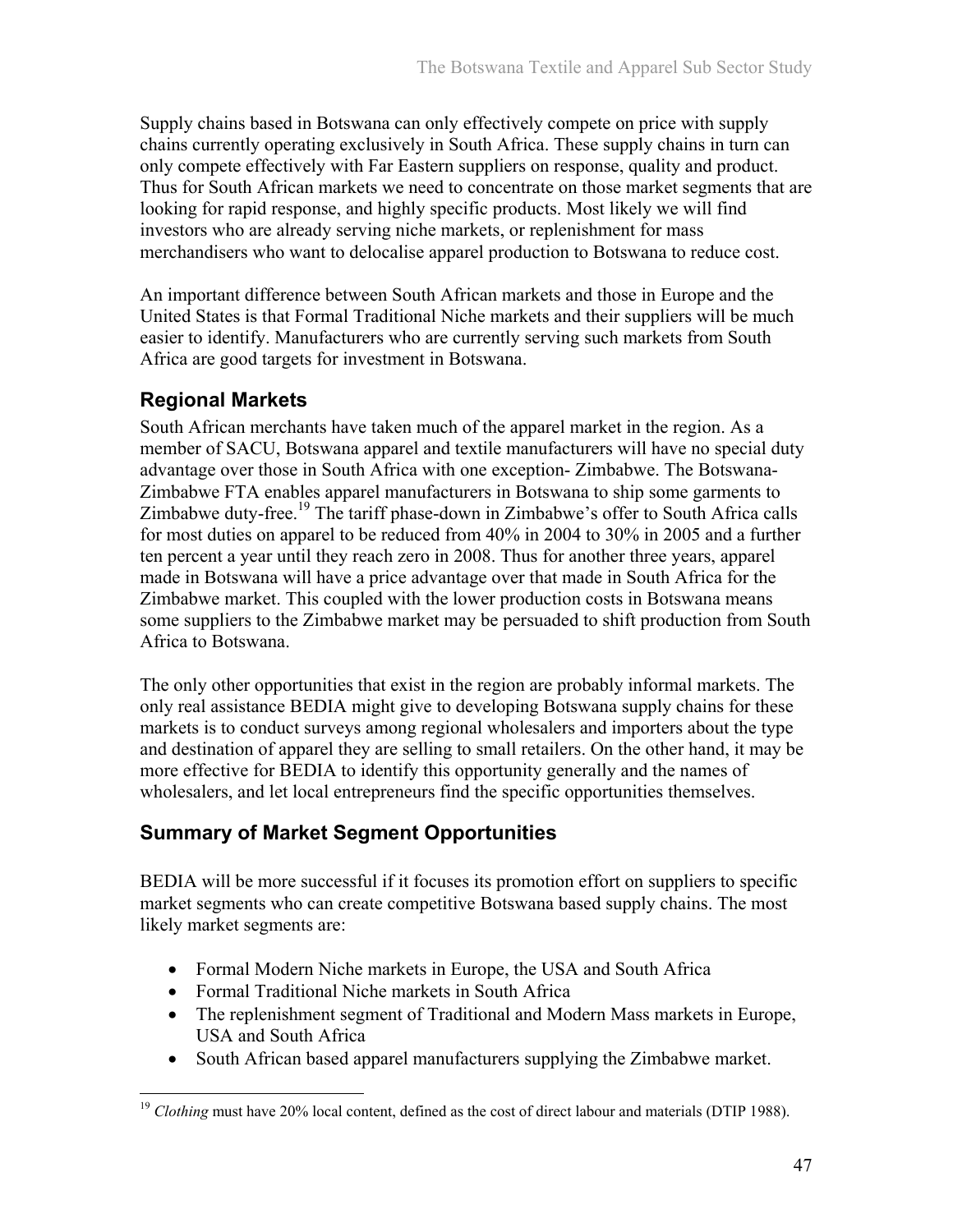BEDIA can also promote investment to serve local and regional markets by identifying wholesalers and importers who trade in apparel.

## **Negotiating New Trade Agreements<sup>20</sup>**

Over the next couple of years it is anticipated that Botswana will engage (either by itself; or together with either its SADC and SACU partners) in a number of negotiations with trading partners that will affect its textile and garment manufacturers' access to regional and global markets. To this end the following proposed agreements will impact on Botswana's textile and garment manufacturing industries :

- SACU USA proposed free trade agreement
- Economic Partnership Agreement (EPA) with the European Union
- SACU People's Republic of China Free Trade Agreement
- SACU India Free Trade Agreement
- SACU Mercosur Fixed Preferences Trade Agreement
- SACU Egypt Tree Trade Agreement

In addition Botswana will have a definite interest in the outcome of the proposed industrial tariff negotiations which will be a consequence of the Doha agenda of the World Trade Organisation (WTO). The Doha arrangement envisages further cuts in the tariffs of industrial products.

In summary :

 $\overline{a}$ 

- Botswana's defensive interests should be that SACU should not reduce tariffs on garment products as this would negatively affect the ability of its manufacturers to supply the SACU market place (South Africa in particular). Botswana should also try to ensure that the proposed industrial tariff cuts (as a consequence of Doha) should specifically exclude clothing and textile products. The reason for this is that it is in Botswana's interest to ensure that the clothing and textile MFN tariffs of the USA and the EU remain high so that Botswana's exports to these massive trading blocks (generally at 0% duty) will provide them with some advantage over imports into these countries that originate from the China and India.
- Botswana's offensive interests are to see as much of its garment and textile exports being able to penetrate the market places of the USA, the European Union and Canada. Not only should the tariff negotiations deal with issues of preferential market access – with duties as close to 0% as possible; with suitable rules-of-origin; trade negotiators should try to ensure that the "developmental" provisions of the agreement are as favourable as possible to the clothing and textile industries (e.g. arrangements could be made that would allow developmental assistance for Botswana that would provide resources for its industries to market their products in the country with whom the deal is being struck.

<sup>&</sup>lt;sup>20</sup> This section prepared by Mark Bennett – ComMark's Textile and Apparel Sector Technical Assistant to the Lesotho Government.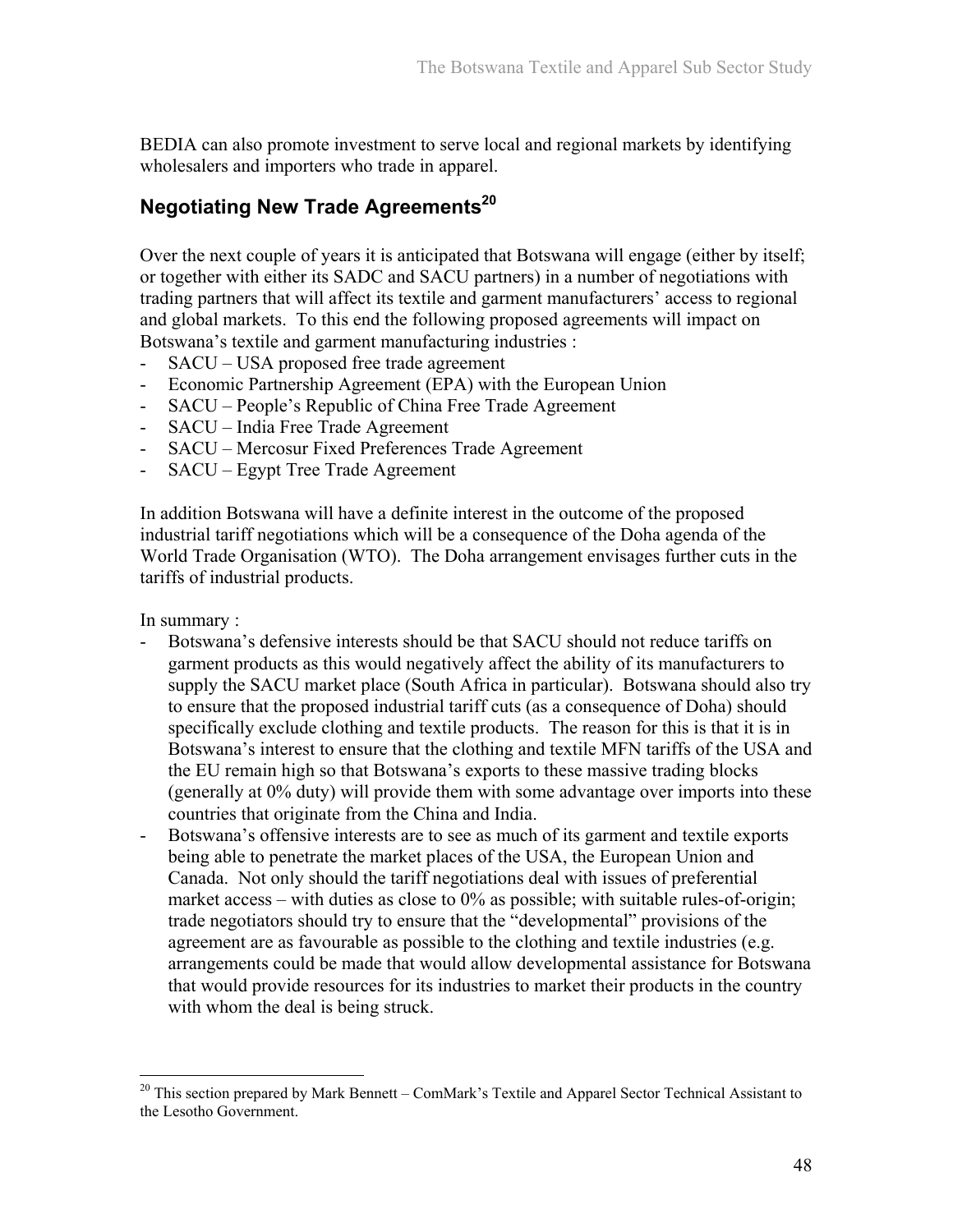To this end it is proposed that Botswana should regularly commission mini briefing papers that would be able to inform its trade negotiators of potential approaches when they deal with clothing and textile products in any trade negotiation. Ideally Botswana should work very closely in developing joint negotiating positions on clothing and textile tariffs with Lesotho, Namibia and Swaziland. While Botswana is heading the EPA negotiations (at a political level) with the EU it is proposed that consideration should be given to Botswana (possibly together with Lesotho) being given the responsibility of coordinating all work concerning the garment and textile industries (currently Mozambique has been assigned the responsibility of co-ordinating all aspects of the EPA related to industrial products (clothing and textiles included)).

## *HIV/AIDS in Botswana*

Botswana has the highest HIV/AIDS infection rate in the world. The 2003 second generation HIV/AIDS sentinel survey shows that Botswana's adjusted prevalence trends have been between 36.2% (2001) and 37.4% (2003) over the past three years. While this shows very little increase, it is still extremely high. Annual mortality has increased on average by about 15 percent per annum between 1995 and 1999, with nearly 20% of the deaths attributable to AIDS.



### Of particular concern from the

survey is the highest prevalence among women in the  $25 - 34$  year old age groups. These are the most productive ages in the nation, but are now heavily burdened with the disease, which will likely lead to a reduction in the available workforce.

As Botswana is one of the wealthiest African countries with a comparatively good national health care system, treatment is available. With an estimated 150,000 individuals with full blown AIDS, most have not been tested or are aware that they have the disease. There are only 29,300 who have been tested with a CD count less than 200 at government VCT centers (personal communication from NACA).

### **Levels of infection**

The main locations for garment factories are in Lobatse, Gabarone, Francistown, and Selibe Phikwe. As can be seen in table xx, below, the rates in most of these towns are above the national average, in particular in Selibe Phikwe.

**Table 12: HIV/AIDS** 

| D<br>101/01 | <b>2001</b> | 2002 | 2003 |
|-------------|-------------|------|------|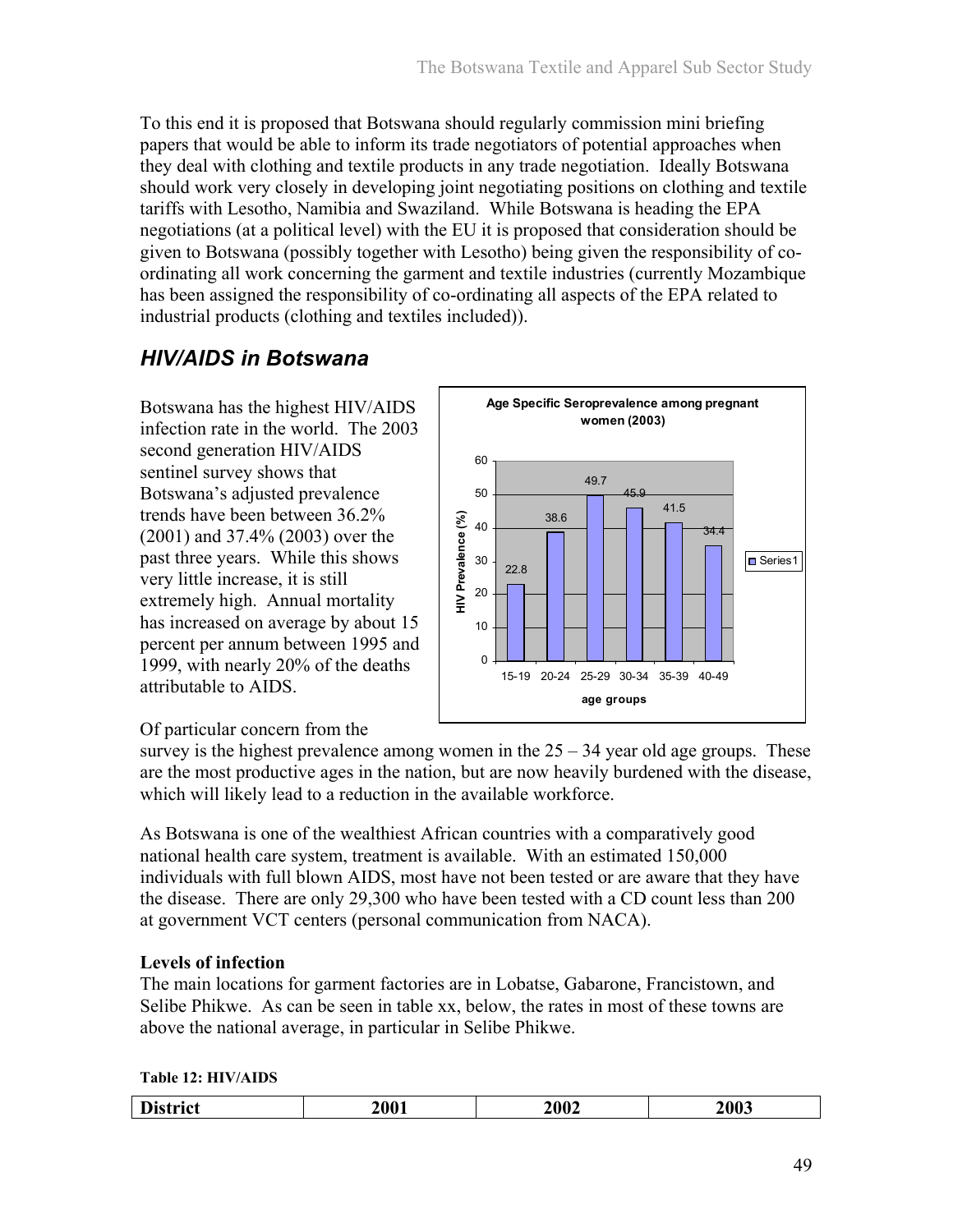| Gabarone         | 39.3%    | 38.2% | 44.8% |
|------------------|----------|-------|-------|
| Selibe Phikwe    | 51.2%    | 48.1% | 52.2% |
| Lobatse          | 30.9%    | 34.6% | 32.4% |
| Francistown      | $45.6\%$ | 40.2% | 45.8% |
| National Average | $36.2\%$ | 35.4% | 37.4% |

Source: Botswana 2003 second generation HIVAIDS surveillance, Ministry of State President, NACA

## *Potential effects on the industry*

The major effects to the industry will most likely be indirect, as the factories do not have medical or retirement plans for their employees (other than senior managers) which usually account for most of the direct costs. While illness and death will lead to replacing workers and training new ones, the costs associated with this are not high for the factories. However, they will lead to losses in productivity stemming from inexperienced workers and increased absences from the workplace due to illness and attending funerals. In an industry that already has comparatively low productivity, any further losses will hurt its ability to establish a competitive advantage for the post AGOA era.

HIV/AIDS can lead to potentially very large costs to the garment industry, which might reduce its profitability and damage its potential for long term growth. As a brief introduction to this issue, table 1, below, outlines some of the costs stemming from an individual with HIV/AIDS or from high HIV/AIDS rates in the workforce or society in general. These costs are either direct or indirect, meaning they will lead to increased payments from the firm (direct) or will lead to reduced productivity (indirect). These costs arise from a number of causes. While this brief review does not have the information to calculate the current financial impact on the sector, findings from South Africa have demonstrated significant costs to firms from HIV/AIDS.<sup>21</sup>

#### **Table 13: Workforce Related Costs of HIV/AIDS**

 $\overline{a}$ 

 $^{21}$  A study by Boston University of the financial impact of HIV/AIDS on firms has shown that the cost per infection to companies varies between one and five times the annual salary of the individual infected, from the point in time that the infection is identified.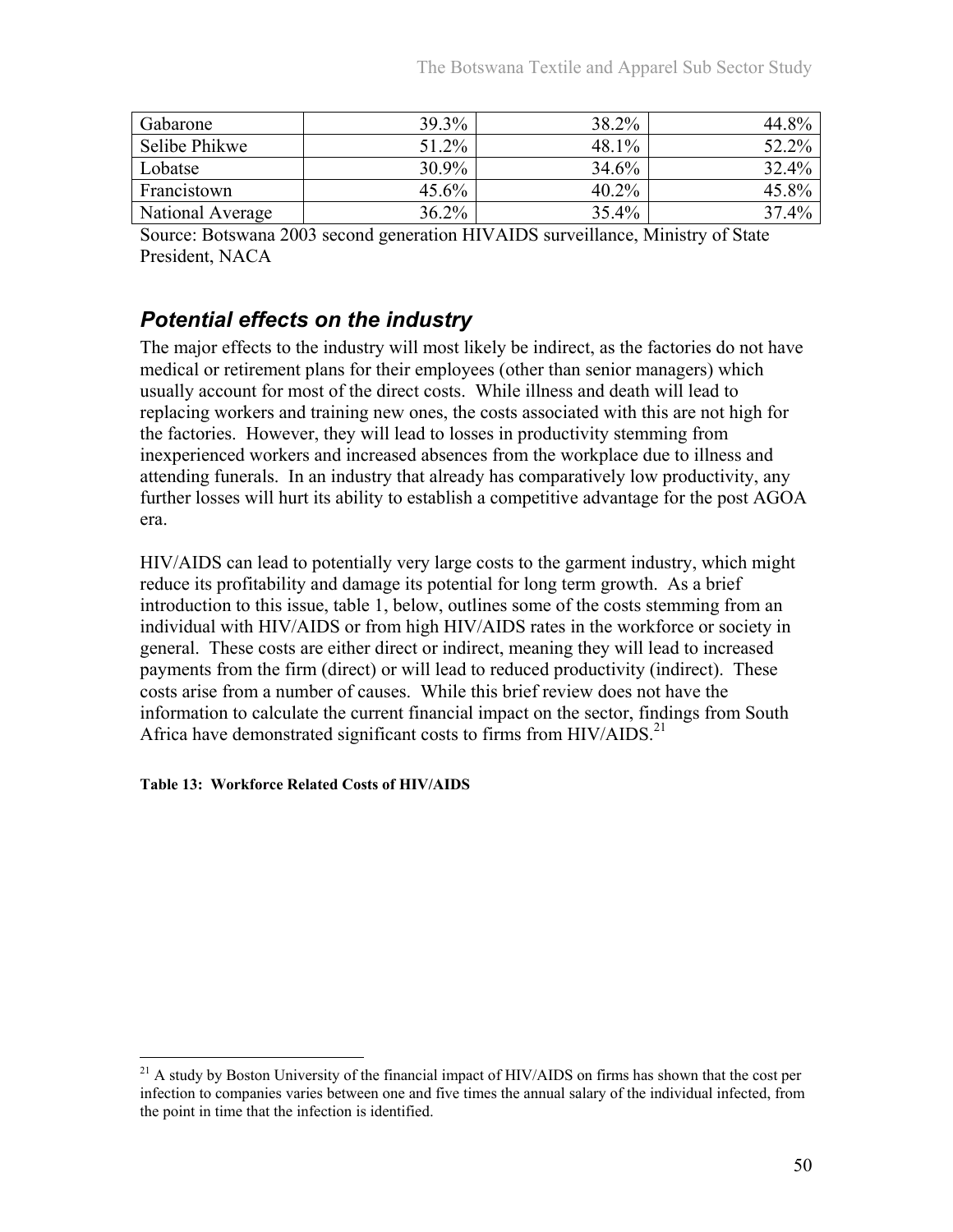|                                                                       | Direct costs                                                                                     | Indirect costs                                                                        |
|-----------------------------------------------------------------------|--------------------------------------------------------------------------------------------------|---------------------------------------------------------------------------------------|
|                                                                       |                                                                                                  |                                                                                       |
| <b>From an</b><br><i>individual employee</i><br>with HIV/AIDS         | Benefits payments<br>Medical care<br>Recruitment and<br>training<br>Overtime and casual<br>wages | Reduced on-the-<br>job productivity<br>Increased<br>absenteeism                       |
| <b>From</b><br>high<br>HIV/AIDS rates in the<br>workforce and society | Market impacts on<br>insurance premiums<br>and wage rates<br>HIV/AIDS programs<br>$\bullet$      | Management burden<br>Loss of workplace<br>cohesion<br>Loss of workforce<br>experience |
| Source: Boston University                                             |                                                                                                  |                                                                                       |

*Total Workforce-Related Costs of HIV/AIDS* 

### **HIV in the Garment Industry**

While there have been no seroprevalence studies of garment workers, it is likely that their rate of infection is similar to or higher than the national rates. The garment factory labour force is predominantly female, and includes many migrant workers. Just as migrant male mineworkers have higher infection rates than the general population, female migrant workers are also at greater risk than settled workers. They are more susceptible to risky behavior as they are separated from their primary partners, or may be forced to trade sex for transport and for food.

## *Potential effects on the Garment Industry.*

There is no hard data on the actual effects to the industry, thus far, and there are no fixed models for predicting the precise financial impact of the disease for this industry. However, based on experiences in other countries where there is more information, it is very likely that there are serious potential future effects on the industry. The following paragraphs lay out some possible impacts based on other experiences.

Clearly, if there is an overall infection rate of 37 percent in the country, then this is likely to be the minimum level of infection among the garment workers. The effects of this high infection rate are not being felt yet, as the great increase in HIV seropositive has come in the last few years. But the effects will start to become important in the next few years. The likelihood is that there will be a severe impact on the Batswana garment worker labour force. Many of the workers will be forced to stop working and return to their homes or will become a burden on the local health services.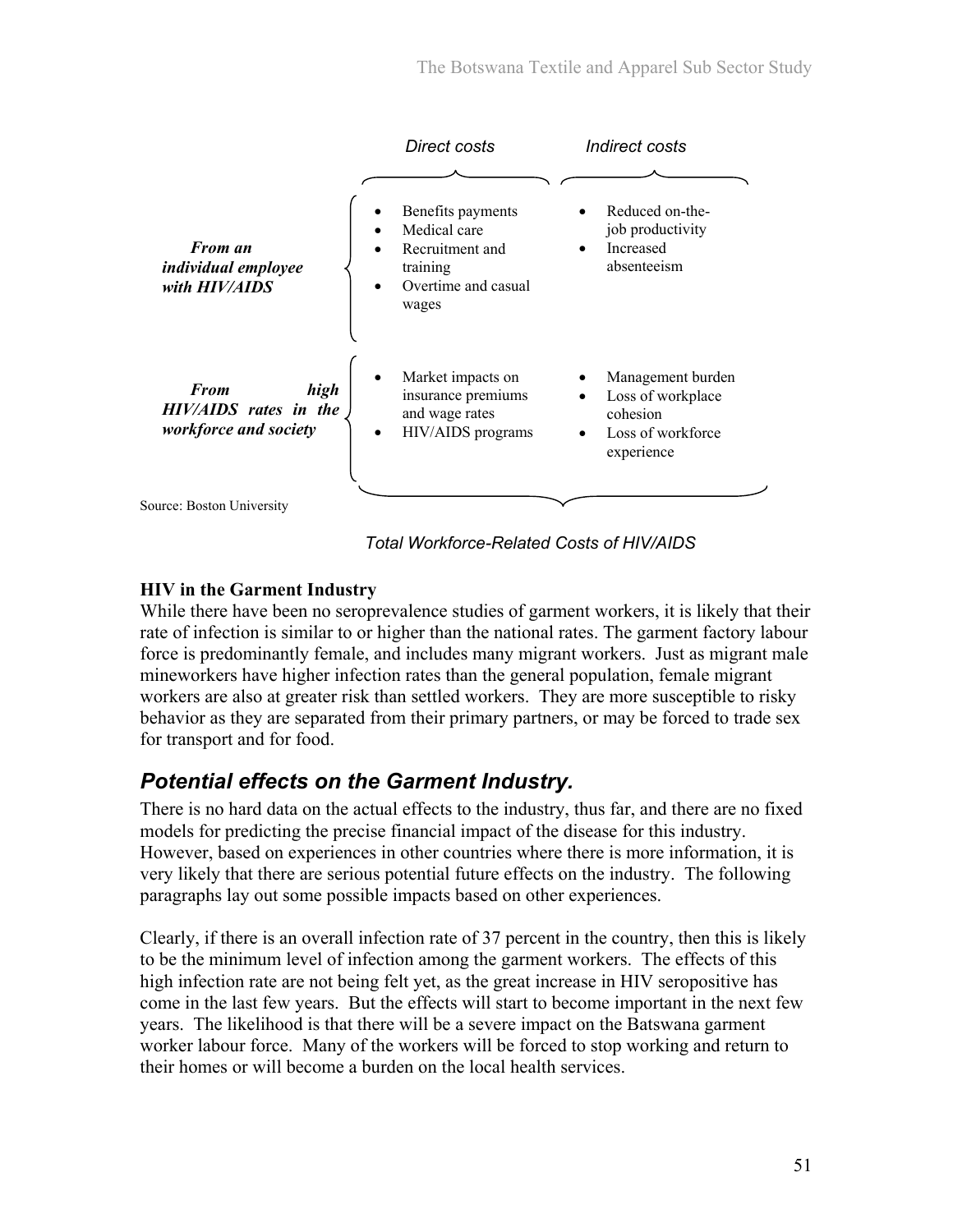The consultants found little evidence of in company HIV and AIDS education, prevention and mitigation programmes in the factories they visited. While the industry may be too small to expect a coordinated private sector response to the pandemic, one would expect, given the extent of the problem and the fact that workforce is particularly vulnerable to the disease, HIV and AIDS agencies to be targeting this concentration of workers. Clearly there is an urgent need to develop a programme of informing workers about the risks, preventive measures and ways of dealing with HIV and AIDS.

### **AIDS Treatment in Botswana**

Estimates of infected individuals who would qualify for anti retroviral therapy (ART) are about  $100,000$ <sup>22</sup> Since September 2001, the government has started an ART programme free of charge to all Botswana citizens. To date there are about 26,000 persons enrolled in the ART programme with a mortality rate of about 10 percent. Voluntary Counseling and Testing (VCT) uptake is still very low, but is about 4-5,000 per month, meaning that many of those who would qualify for ART are not aware of their status. When they do become aware, it is often times because they are already very ill and admitted to the hospital.

However, the free programme is not indefinite. On December 1, 2004, the President of Botswana announced that the government could not maintain the intensive ART programme that it has without significant external funding. The current programme is being funded primarily by grants from U.S. government and the Gates Foundation, but that funding has a limited lifespan.

# **Transport Corridors**

One of the key issues affecting the response competitiveness of the apparel supply chain in Botswana is the transport route to market. Currently, most exports are routed via Durban's port, in spite of this not being the most efficient system in terms of congestion, delays and uncertainty. A major opportunity exists for the apparel sector in Botswana, namely to diversify their transport route via the Walvis Bay Corridor, which presents a potential 30% time saving compared to current transit times through SA.

The opportunity consists of (i) developing Walvis Bay as a major export port, not just for Botswana, but also potentially for South Africa, Zimbabwe, Swaziland and Lesotho, and (ii) promoting the Trans Kalahari Corridor as the major transport corridor for the region.

| <b>Walvis Bay</b> | <b>Frequency</b> | <b>Sailing Route</b>   | <b>Transit Times</b>  |
|-------------------|------------------|------------------------|-----------------------|
|                   |                  |                        | $(minimum - maximum)$ |
| To Europe         | Biweekly         | Direct                 | $18 - 21$ days        |
| From Europe       | Weekly           | Direct                 | $18 - 21$ days        |
| To US             | Weekly           | Via Cape Town / Durban | $20 - 23$ days        |

The following services currently offered by Walvis Bay to Europe and the US include:

 $\overline{a}$  $22$  To qualify for ART you should have a CD4 count of less than 200 or an AIDS defining illness (pneumonia, skin cancer, TB, etc)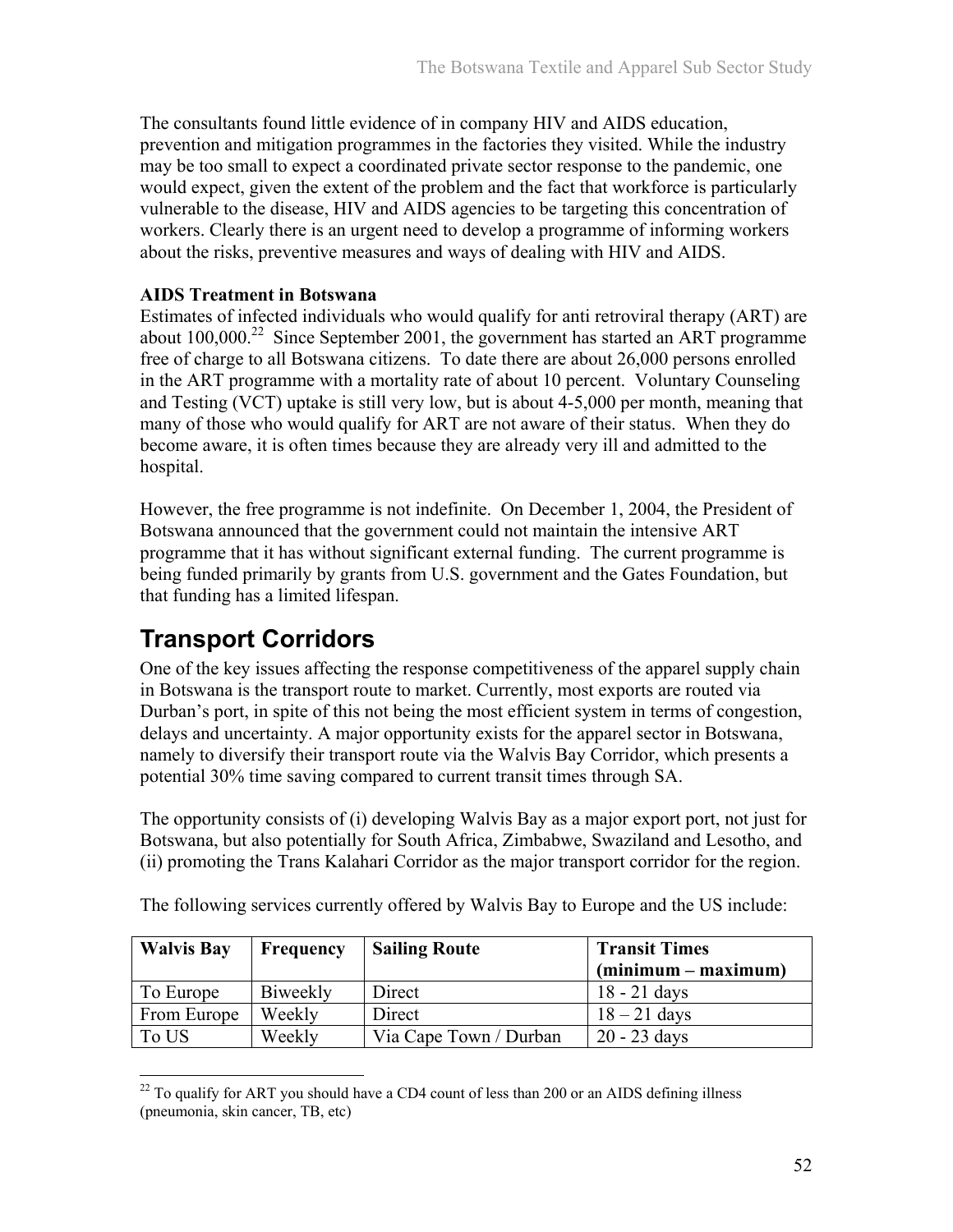| To US | Weekly   | Via Dakkar  | 38<br>43 days |
|-------|----------|-------------|---------------|
| To US | Biweekly | From Dakkar | $+/-18$ days  |

While the services between Walvis Bay and Europe are direct, direct sailings do not exist to the east coast of the US. Walvis Bay offers an advantage over Cape Town, however, in that it has zero delays whereas Cape Town is often overbooked, resulting in frequent delays.

The capacity offered by Walvis Bay is reflected in Annex 2. On average, Namport ships 45000 TEU's per year. Total tonnage increased 8,5% for the previous financial period, and container numbers increased by 22,3%, a major portion of which was due to containers imported by Ramatex. According to their most recent Annual Report, Namport's philosophy of building ahead of demand paid off with the highest performance in 8 years of cargo handling and financial results for the period 2002 / 2003.

Namport's measurement indicates that cargo remains in port for an average only of 18 hours, without experience of delays. They guarantee a transit time of 48 hours to Gauteng and are actively looking to take business from that area. With a transit time of 5 days to Durban, this presents a significant saving for Gauteng firms in terms of both time and cost.

### **Trans Kalahari Corridor (TKC)**

In August 2004, a memo of understanding was signed between South Africa, Namibia and Botswana initiating the implementation of single customs documentation. Ease of transit via the corridor is further enhanced by the quality of infrastructure and extension in border hours between both Botswana and Namibia and Botswana and South Africa<sup>23</sup>.

In the same period that cargo handling increased via the port of Walvis Bay, road cargo traffic on the TKC has grown as much as threefold.

### *Constraints of Walvis Bay Corridor (WBC)*

Several barriers hinder the uptake of services offered by the Walvis Bay Corridor:

- Lack of export traffic (supply side volumes) resulting in reluctance on the part of shipping companies to expand their service offerings, viz. direct sailings to and from the  $US^{24}$ :
- Lack of awareness in the market of the WBC as a competitive route alternative;
- Lack of back haul freight on the TKC which raises the cost of shipping products to Walvis Bay for export.<sup>25</sup>

1

<sup>&</sup>lt;sup>23</sup> Border hours between Botswana and Namibia extend from 6h00 to 24h00.

<sup>&</sup>lt;sup>24</sup> Currently, all shipments from the US go via Cape Town.

<sup>&</sup>lt;sup>25</sup> In a recent study by the USTDA which examined the potential traffic from Gauteng to Walvis Bay (TERA 2004), the cost of a shipment from Gauteng via Walvis Bay was found to be marginally more expensive than via Durban.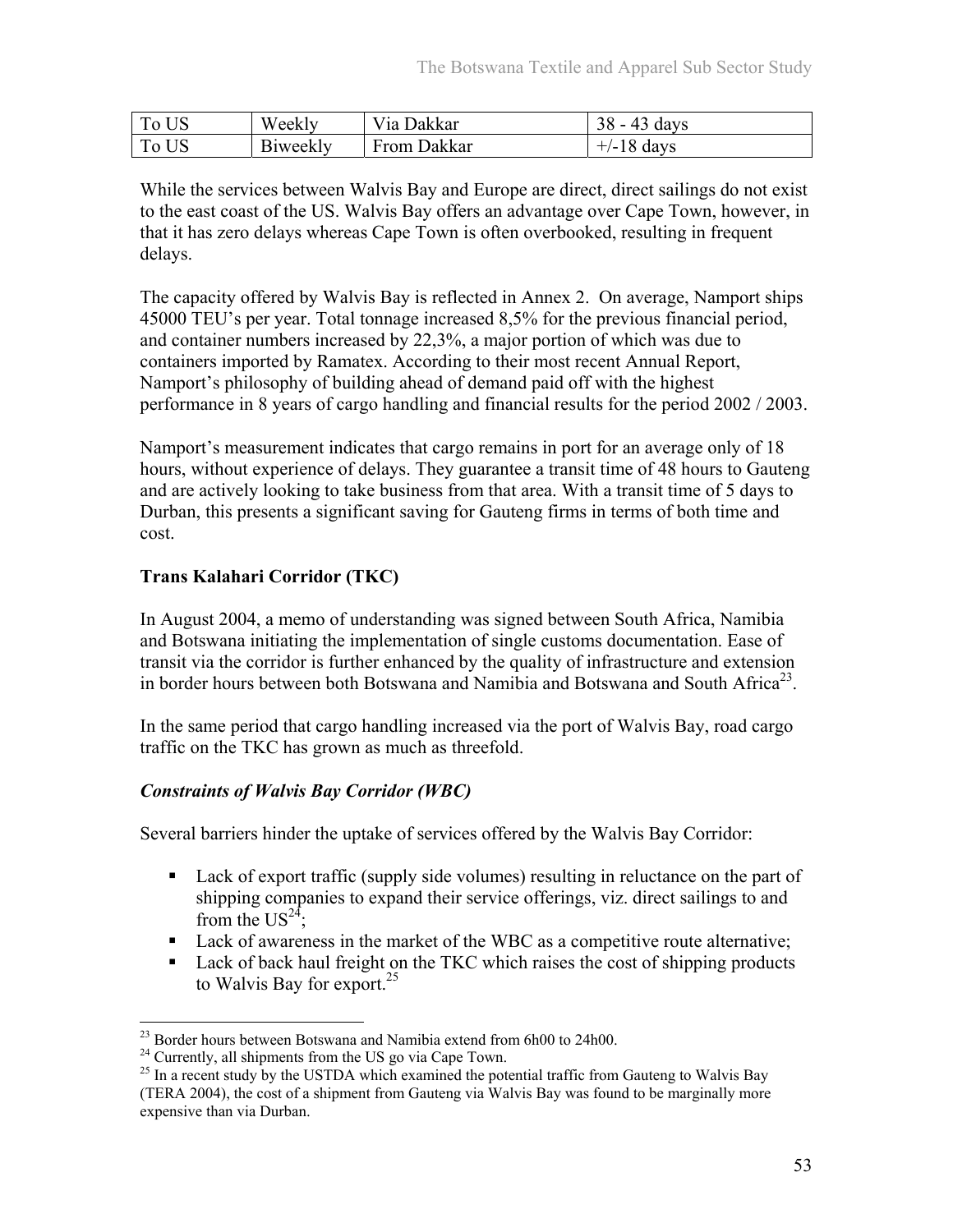- Conservativeness of the transport sector; Firms tend to keep to the routes they know and forwarders, for example, are reluctant to invest extra effort in creating new offices;
- The regional economy is driven by South Africa. Perception in the industry is that while change is easy enough to implement, logistics decisions need to be made and the lack thereof is what is preventing firms switching their strategies.

### *Recommendations*

In spite of the evidence of a highly organised sector in Namibia, primarily through the efforts of the Walvis Bay Corridor Group, and catalysed by Namport, it is apparent that more needs to be done in the following areas:

Aggressive and continuous marketing needs to be directed at both suppliers and shipping agents. In spite of a briefing session held in Botswana with the industry last year, exporters were not forthcoming in their uptake of the opportunity to diversify their route to market. Key to encouraging firms to change their behaviour would be the demonstration by example of cost and time savings for a firm / firms in Botswana. While WBDC maintains that the Corridor's competitiveness is proven, a sustained marketing effort will have to be made. This is best undertaken by commercial interests who see the profit potential in making this work. Further study could investigate the potential cost savings to firms of shipping via Walvis Bay rather than Cape Town or Durban.

To address the question of export volumes, greater cooperation is needed to achieve economies of scale and therefore cost efficiencies. Volumes of +/- 150 TEU's have been cited as the minimum required to persuade shipping lines to offer a dedicated and direct service.

Comprehensive measurement of volume and type of freight traffic through the TKC (both current and potential) needs to be undertaken, most likely by BEDIA, Namport and the Southern African Global Competitiveness Hub. In addition, such a study should investigate the possibility of achieving synergies and economies of scale by persuading firms to work together; this includes the potential to divert traffic from Lesotho and even Swaziland, as well as Botswana and Zimbabwe, in addition to traffic to and from Gauteng.

# **Productivity Levels**

The consultants found that the levels of productivity within the garment manufacturing and textile industry in Botswana were low with the best examples estimated to be 50% of the established international standards.

The underlying reasons for these poor levels of performance are inadequately trained operators and a lack of control by supervisory management resulting in targets of output and quality not being met.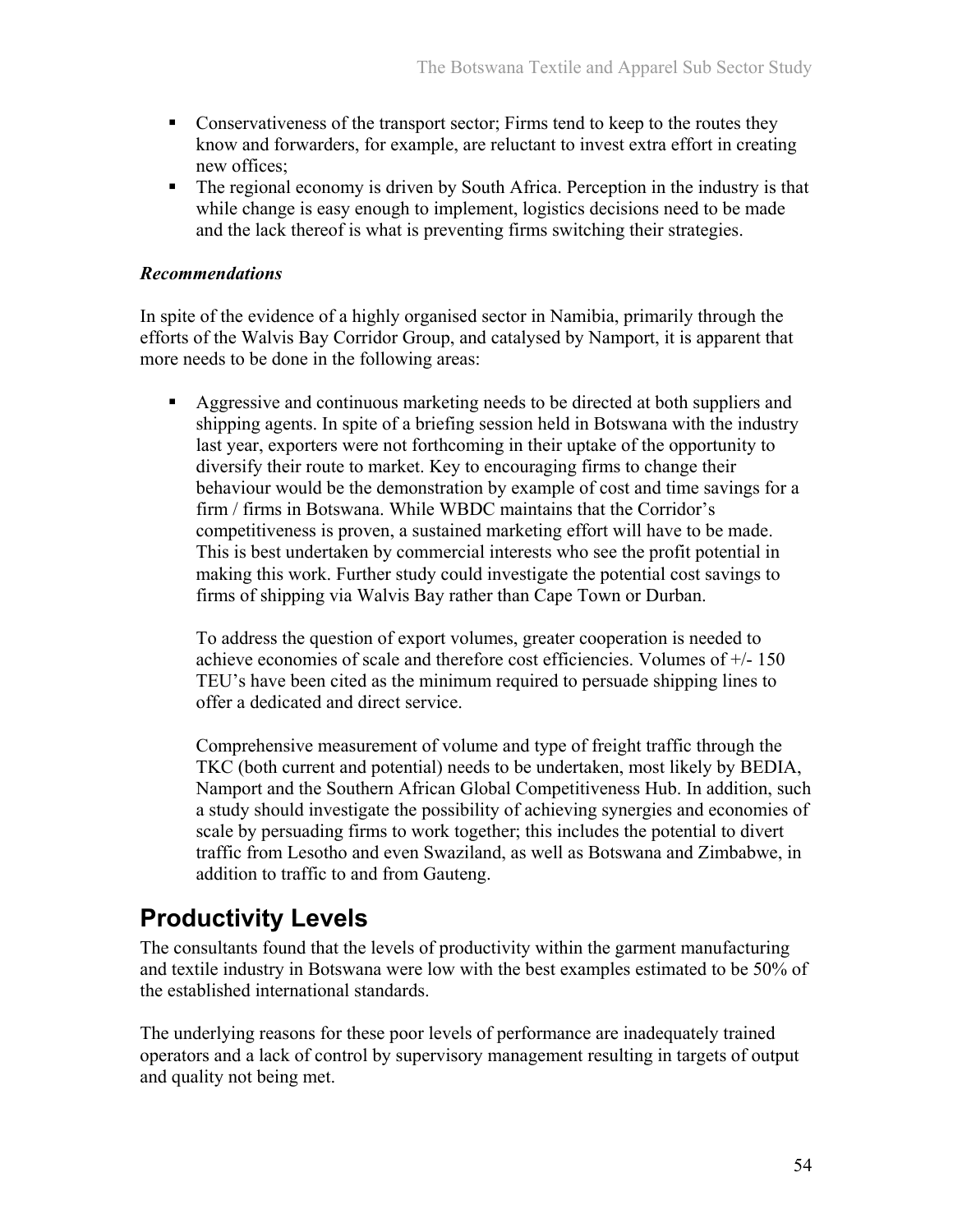The present management response to these targets not being achieved is to allocate additional operators to the problem areas rather than using industrial best practice and motivational techniques to improve the performance of the existing operators.

The use of properly trained Industrial Engineers is important in the setting of realistic and achievable targets. Their input on workplace layout, handling techniques, line balancing and workflow would significantly improve the levels of productivity that could be achieved. None of the companies visited had an Industrial Engineering Department.

It was felt that the lack of skills available in maintaining sophisticated technical equipment restricted a company's ability to invest in labour saving machinery and reduced the opportunity to increase productivity through the use of modern technology.

# **Training Service Provision.**

If the textile and apparel sub sector industries in Botswana are to achieve World Class Manufacturing Standards then the problems of low productivity which the consultants have highlighted need to be addressed by structured training programmes relevant to each level of company employee.

None of the 21 companies interviewed was aware of any training provision available in Botswana specifically aimed at the needs of the garment manufacturing and textile industries. (See Annex 2 – *Training and Vocational Education*)

All of the companies interviewed recognised the importance of skilled sewing machine operators and training in other skills particularly cutting and pressing. The training of the operators takes place on the production line and they are taught basic skills on one type of machine only. There was no structured programme that would include training on a number of different machines, the achievement of the appropriate quality standards and output targets. Similarly those individuals carrying out the training had, themselves, not been trained in the instruction techniques.

The consultants did not find any companies using a formal recruitment policy or the formal testing of potential employees during the selection process.

Well-trained line managers and supervisors are key to a company's performance since they are in a position to directly influence the levels of productivity and quality. Those interviewed believed that these supervisory management skills do not exist in Botswana and that is the reason these positions are filled with expatriates. Only 24% of companies had any Batswana supervisors. It is important for the long-term future of the industry that more Batswana are properly trained in the role of supervisor so that the industry's reliance on expatriate staff can be reduced.

Most of the equipment being used in the garment manufacturing industry is of a reasonable standard using basic mechanical and electronic controls. In general the machinery in the textile companies is a bit more sophisticated but in both cases the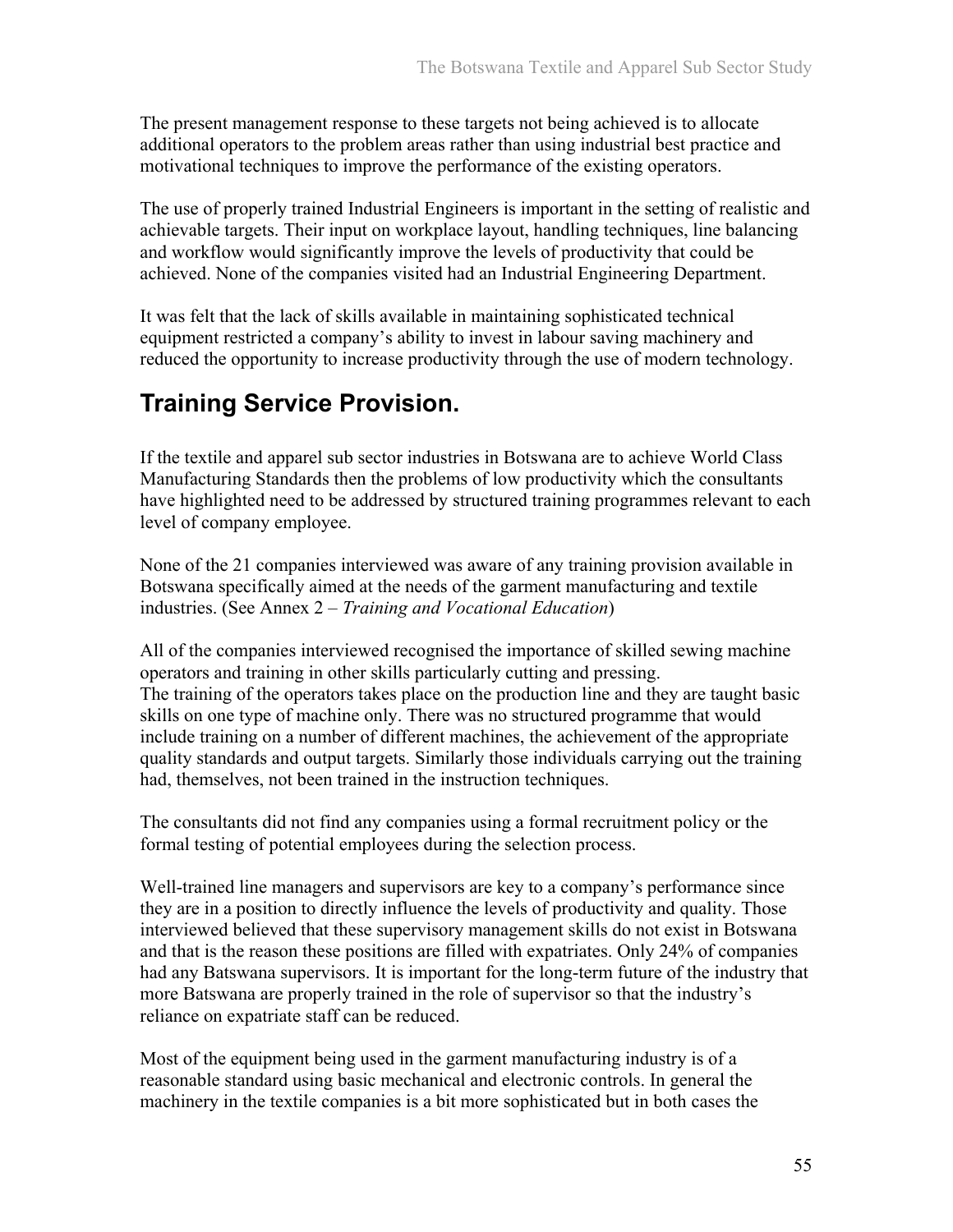mechanics maintaining the equipment are almost exclusively expatriates. Only one company had a Batswana mechanic who had been trained many years ago in South Africa and had returned when the opportunity arose.

There is a need to encourage local individuals to become involved in this aspect of the industry and to provide structured training programmes.

The consultants identified the following areas of textile and apparel specific training that needs to be addressed in order to assist the industry maintain its international competitive advantage.

- Supervisory management training
- Operator instructor training
- Operator flexibility training
- Recruitment / selection training
- Technical / mechanic training
- Training of Industrial Engineers

## **Conclusions**

The textile and apparel industry has been through a number of growth cycles followed by periods of retraction. It would appear that it is now consolidating following the closures brought about by the retraction of the FAP and is poised for a period of steady expansion.

There are a number of competitive advantages that should continue to attract investors to Botswana. This country held a successful general election in October 2004 which was conducted in such an exemplary manner that most interested countries did not consider it necessary to send observer missions. This type of transparency and lack of corruption is exceptional in Sub Saharan Africa and must count in the countries favour when courting foreign direct investment.

The ability of companies and individuals to transfer funds free of exchange control restrictions is a strong attractor for large textile and apparel investments where the ability to trade without restriction or hindrance is essential.

Unlike Lesotho and Swaziland the industry in Botswana is diverse in terms of range of product, markets and ownership. This makes it more robust and less vulnerable to shocks in any particular market. While the industry is currently relatively small, it does form a significant portion of formal employment in the manufacturing sector. It also has the potential to grow significantly if it can maintain its world class competitiveness. Currently productivity rates are low. While this is a disadvantage in terms of penetrating the international markets and retaining regional market share, it provides an opportunity to significantly improve efficiencies during the period the preferential trade agreements still confer advantage on Botswana.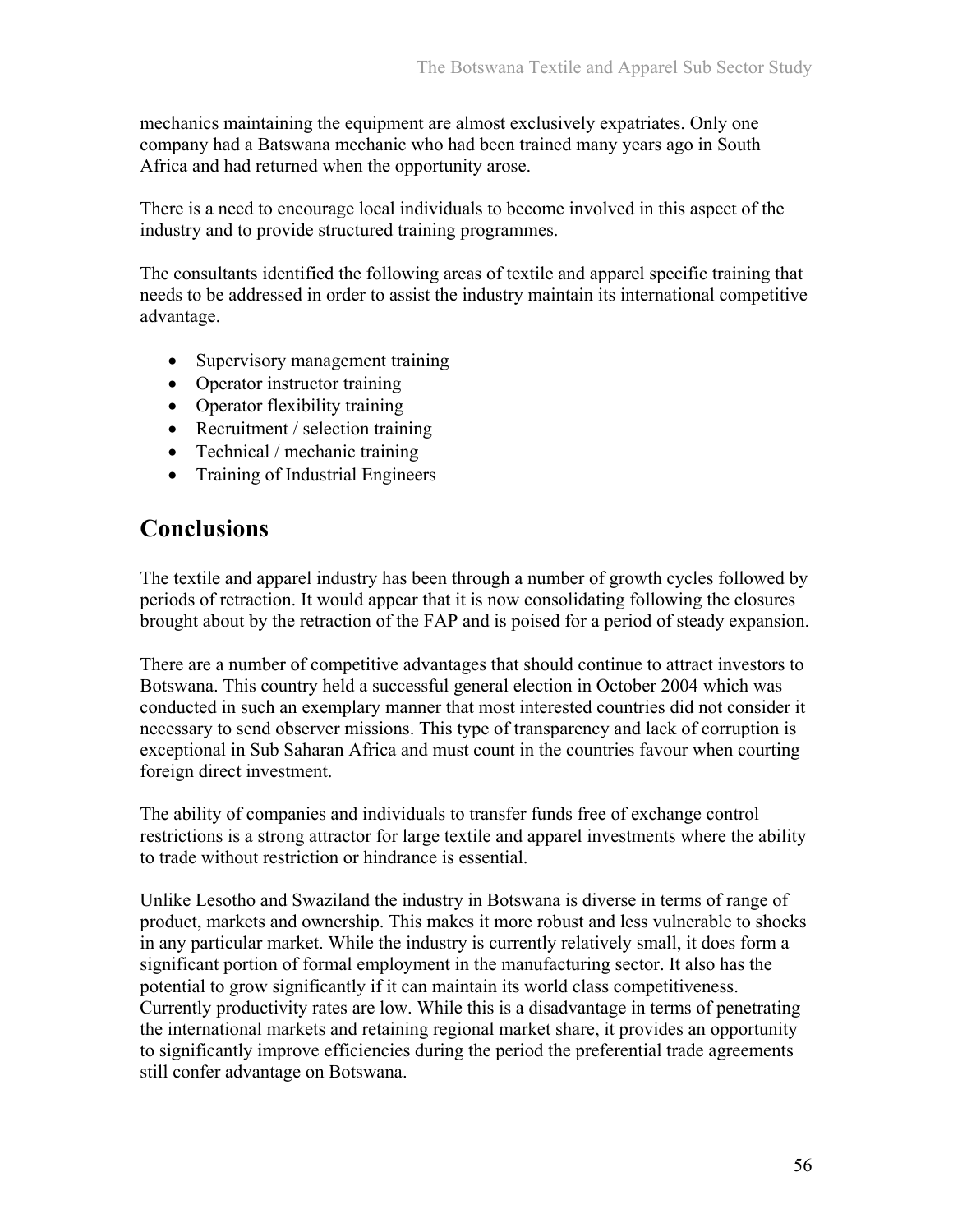The industry in Botswana is currently servicing domestic, regional and foreign export markets reasonably successfully. There is scope for this industry to continue to grow particularly with regard to exports of apparel to the USA and Europe.

# **Developing a Vision for the Botswana Garment Industry**

The textile and apparel industry has been growing steadily since the downturn in employment brought about by the ending of the FAP. Those industries that remain are, for the most part, robust and likely to survive. Employment in this industry is currently at the 8,500 level and likely to increase to 10,000 by mid 2005. Total textile and apparel exports in 2003 were in excess of 300 million Pula and these should continue to rise steadily as new manufacturing capacity is brought on stream.

It would not be unreasonable to expect employment in this subsector to reach 15,000 workers by the end of 2006 with exports in excess of US\$100 million. To achieve this concerted effort will have to be made to facilitate both current and prospective investors. The Foreign Investment Advisory Service (FIAS) report on Botswana's regulatory and procedural environment for conducting business makes far reaching recommendations on the need and procedures for implementing change which will make Botswana more competitive in its attempts to attract FDI.

There is already a base of circular knitting manufacture in Botswana although this only services around one third of the industry. The establishment of further manufacturing facilities for knit fabrics along with dyeing and finishing facilities should be actively pursued. Any significant increase in exports to the USA coupled with the increasing production in Namibia's apparel industry will start to make direct vessel sailings from Walvis Bay to the USA an attractive proposition. The moment this happens Botswana will be in a very good position to exploit this competitive advantage in terms of order response times.

That section of the market that is manufacturing woven garments for export to the USA is at risk beyond the end of  $2006^{26}$  unless it is able to source its raw materials in Sub Saharan Africa. It is likely that it will be able to source denim fabric regionally (i.e. from Lesotho and South Africa) but may have difficultly sourcing other woven fabric in the requisite quantities and at globally competitive prices. This sector will either have to become more specialized and limited in product exported overseas or move the emphasis back into regional markets where it is likely to remain reasonably competitive.

One of the greatest potential markets for increasing exports is in the knit-to-shape sweater market of the European Union. With exports into Europe standing at Pula 62 million in 2003 significant penetration of this market has already been achieved. The significant

 $\overline{a}$ 

<sup>&</sup>lt;sup>26</sup> It is estimated that, as there is no mechanism for the phasing out of exports under the special LDC preference in 2007 when the CAP on exports is halved, all the year's quota will be shipped in the first quarter of 2007.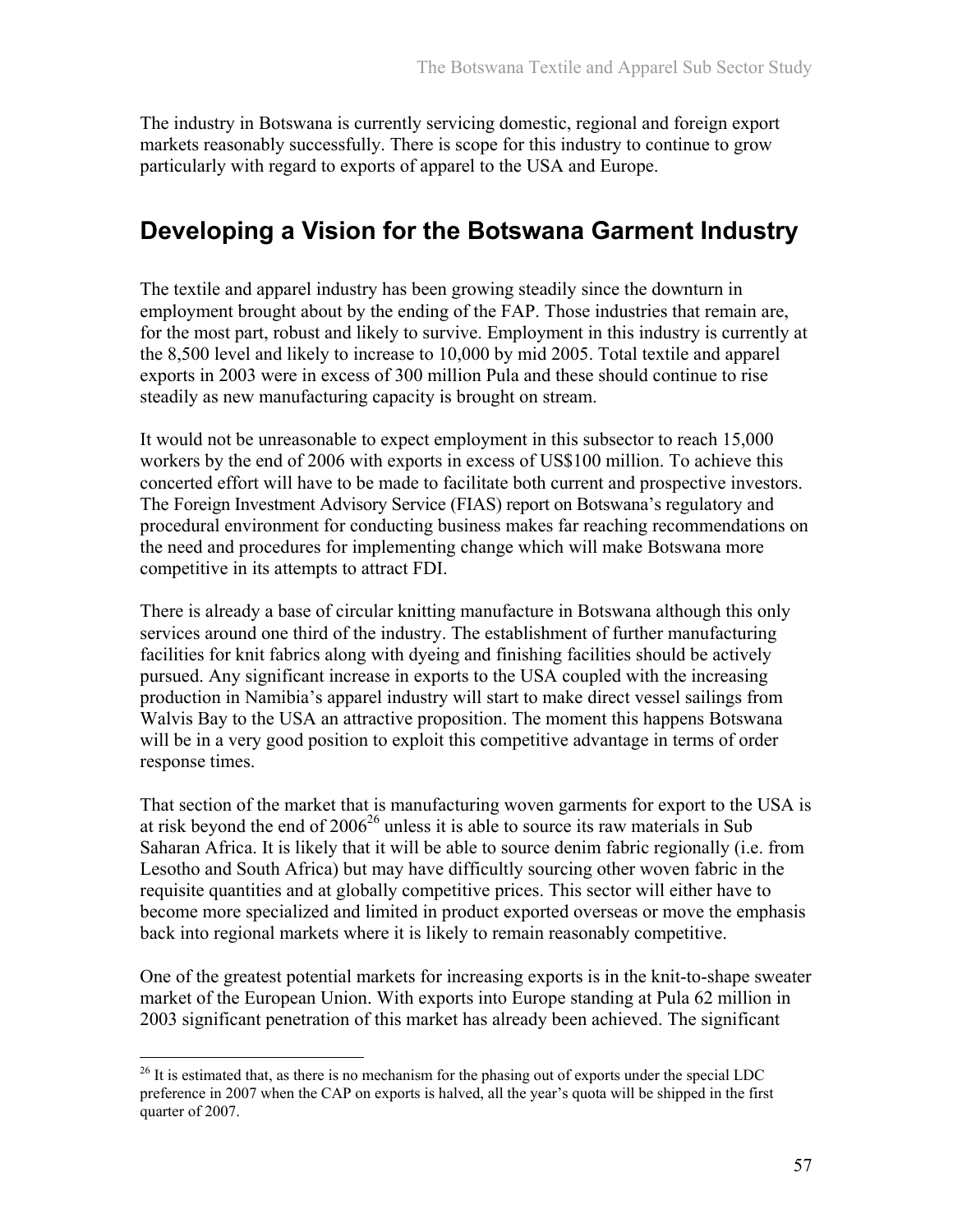tariff advantage that these goods enjoy entering Europe together with the fact that they comply with the EU Rules of Origin despite the fact that the yarn is competitively sourced in China and Taiwan makes this a potentially significant area of growth.

An important opportunity for the Botswana textile and apparel sector will be participation in regional supply chains for both export and regional consumption. As participants in these supply chains, Botswana manufacturers will process products at the stages at which they can contribute to the supply chains' competitiveness. An example is spinning cotton yarns using cotton lint from Zambia and Zimbabwe. Weavers and knitters throughout the region will use this yarn for making fabrics that will in turn be used to make garments eligible for trade benefits under the AGOA, SADC and EU-ACP trade agreements. Participating in such supply chains will increase trade and employment not only in Botswana but also throughout the region.

All factory owners interviewed expressed the opinion that there is an urgent need to upgrade the competitiveness of the industry through increasing the efficiency of the operations and productivity of the workforce. While there are training and productivity institutions in Botswana that could cater for the needs of the textile and apparel industry the uptake from the formal sector is minimal. This is partly due to the fact that there is no formal association that deals with the specific needs of this industry. This is an issue that should be addressed as it will provide an essential focus for many interventions that the industry will require to build it global competitiveness.

# **Recommendations**

The textile and apparel industry in Botswana is in a state of transition from a heavily subsidised and protected industry to one in which free market principles are allowed to operate. The fact that the industry is growing again after the initial contraction caused by the withdrawal of the FAP indicates that it is robust and capable of sustaining itself and of producing further growth.

In order to ensure that the textile and apparel industry survives and continues to grow it must address the issues of factory efficiencies and productivity. Unless the industry becomes globally competitive it will gradually lose its markets. There is much that can be done in this area but it requires investment and commitment from industrialists, labour and the Government.

While the industry may be able to survive without cash incentives, it will flourish only in an environment where the barriers to conducting business are low. The FIAS report into Botswana's regulatory and procedural environment produced a matrix of administrative procedures that managers viewed as obstacles to the growth of their companies. The most significant of these was the issuing of work permits.

While it is desirable that Batswana occupy key positions in industry, the high level of technical skills required by the textile manufacturing process and key positions in the complex apparel industry, dictate that highly experienced and trained expatriates are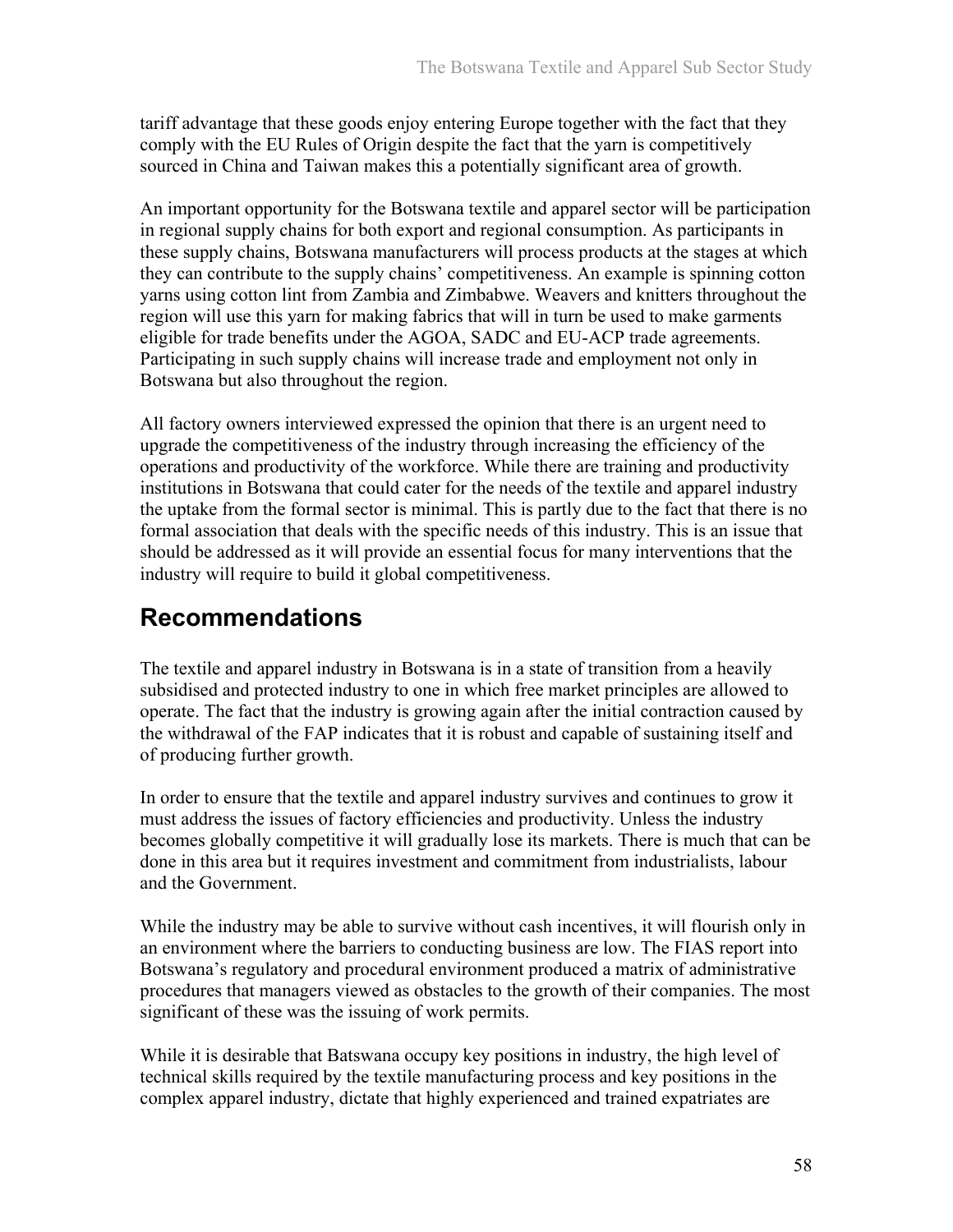required to fill these positions. The financial risk of attempting to run a successful production facility with inadequately trained staff is enormous. Unless investors can rest assured that they can staff their production facilities with the right staff, they will hesitate to invest. This will still be the case if they are allowed a certain period to use expatriate staff and then must convert to local staff. It is in the investors' interest to train local staff as this would be a cheaper option than employing foreigners but it would be short sighted to impose this condition on reluctant investors.

The FIAS<sup>27</sup> report also indicates that a large percentage of managers regarded the labour regulations as being a barrier to competing competitively. The other area of concern is the issuing of manufacturing licenses. Clearly the GoB needs to accept the findings of the FIAS report and start to implement the changes recommended at its earliest convenience.

 $\overline{a}$ 

 $27$  Botswana - Further Improving The Regulatory And Procedural Framework For Encouraging Private Investment – Foreign Investment Advisory Service – A joint service of the International Finance Corporation and The World Bank – April 2004.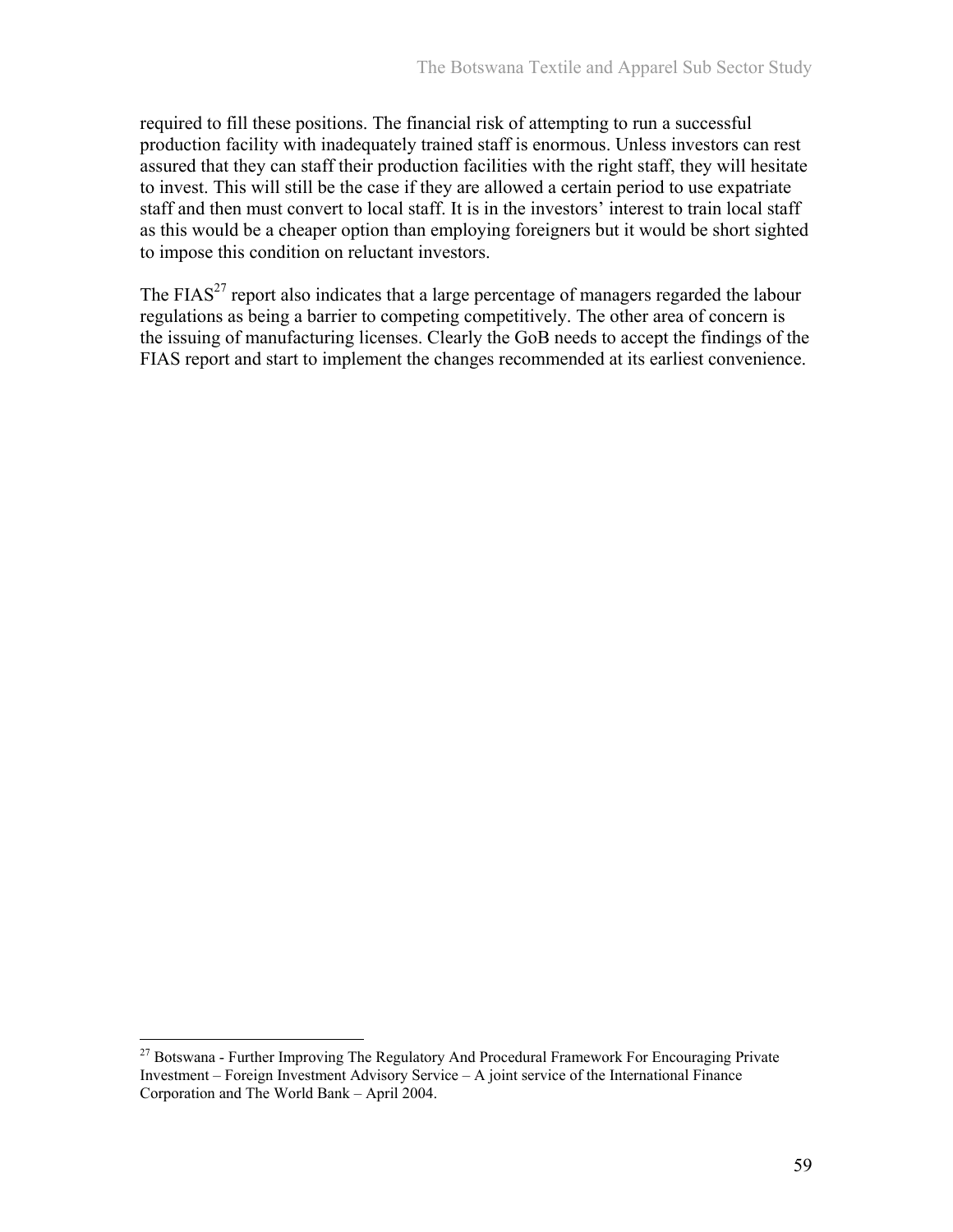### *Productivity and Training*

*In all of the factories visited the consultants observed that productivity was unacceptably low. This was confirmed by factory managers. While there are a number of training and productivity service providers in Botswana none of these specifically addresses the requirements of the textile and apparel industries.* 

### **Recommendation 1.**

It is recommended that BEDIA should develop a comprehensive response to the lack of productivity in the textile and apparel industry. It should commission productivity audits and training needs analysis, identify suitable service providers to address the needs of the industry both nationally and regionally, identify means of financing productivity enhancement and training and develop the market for training service providers to the industry.

In addition it is recommended that BEDIA should use its offices to facilitate the establishment of an association of Botswana Textile and Apparel manufacturers that is constituted as an independent, officially registered body. This association would then become the key point of contact with the industry and would represent its interests in discussions with Government, Labour Unions and could participate in the preparation for trade negotiations.

### *Competitive Environment*

*Attracting new FDI, retaining current foreign and local investors and fostering new local business start-ups is dependent on a business environment that is competitive with the minimum bureaucracy.* S*tarting a business in Botswana takes about 97 days with 10 required procedures to complete which is not competitive with other countries in the region.28*

### **Recommendation 2.**

It is recommended that the GoB should address the onerous regulatory environment and bureaucratic delays by implementing the recommendations of the FIAS report as a matter of urgency.

### **Recommendation 3**

 $\overline{a}$ 

It is recommended that the Government of Botswana should adopt the practice followed in Lesotho in which companies in the textile and garment industry can have work permits for a specified percentage of total employees without question. Additional work permits might require justification. We recommend that for the apparel production, including

<sup>&</sup>lt;sup>28</sup> "Doing Business in 2004: Understanding Regulation," World Bank, the International Finance Corporation, and Oxford University Press, 2004.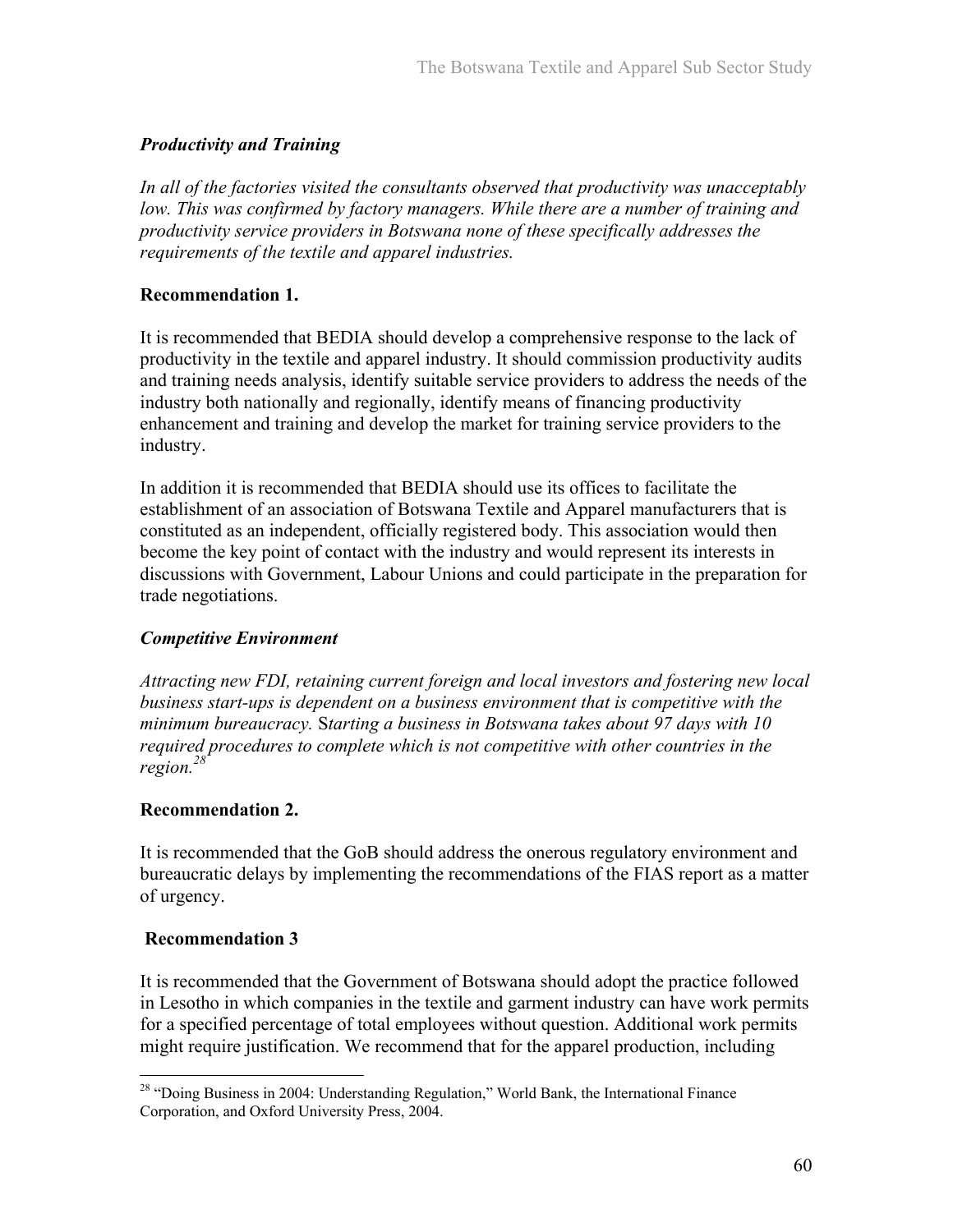hand-flat knitting, this be set initially at 4% of the work force. For yarn and fabric manufacturing, which requires fewer workers and more highly skilled ones, this be set at 8% of the total work force.<sup>29</sup> Work permits issued under these conditions should be perpetually renewable.

### **Recommendation 4**

It is recommended that the GoB should encourage the Water Utilities Corporaton to supply raw water to the industrial estates where textile and apparel manufacturers are located. This would be an enormous incentive to potential investors in weaving, knitting and dyeing plants.

### **Recommendation 5**

It is recommended that Bedia should encourage the use of Walvis Bay as the preferred port for exporting apparel. Through the GoB it should request the Southern African Global Competitiveness Hub to facilitate efficient transportation over the Zambia-Zimbabwe-Botswana transportation corridor in the same way that it has for the Trans-Kalahari and Dar-Lusaka corridors. Part of the effort to market Walvis Bay should be focussed on major buyers in Europe and the United States, as well as the factories, and potential investors in textile and apparel production. The will play an important role in developing competitive apparel supply chains.

### **Recommendation 6**

It is recommended that the Government of Botswana should consider altering that part of the Labour Code that entitles workers to two months pay after each period of six years to one in which a small contribution is made to an independent pension provider on behalf of each worker on each pay day. This would remove the temptation of some of the larger employers of absconding, shutting down or retrenching workers just days before the six years falls due.

### *Industrial Relations, Health and Safety*

*The industrial relations scenario is likely to change in Botswana with the introduction of more liberal legislation. The GoB must actively manage this change process to create a tripartite partnership with a common goal* 

#### **Recommendation 7**

 $\overline{a}$ 

It is recommended that the Government of Botswana through the Ministry of Labour and Social Welfare should proactively manage the relationship between textile and apparel

 $^{29}$  For vertically integrated operations including both textile and apparel production, the number of work permits permitted under these rules will be calculated based on the number of workers in each type of operation.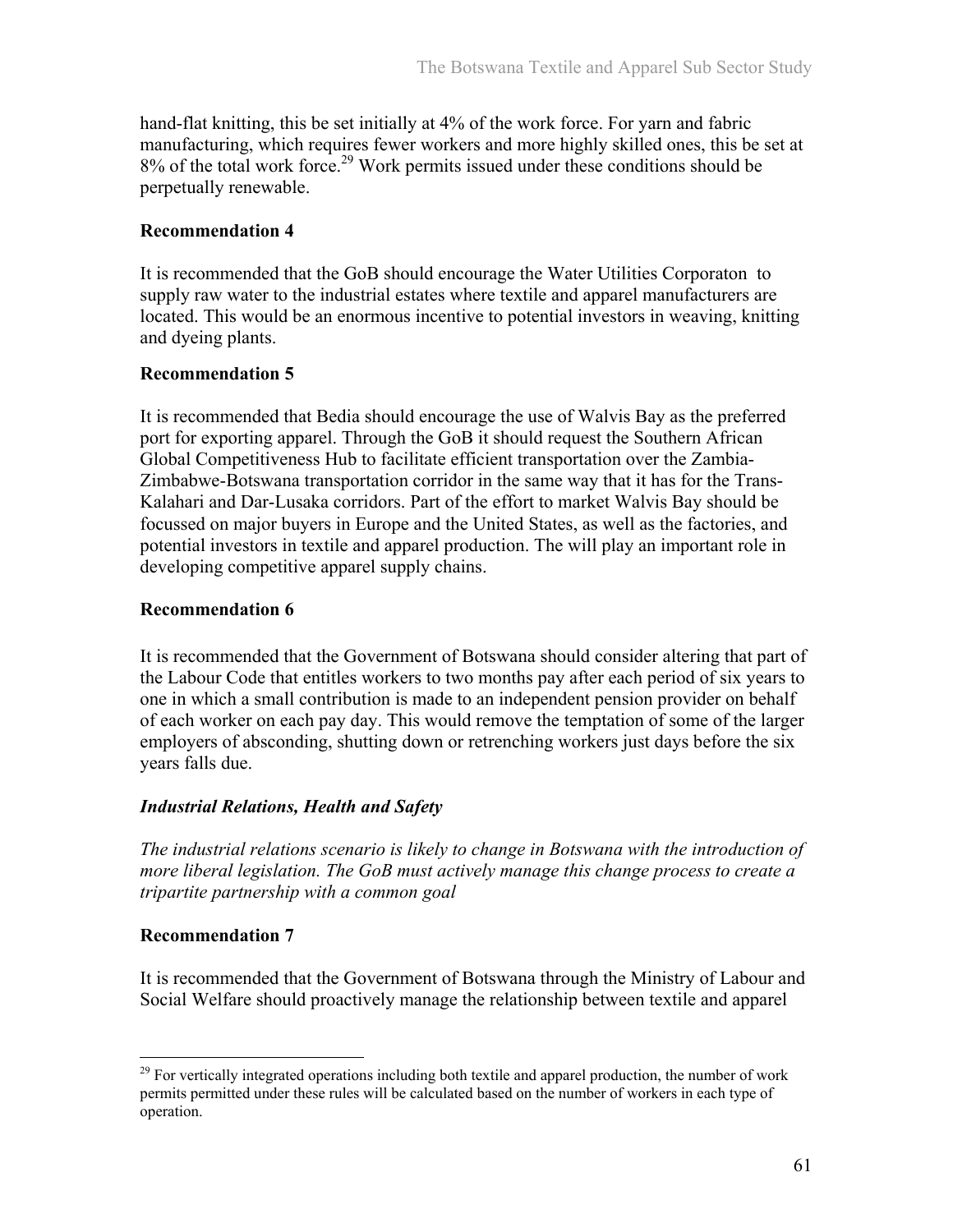sector industrialists, trade unions and Government by setting up a forum for discussion of matters of mutual interest including the promotion of the industry and its products.

### **Recommendation 8**

It is recommended that the Government of Botswana through the National Aids Coordinating Agency should develop a programme to inform the industrial workforce about HIV and AIDS. It could consider utilising the apparel industry as a pilot sector in which to develop a programme of intervention as most "at risk" workers are concentrated in this industry.

### *Marketing*

*Botswana is well positioned to exploit the regional market and to grow its exports to the Northern hemisphere in specific product categories. The establishment of knitted fabric mills will consolidate its exports to the USA.* 

### **Recommendation 9**

It is recommended that BEDIA staff should meet with all companies currently receiving assistance under the FAP, and discuss frankly any barriers to competitiveness once their FAP assistance expires. BEDIA should actively work with the Ministry of Trade and Industry and the other authorities to overcome these barriers in so far as possible. BEDIA should also monitor and report to the Minister of Trade and Industry at least every three months on the progress made addressing the competitiveness issues.

#### **Recommendation 10**

It is recommended that BEDIA should undertake a targeted investment promotion to manufacturers in the specific production stages, and for the specific market segments identified in this report. Rather than stating the general advantages for investment in Botswana, BEDIA should stress how a manufacturer can be competitive in the specific market segments and in the specific production stages.

### *Trade Negotiations*

*There appears to be little consultation with industrialists in this sector regarding the*  negotiation of trade agreements that will directly affect them. The negotiation of Rules of *Origin will impact directly on this industry's ability to export competitively and should be one of the key areas of focus of the Government and its investment promotion agencies.* 

#### **Recommendation 11**

It is recommended that Botswana should regularly commission mini briefing papers to inform its trade negotiators of potential approaches when dealing with clothing and textile products in any trade negotiation.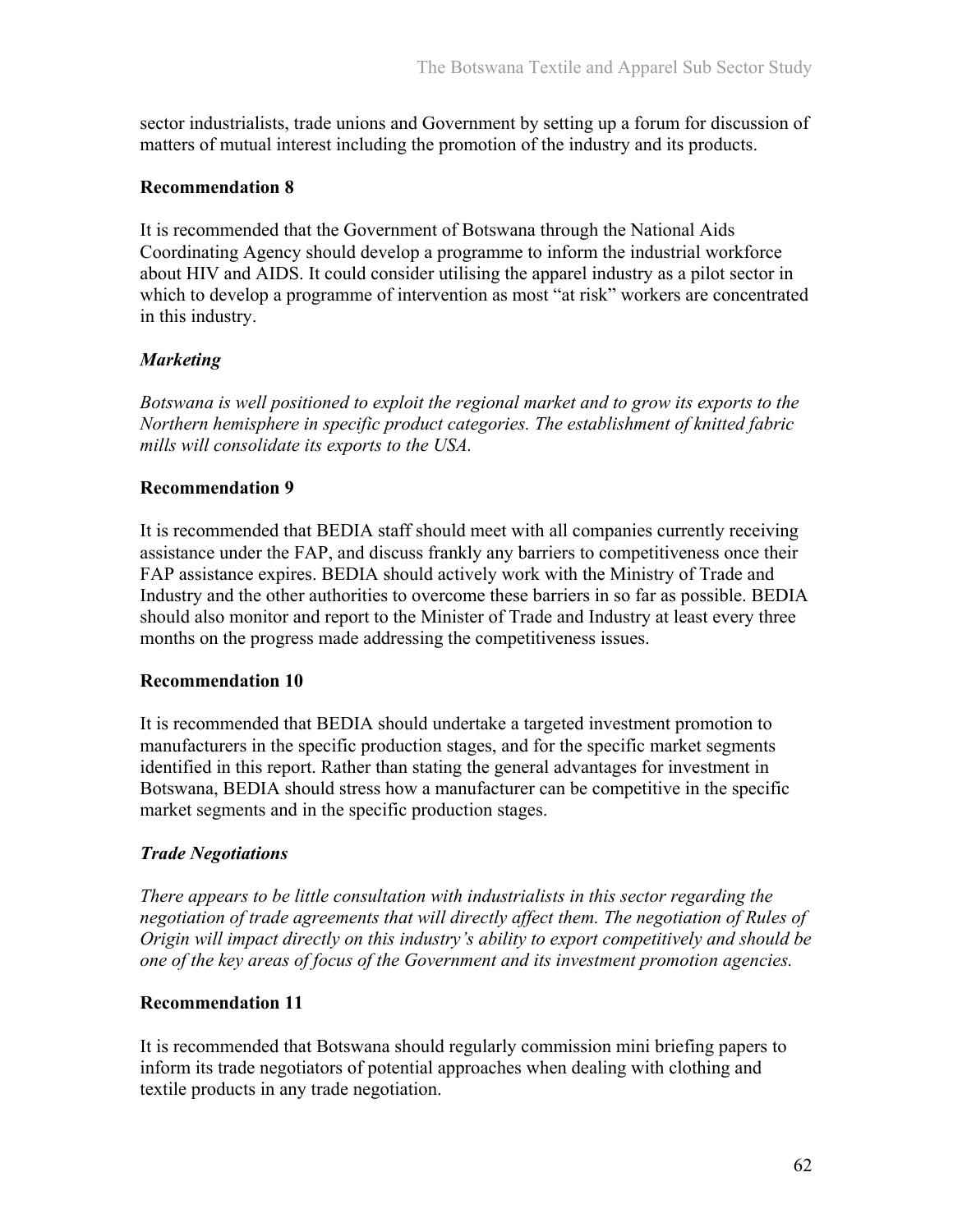Botswana should work to develop joint negotiating positions on clothing and textile tariffs with Lesotho, Namibia and Swaziland. While Botswana is heading the EPA negotiations (at a political level) with the EU it is recommended that consideration should be given to Botswana (possibly together with Lesotho) being given the responsibility of co-ordinating all work concerning the garment and textile industries (currently Mozambique has been assigned the responsibility of co-ordinating all aspects of the EPA related to industrial products (clothing and textiles included)).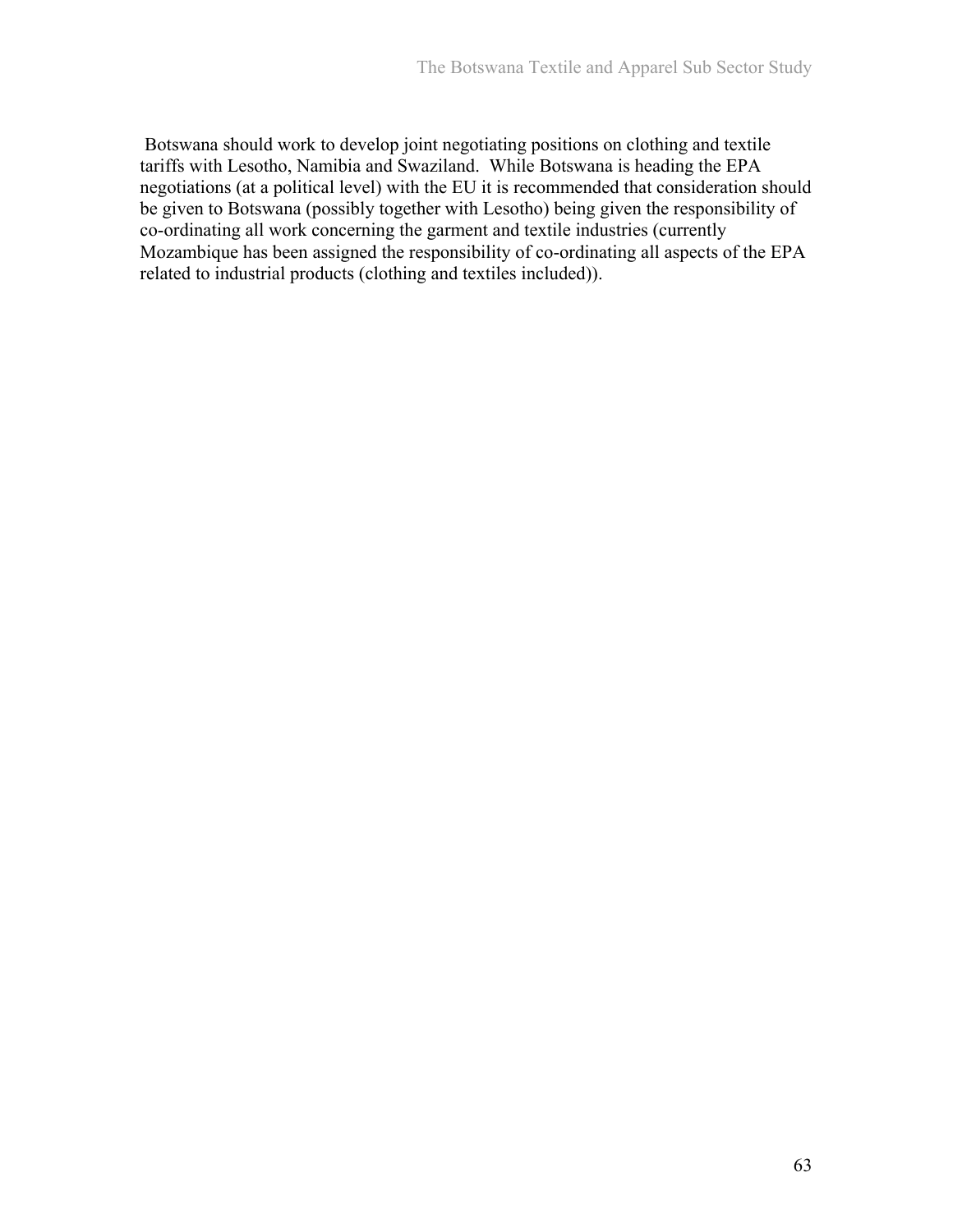## Annex 1

# *AGOA*

The African Growth and Development Act (AGOA) was first signed into law by the US President in 2000. It has subsequently been amended twice, the so-called AGOA II and AGOA III, in 2002 and 2004 respectively.

The most important features of AGOA relevant to the Botswana textile and apparel industries are the opportunities to export garments to the United States duty-free. To qualify for this duty-free export, certain conditions have to be met:

| <b>Qualifying Condition</b>                                                                                                                                                                                                            | <b>Quantity Limit</b>                                                                                                                                                                                                                                                | <b>Expiration Date</b>      |
|----------------------------------------------------------------------------------------------------------------------------------------------------------------------------------------------------------------------------------------|----------------------------------------------------------------------------------------------------------------------------------------------------------------------------------------------------------------------------------------------------------------------|-----------------------------|
| 1.) Apparel made from US yarn and<br>Fabric cut in the US and sewn in one<br>or more AGOA eligible countries.<br>2.) The apparel will qualify even if it<br>is further processed (e.g. printed) in<br>an AGOA eligible country.        | None                                                                                                                                                                                                                                                                 | September 2015              |
| 3.) Apparel made from US yarn and<br>Fabric, cut and sewn in one or more<br>AGOA eligible countries using US<br>sewing thread. It may also be further<br>processed in an AGOA eligible<br>country                                      | None                                                                                                                                                                                                                                                                 | September 2015              |
| 4.) Apparel made from fabric sourced<br>anywhere in the world, cut and sewn<br>in one or more AGOA eligible<br>countries                                                                                                               | 2.3571% of total apparel imports into<br>the US for the previous year for the<br>year ending Sept. 30, 2004.<br>2.6428% for the year ending Sept. 30,<br>2005.<br>2.9285% for the year ending Sept. 30,<br>2006.<br>$1.6071\%$ for the year ending Sept. 30,<br>2007 | September 2007              |
| 5.) Apparel made from yarn and<br>fabric produced in one or more<br>AGOA eligible countries or yarn<br>produced in the USA and fabric in an<br>AGOA eligible country that is cut<br>and sewn in one or more AGOA<br>eligible countries | 4.747% of apparel imports into the<br>US during the previous year for the<br>vear ending Sept. 30, 2004,<br>increasing each year until it reaches<br>7% for the year ending Sept 30, 2008<br>and subsequent years.                                                   | September $20\overline{15}$ |
| 6.) Sweaters knit-to-shape in an<br>AGOA eligible country whose chief<br>weight is cashmere sourced anywhere<br>in the world.                                                                                                          | None                                                                                                                                                                                                                                                                 | September 2015              |
| 7.) Sweaters knit-to-shape in an<br>AGOA eligible country using yarn of<br>at least 50% merino wool of diameter<br>21.5 micronaire fibre or finer sourced<br>anywhere in the world.                                                    | None                                                                                                                                                                                                                                                                 | September 2015              |

**Table 14:Conditions for Duty Free Imports to the USA under AGOA**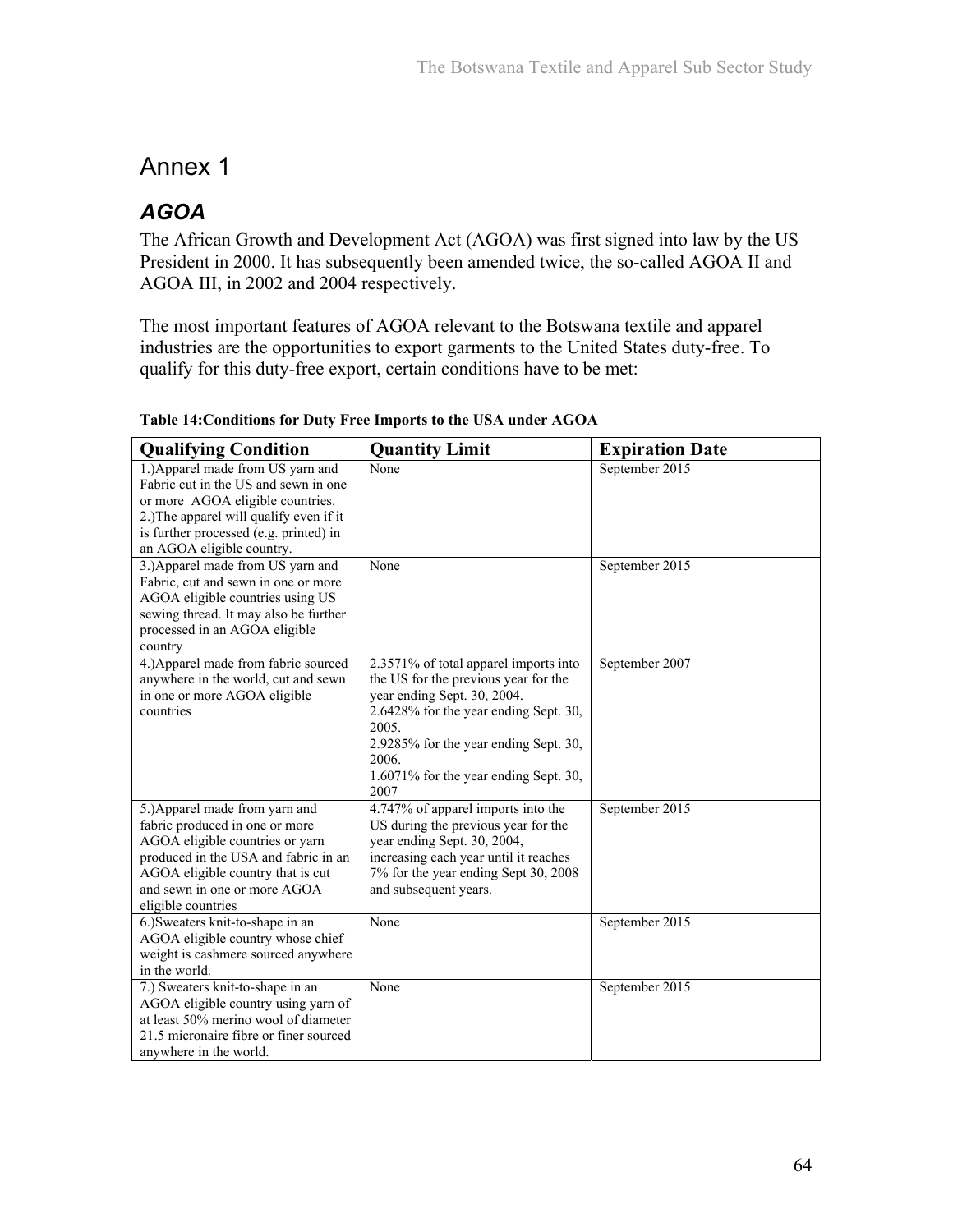| <b>Qualifying Condition</b>         | <b>Quantity Limit</b> | <b>Expiration Date</b> |
|-------------------------------------|-----------------------|------------------------|
| 8.) Apparel made in one or more     | None                  | September 2015         |
| AGOA eligible countries from yarn   |                       |                        |
| and fabric not available in         |                       |                        |
| Commercial Quantities in the USA    |                       |                        |
| 9.)Handmade Textiles and apparel of | None                  | September 2015         |
| folkloric nature and printed fabric |                       |                        |
| with folkloric African prints       |                       |                        |

*Notes:* 

- An AGOA eligible country is one that is both eligible for AGOA GSP benefits, as well as the special AGOA apparel benefits. Botswana qualifies under both rules.
- For items 4 and 5, the percent of total apparel imports is measured in square metre equivalents (SMEs).

## **Annex 2 – Training and Vocational Education**

The Department of Vocational Education and Training (DVET) was set up in 1994 and operates as part of the Ministry of Education. The range of vocational training programmes are delivered through the 6 Technical Colleges and 41 Brigades that are community based organisations throughout Botswana.

The Botswana Technical Education Programme (BTEP) aims to offer a 4 years training with qualifications at Foundation, Certificate, Advanced Certificate and Diploma levels.

At present only Foundation level courses in Clothing, Design and Textiles are available with the qualifications at Certificate beginning in 2005.

 The Ministry of Education and the Scottish Qualifications Authority (SQA) jointly award certification. Quality Assessment and Assurance (QAA) have approved all of the Technical Colleges to deliver Botswana Technical Education Programme (BTEP) courses.

The Technical Colleges offer the BTE Clothing, Design and Textiles Programme that allows students at Foundation level to study 8 Mandatory Units and 4 from 6 Elective Units. The Key Skills of Communication, Numeracy, Information and Communication Technology, Entrepreneurship and Personal and Interpersonal Skills are also incorporated in the qualifications.

A total of 64 students have completed this Foundation course in the last 4 years bit no adequate follow up has been carried out to discover the current employment of these students and how relevant the syllabus of the programme has been to that employment.

A total of 6 of the 41 Brigades offer training under the National Craft Certificate (NCC) Programme in Textiles / Dressmaking. This is a 4year programme based on the apprenticeship system that includes work experience terms and takes participants through Trade Test C and B with the final year leading to the NCC qualification.

These qualifications may be relevant to individuals working in the craft industry or dressmaking but not for the garment manufacturing industry.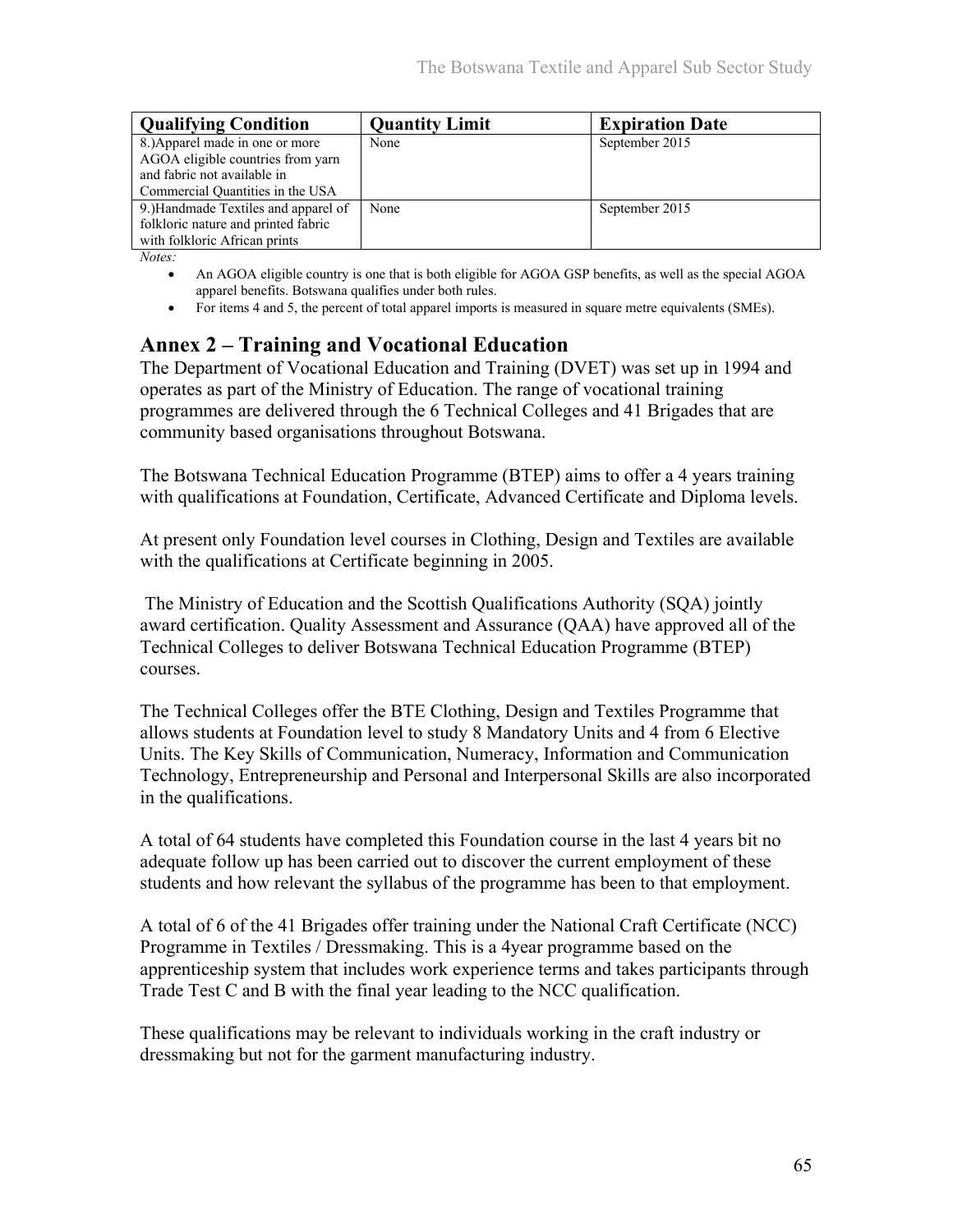The Botswana Training Authority (BoTA) is a statutory body that validates institutions and the curricula of their courses in the delivery of vocational training and skills development on Botswana.

There are a number of training providers such as the Institute of Development Management (IDM) and the Botswana National Productivity Centre (BNPC) that offer a range of generic courses but none of them has been tailored to the needs of the industrial garment sector. Neither have these organisations targeted this sector in the marketing of their training programmes.

Botswana Bureau of Standards (BBOS) offers a number of generic courses for production and Quality Control personnel as well as training in internationally recognised standards such as ISO 9001:2000.

At present a Standards Officer is being trained specifically for the Clothing and Textile Industries and should be in place by early 2005.

To date BBOS is unaware of any companies from the sector registering for any of a their courses.

BBOS will be able to offer a full range of testing facilities by the end of 2005 when they move to their new custom built facilities.

BBOS will also offer it's own Quality Mark which it hopes in the future will be a prerequisite for companies wishing to tender for public sector contracts.

# **References**

- Coughlin, Rubin, Darga. 2001. *The SADC Textile and Garment Industries: Constraints & Opportunities, Myopia or Global Vision?*. Gaborone. The SADC Secretariat
- DTIP (Department of Trade and Investment Promotion). 1988. *Guidelines for the Investment Community: The Trade Agreement Between Botswana and Zimbabwe.*  Gaborone: Department of Trade and Investment Promotion, Ministry of Commerce and Industry. October 1988.
- TERA 2004. "Trans Kalahari Corridor Improvement Project". Unpublished report prepared for the United States Trade Development Agency (USTDA) by the TERA International Group, Inc. April 2004.

IMF Staff Report for the 2003 Article IV Consultation.

The Political Economy of Botswana in SADC – 1995 by Balefie Tsie. Published by the Southern African Regional Institute for Policy Studies (SARIPS) Sapes Books, Harare.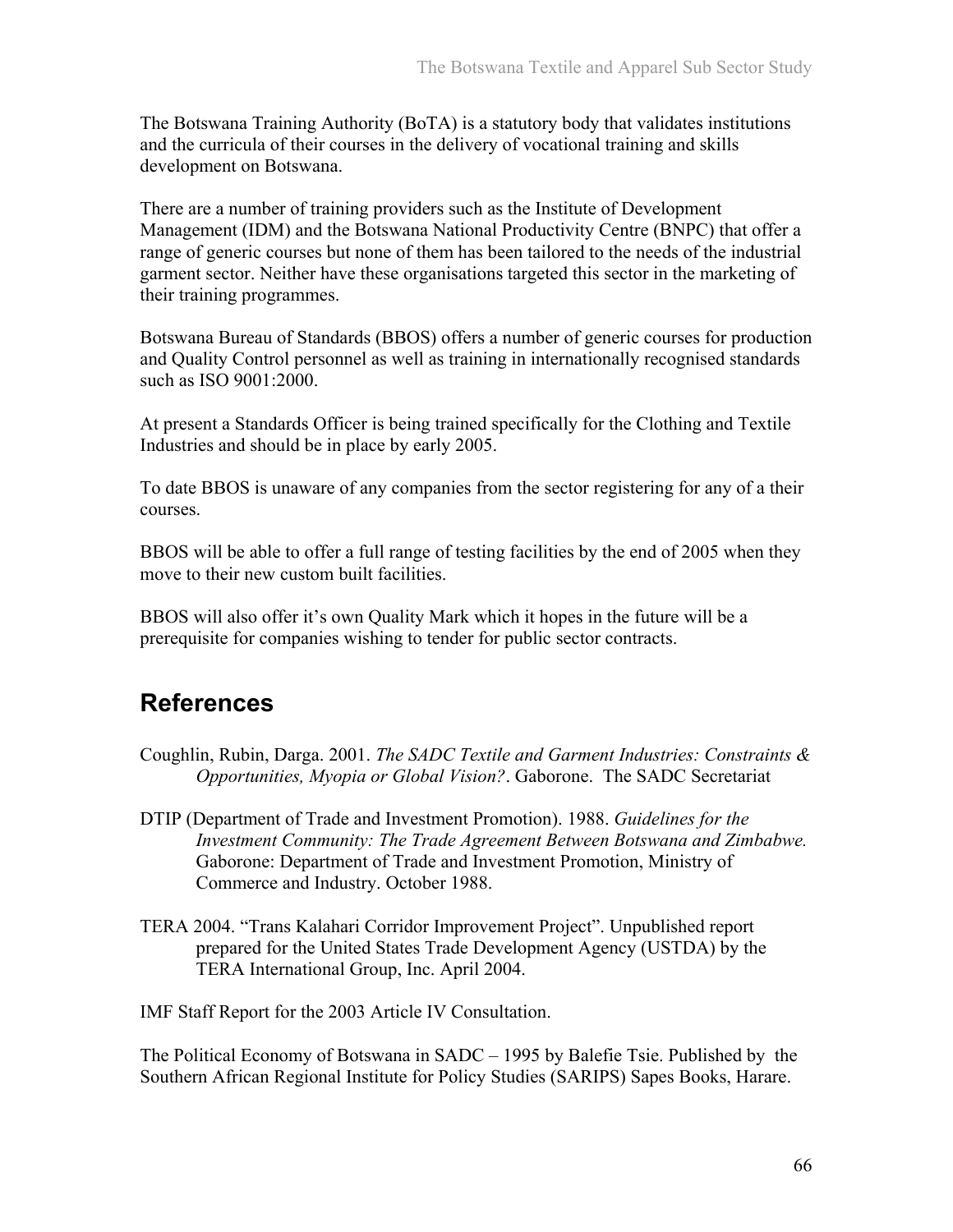Lesotho Garment Industry Subsector Study for the Government of Lesotho - 2001 - *Salm et al.* 

Botswana Review –  $23<sup>rd</sup>$  Edition – Published by B&T Directories. Botswana - Further Improving The Regulatory And Procedural Framework For Encouraging Private Investment – Foreign Investment Advisory Service – A joint service of the International Finance Corporation and The World Bank – April 2004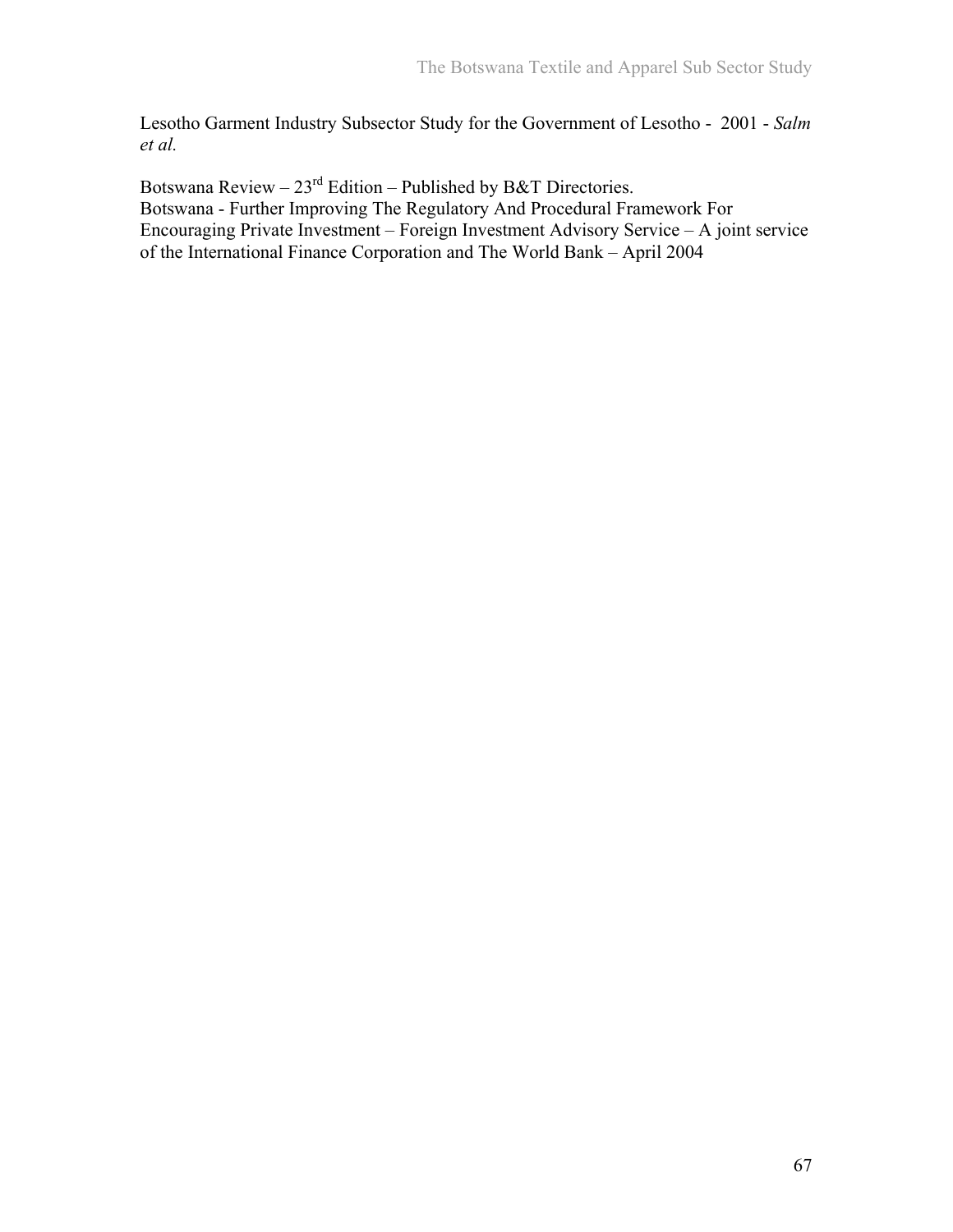# **Annex 2**

## **Walvis Bay Traffic and Capacity Data**

**Table 15: Total Containers (TEUs) handled by Walvis Bay and Luderitz.** 



#### **Total Containers (TEU's) Handled Port of Walvis Bay & Port of Luderitz**

**Table 16: Number of vessel visits to Walvis Bay** 

|                          | 97/98 | 98/99 | 99/00            | 00/01 | 01/02 | 02/03 |
|--------------------------|-------|-------|------------------|-------|-------|-------|
| Container                | 111.  | 108   | 89               | 94    | 152   | 157   |
| Reefer                   | 75    | 60    | 87               | 73    | 82    | 98    |
| Foreign fishing vessels  | 339   | 388   | 491              | 432   | 429   | 435   |
| Namibian fishing vessels | 104   | 159   | 133 <sup>1</sup> | 142   | 197   | 252   |
| Petroleum                | 37    | 29    | 33               | 26    | 29    | 34    |
| General cargo vessels    | 96    | 105   | 104              | 119   | 170   | 139   |
| Other                    | 109   | 117   | 68               | 111   | 136   | 137   |
| <b>TOTAL</b>             | 871   | 966   | 1005             | 997   | 1195  | 1252  |

### **Number of vessel visits to the port of Walvis Bay (by type of vessel)**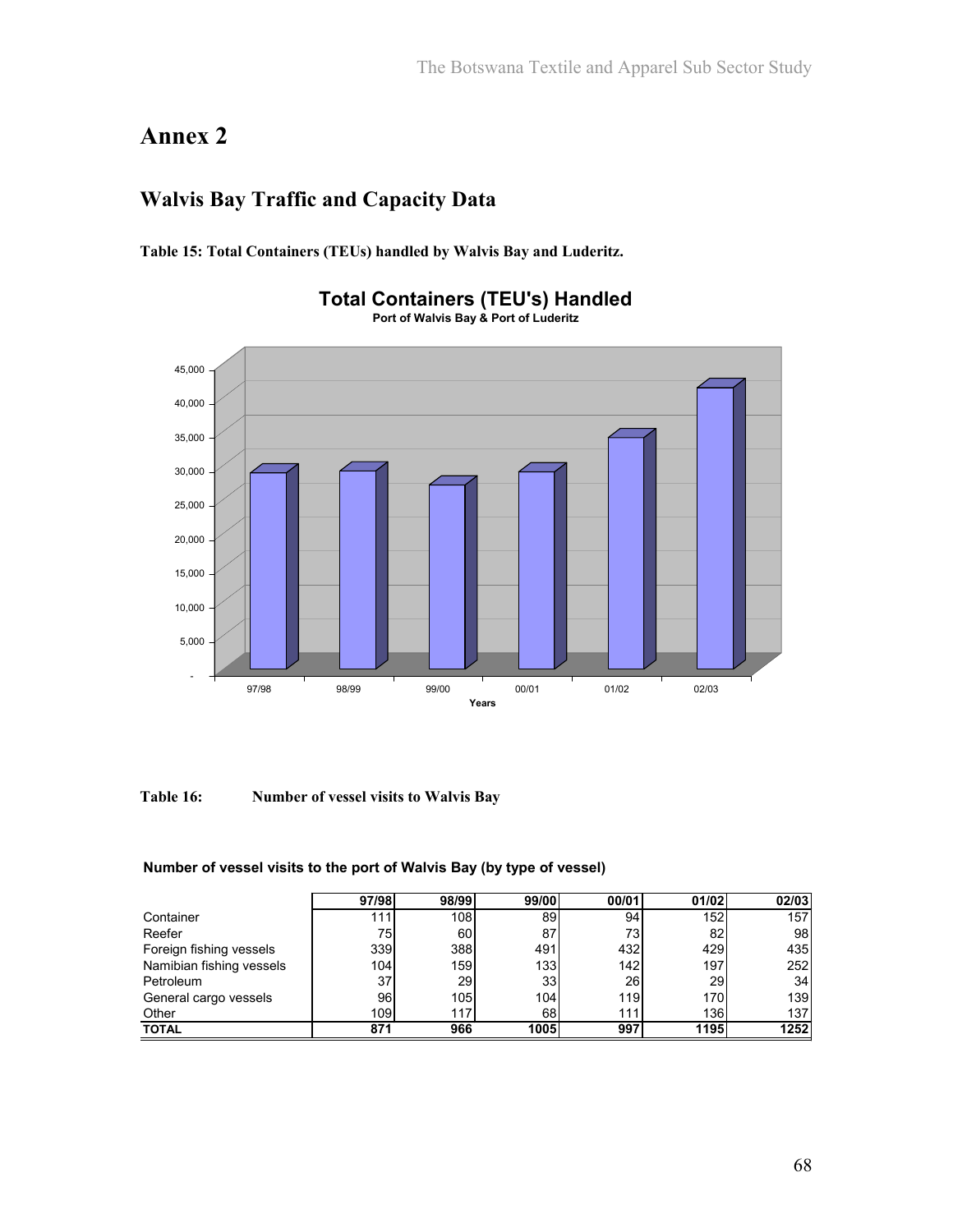**Main Commodities handled at the Port of Walvis Bay (Freight tonnes)**

|                           | Oct/Sep   | Oct/Sep   | Oct/Sep   | Sep/Aug   | Sep/Aug   | Sep/Aug   |
|---------------------------|-----------|-----------|-----------|-----------|-----------|-----------|
| <b>LANDED</b>             | 97/98     | 98/99     | 99/00     | 00/01     | 01/02     | 02/03     |
| <b>PETROLEUM</b>          | 633,180   | 562,604   | 838,676   | 764,105   | 647,146   | 704,523   |
| COAL                      | 45,018    | 17,203    | 14,916    | 20,105    | 42,339    | 19,958    |
| <b>FISH PRODUCTS</b>      | 156,839   | 120,878   | 157,086   | 167,227   | 138,944   | 115,578   |
| <b>WHEAT</b>              | 28,572    | 45,661    | 48,206    | 21,529    | 35,000    | 54,204    |
| <b>SUGAR</b>              | 48,380    | 51,845    | 52,294    | 34,337    | 63,879    | 52,432    |
| <b>CEMENT</b>             | 16,861    | 45,006    | 12,895    | 14,292    | 11,070    | 7,242     |
| <b>WINE/ BEVERAGES</b>    | 8,133     | 5,525     | 3,112     | 16,838    | 18,082    | 23,733    |
| COPPER / LEAD             | 20,386    | 23        |           | 11,354    | 20,730    | 10,523    |
| SULPHURIC ACID            | 6,823     | 52,211    | 159,963   | 143,876   | 187,039   | 146,126   |
| <b>SULPHUR</b>            | 70,590    | 35,250    |           |           |           |           |
| <b>MANGANESE ORE</b>      |           |           |           | 58,408    | 22,307    |           |
| <b>MALT</b>               | 15,558    | 15,467    | 20,306    | 23,902    | 20.997    | 20,292    |
| <b>VEHICLES</b>           | 2,216     | 3,094     | 13,335    | 15,241    | 24,193    | 22,363    |
| <b>LUBRICATING OIL</b>    | 5,870     | 6,149     | 6,572     | 4,496     | 3,604     | 4,234     |
| <b>GENERAL CARGO</b>      | 66,120    | 63,030    | 135,943   | 156,393   | 207,727   | 220,433   |
| <b>TOTAL</b>              | 1,124,546 | 1,023,946 | 1,460,304 | 1,452,103 | 1,443,055 | 1,401,640 |
|                           |           |           |           |           |           |           |
|                           |           |           |           |           |           |           |
| <b>SHIPPED</b>            |           |           |           |           |           |           |
| <b>SALT</b>               | 500,663   | 468,459   | 440,343   | 388,003   | 530,397   | 542,143   |
| <b>FISH PRODUCTS</b>      | 77,169    | 77,524    | 79,315    | 93,035    | 117.027   | 112,019   |
| <b>FLUORSPAR</b>          | 34,836    | 53,723    | 60,496    | 80,921    | 80,426    | 76,742    |
| COPPER / LEAD AND CONC.   | 41,311    | 22,318    | 28,108    | 45,336    | 49,421    | 64,344    |
| <b>MANGANESE ORE</b>      |           | 27,604    | 22,203    |           |           |           |
| <b>FLAT CARTONS</b>       | 3,636     | 5,874     | 22,282    | 22,884    | 25,868    | 24,217    |
| <b>MARBLE AND GRANITE</b> | 13,137    | 10,404    | 4,799     | 4,822     | 8,015     | 12,741    |
| <b>SKINS AND HIDES</b>    | 4,357     | 4,130     | 5,126     | 4,334     | 3,439     | 4,685     |
| FERTILIZER (GUANO)        |           |           |           | 1,131     | 1,430     | 1,140     |
| CHARCOAL                  | 2,452     | 1,236     | 336       | 3,160     | 7,050     | 6,087     |
| <b>GENERAL CARGO</b>      | 35,849    | 46,265    | 60,416    | 77,047    | 92,693    | 57,350    |
| <b>TOTAL</b>              | 713,410   | 717,537   | 723,424   | 720,673   | 915,766   | 901,468   |
|                           |           |           |           |           |           |           |
|                           |           |           |           |           |           |           |
| <b>Tranchinned</b>        |           |           |           |           |           |           |

| Transhipped          |           |           |           |           |           |           |
|----------------------|-----------|-----------|-----------|-----------|-----------|-----------|
| <b>GENERAL CARGO</b> | 45.829    | 44.683    | 39,970    | 56.585    | 60.337    | 47.013    |
| Total                | 1,883,785 | 1.786.166 | 2,223,698 | 2,229,362 | 2.419.158 | 2,350,120 |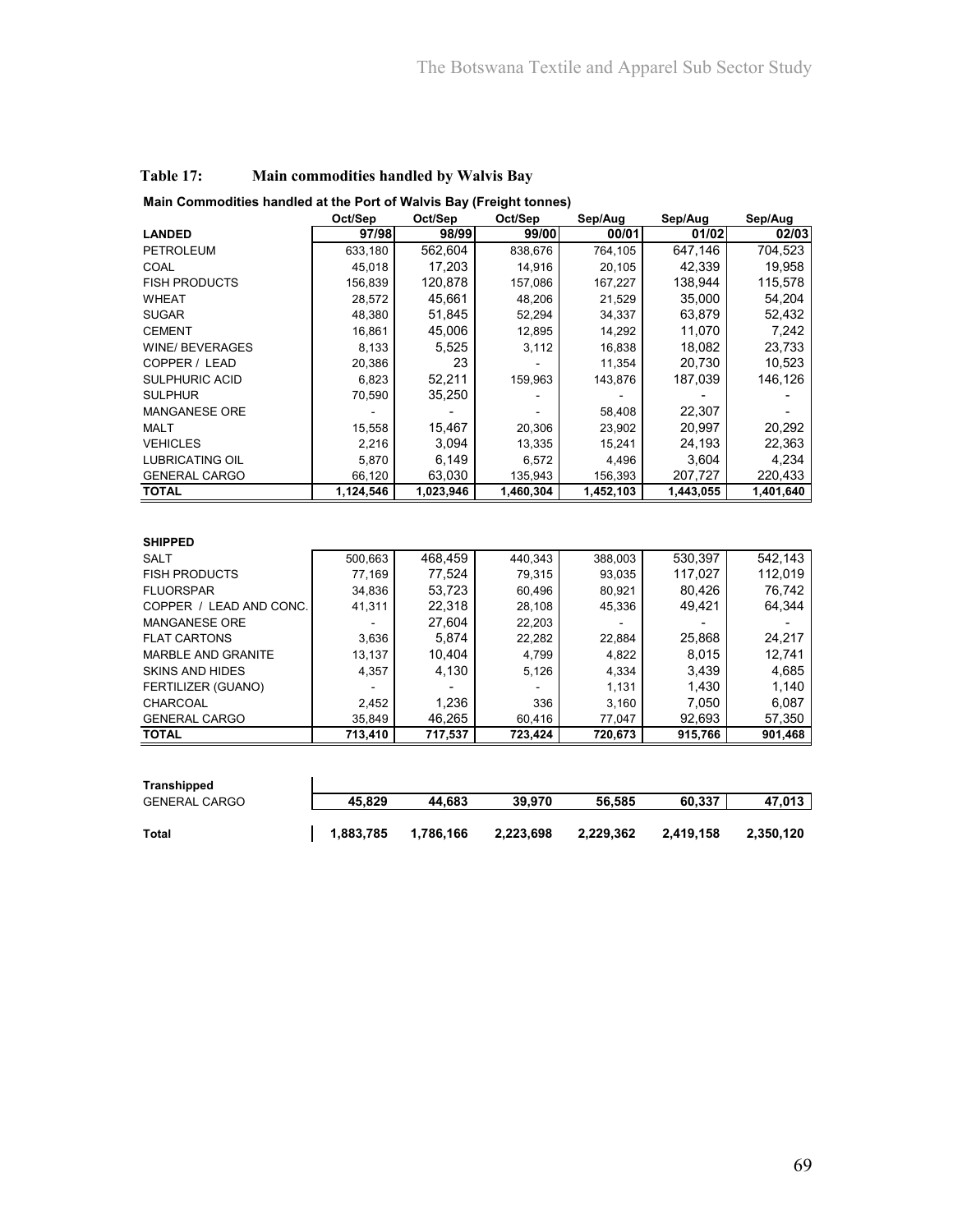### **Table 18: Dry Cargo handled at Walvis Bay**

|                                                                                    | Oct/Sep   | Oct/Sep   | Oct/Sep   | Sep/Aug   | Sep/Aug   | Sep/Aug   |
|------------------------------------------------------------------------------------|-----------|-----------|-----------|-----------|-----------|-----------|
|                                                                                    | 97/98     | 98/99     | 99/00     | 00/01     | 01/02     | 02/03     |
| Cargo landed                                                                       |           |           |           |           |           |           |
| <b>Bulk and Breakbulk</b>                                                          | 330,957   | 261,083   | 252,969   | 311,128   | 351,101   | 252,196   |
| Containerized                                                                      | 153.586   | 148.048   | 211.696   | 232.993   | 257.770   | 298.795   |
| Sulphuric Acid                                                                     | 6,823     | 52.211    | 156.963   | 143,876   | 187,039   | 146,126   |
| Petroleum landed                                                                   | 633,180   | 562,604   | 838,676   | 764,105   | 647,146   | 704,523   |
|                                                                                    | 1,124,546 | 1,023,946 | 1,460,304 | 1,452,102 | 1,443,056 | 1,401,640 |
| Cargo shipped                                                                      |           |           |           |           |           |           |
| <b>Bulk and Breakbulk</b>                                                          | 590.970   | 596.915   | 593.827   | 567.805   | 616.235   | 727,568   |
| Containerized                                                                      | 122,440   | 120,622   | 129,597   | 152,867   | 299,531   | 173,899   |
|                                                                                    | 713.410   | 717,537   | 723,424   | 720.672   | 915,766   | 901,468   |
| Cargo transhipped                                                                  |           |           |           |           |           |           |
| <b>Bulk and Breakbulk</b>                                                          | 26,213    | 28,502    | 35,322    | 50,617    | 55,600    | 37,448    |
| Containerized                                                                      | 19,616    | 16,181    | 4.648     | 5,971     | 4.737     | 9,565     |
|                                                                                    | 45,829    | 44,683    | 39,970    | 56,588    | 60,337    | 47,013    |
| <b>Total cargo</b>                                                                 | 1,883,785 | 1,786,166 | 2,223,698 | 2,229,362 | 2,419,158 | 2,350,120 |
| <b>Containers handled at the port of Walvis Bay (Twenty-foot Equivalent Units)</b> |           |           |           |           |           |           |
| Landed                                                                             | 13,284    | 12,439    | 12,725    | 13,338    | 16,814    | 18,230    |
| Shipped                                                                            | 12.419    | 12.093    | 11.721    | 11,974    | 14,208    | 18,528    |
| Transhipped                                                                        | 2,754     | 2,267     | 413       | 456       | 547       | 1,057     |
| <b>Total Teu's</b>                                                                 | 28,457    | 26,799    | 24,859    | 25,768    | 31,569    | 37,815    |
| <b>Vessel visits</b>                                                               | 871       | 966       | 1,005     | 997       | 1,195     | 1,252     |

#### **Cargo cargo handled at the Port of Walvis Bay**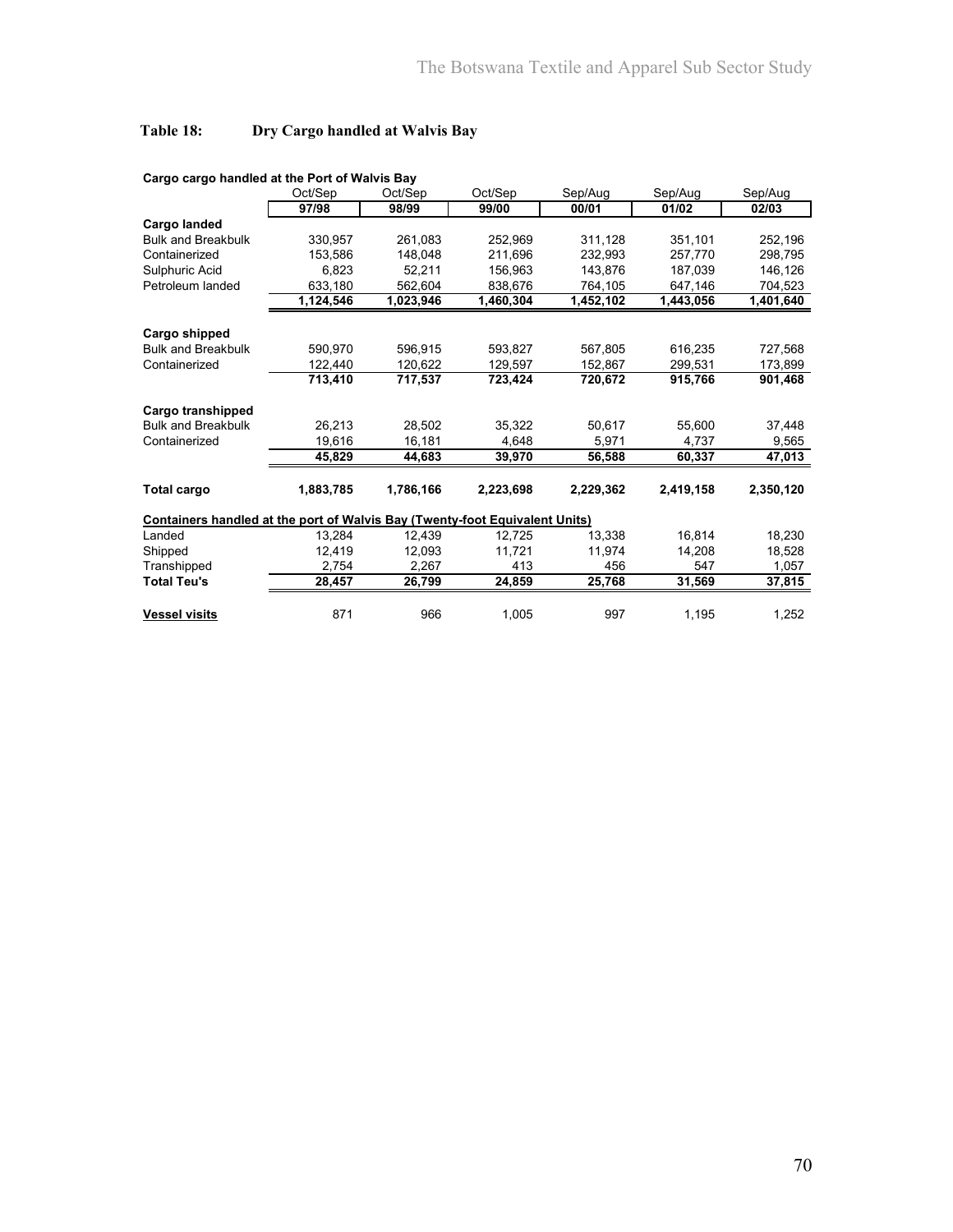### **Annex 3**

#### **LIST OF PEOPLE CONTACTED**

| Mr.Keith                              | Trubok                                   | <b>Factory Manager</b>                                | 71547978 |                           |
|---------------------------------------|------------------------------------------|-------------------------------------------------------|----------|---------------------------|
| Mohammed Adam                         | Premier Clothing (Pty) Ltd.              | <b>Operations Director</b>                            | 3953324  | premier@mega.bw           |
| Yousuf Hussain Patel                  | <b>Rocket Fashions</b>                   | Managing Director                                     | 3934448  | Uniclothing@yebo.co.za    |
| Asalepele Tobedza                     | Gaborone Technical College               | Deputy Principal                                      | 3903230  | atobedza@gtc.ce.ac.bw     |
| Naciah Baeletse                       | Gaborone Technical College               | Head of Clothing & Textiles                           | 3903230  |                           |
| M. Shahid Ghafoor                     | Western Apparels (Pty) Ltd.              | Managing Director<br>Principle Technical Education    | 3902474  | western@it.bw             |
| Promod Mathai Mani                    | Dept. of Vocational Education & Training | Officer<br>Principle Technical Education              | 3655063  | pmani@gov.bw              |
| Wilson Tsalwa                         | Dept. of Vocational Education & Training | Officer                                               | 3655063  |                           |
| Mhitshme Reetsang                     | Botswana Training Authority              | Marketing & Promotions Manager                        | 3159481  | mreetsang@bota.org,bw     |
| Peter Fleming                         | <b>Botswana Training Authority</b>       | <b>Director Quality Assurance</b>                     | 3159481  | flemingp@bota.org.bw      |
| Victor Otsheleng                      | Botswana Training Authority              | Curriculum Manager                                    | 3159481  | osthelengv@bota.org.bw    |
| Ulla Tschoetscher                     | <b>Botswana Training Authority</b>       | HIV/AIDS Co-ordinator                                 | 3159481  |                           |
| Joseph Mucheka                        | National Productivity Centre             | <b>Productivity Consultant</b>                        | 3626367  | josephm@bnpc.bw           |
| Mrs. S. Tebogo                        | Institute of Development Management      | Admissions Officer                                    |          |                           |
| <b>Benz Modise</b>                    | Double Twist Ltd                         | Plant Manager                                         | 3191581  |                           |
| Mr. Kumar                             | Dinesh Ltd                               | Managing Director                                     | 2600014  |                           |
| Maria Kereng                          | White Dove Ltd                           | Merchandising Director                                | 3938164  | whitedove@imfo.bw         |
| Pedro Lam                             | Havas Ltd                                | Managing Director                                     | 3188403  |                           |
| Sohail Abbafi                         | Super Textiles Ltd                       | <b>Factory Manager</b>                                | 2601402  |                           |
| Keolebogile Segomelo                  | Botswana Bureau of Standards             | <b>Standards Manager</b>                              | 3164044  | k segomela@bobstandars.bw |
| Vajihuddin Saiyed                     | Pearl Creations                          | Managing Director                                     | 3901302  | saiyed@mega.bw            |
| L. Ketlaaleka                         | <b>BOCCIM</b>                            | Membership Services Manager                           | 3953459  | boccim@info.bw            |
| Gaylard Kombani                       | Ministry of Trade and Industry           | <b>Deputy Permanent Secretary</b>                     | 3951084  | gkombani@gov.bw           |
| Reginald Selelo                       | <b>BEDIA</b>                             | Research Officer                                      | 3181941  | selelot@bedia.bw          |
| Banusi Jallow                         | Dept. of Industrial Affairs              | Chief Technical Officer<br>Principal Waste Management | 3951886  | banusij@yahoo.com         |
| Enoch L.M. Naane<br>Sithamparappillai | Dept. of Sanitation and waste management | Officer                                               | 311802   | enaane@gov.bw             |
| Pathmanathan                          | Dept. of Sanitation and waste management | <b>Chief Sanitation Engineer</b>                      | 311802   | spathmanathan@gov.bw      |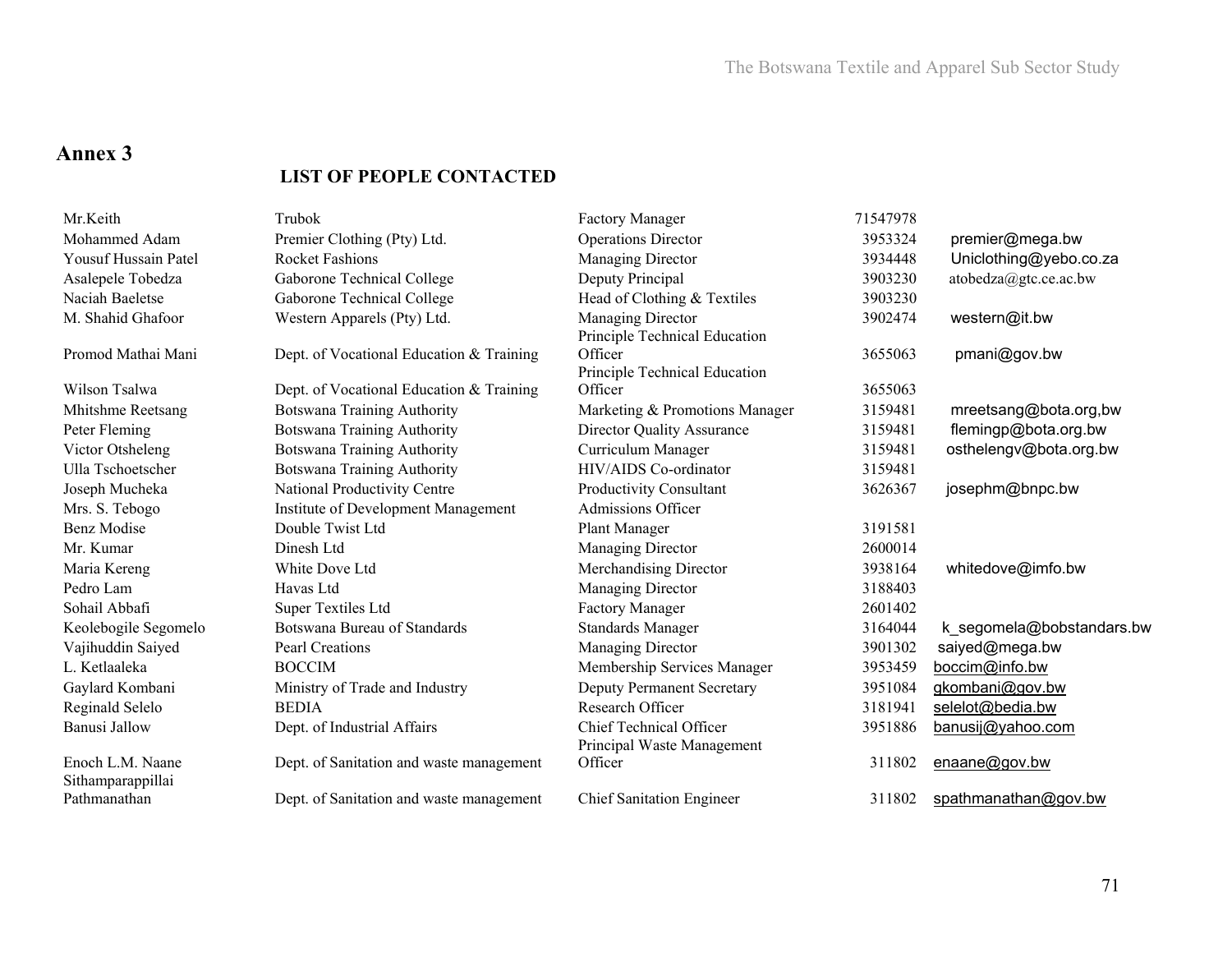| Claude A. Mojafi          | Department of Labour and Social Security | Commissioner of Labour              | 3611500        | emojafi@gov.bw              |
|---------------------------|------------------------------------------|-------------------------------------|----------------|-----------------------------|
| Phodiso P. Valashia       | Dept. of Customs and Excise              | <b>Customs Administrator</b>        | 3642169        |                             |
| Craig Chow                | Caratex Botswana                         | Managing Director                   | 3182628        | craig@caratex.net           |
|                           | Southern African Global Competitiveness  |                                     |                |                             |
| Nancy Jaffie              | Hub                                      | Chief of Party                      | 3900884        | njaffie@chemonics-rapid.com |
| T.M.Selato                | <b>Botswana Power Corporation</b>        | <b>Public Relations Officer</b>     | 3603223        | selatot@bpc.bw              |
| Stella Mushiri            | Regional Trade Facilitation Programme    | Programme Manager                   | 3951611        | smushiri@rtfp.co.bw         |
| John Smith                | British High Commission - Gaborone       | Deputy High Commissioner            | 3956105        |                             |
| Mosimanegape Mogegeh      | <b>Venture Partners</b>                  | <b>Investment Analyst</b>           | 3181012        | gape@cedavf.com             |
| Anthony Siwawa            | <b>Venture Partners</b>                  | Managing Director                   | 3181012        | anthony@cedavf.com          |
| Jane Monyake              | Botswana Development Corporation Ltd.    | Principal Officer                   | 3651381        | jane@bdc.bw                 |
| Wilheminah Baipidi - Maje | Botswana Development Corporation Ltd.    | <b>Industry Manager</b>             | 3651391        | wilheminah@bdc.bw           |
| David Leepile             | <b>BEDIA</b>                             | <b>Investment Promotion Officer</b> | 3181941        | leepiled@bedia.co.bw        |
| Sametsi Ditshupo          | <b>BEDIA</b>                             | <b>Investment Promotion Manager</b> | 3181941        | ditshupos@bedia.co.bw       |
| Kgakgamatso Moloi         | <b>BEDIA</b>                             | <b>Export Promotion Manager</b>     | 3181941        | moloik@bedia.co.bw          |
| Obert Mpho Yuyi           | <b>BEDIA</b>                             | <b>Investor Services Officer</b>    | 3181941        | yuyio@bedia>co.bw           |
| Patrick Spread            | Regional Trade Facilitation Programme    | Programme Director                  | 3159133        | pspred@rtfp.co.bw           |
| Fred M. Maunge            | Water Utilities Corporation              | <b>CEO</b>                          | 3604421        | fmaunge@wuc.bw              |
| Jorge Borges              | Centre for Development of Enterprise     | Regional Field Officer              | 3191230        | jbo@cde.int                 |
|                           |                                          | Distribution, D19 & Services        |                |                             |
| Seele Ookeditse           | Water Utilities Corporation              | Director                            | 3604417        | sookeditse@wuc.bw           |
| P. Mohanan Pillai         | <b>BIDPA</b>                             | Senior Research Fellow              | 3971750        | pmpillai@bidpa.bw           |
| Donald Baipidi            | Botswana Federation of Trade Unions      | President                           | 3669458        |                             |
| Charles Rabothiwa         | <b>Trade Statistics Unit</b>             | <b>Statistical Officer</b>          | 3971081        | crabotiwa@yahoo.co.uk       |
| Amanda Sealy              | British High Commission - Gaborone       | Projects Officer                    | 3956105        |                             |
| Dr. Ibou Thior            |                                          |                                     |                |                             |
| Pauline Sewawa            | Beci                                     | CEO                                 |                |                             |
| Agnes Mmualefe            | Dept. of Customs and Excise              | <b>Customs Administrator - AGOA</b> |                |                             |
| Ziana Moitshubodi         | Botswana Development Corporation Ltd.    | <b>Property Officer</b>             | 3651391        | ziana@bdc.bw                |
| Frank Gschwender          | Walvis Bay Corridor Group                | Head of Secretariat                 | $+26461251669$ | wbcg@mweb.com.na            |
|                           |                                          |                                     | $+26464-$      | nmilogmng@maersk-           |
| Warren Ockhuys            | Maersk Logistics                         | <b>Assistant Manager: Logistics</b> | 209862         | logistics.com               |
|                           |                                          |                                     | $+26464-$      |                             |
| Johnny Smith              | Namport                                  | <b>Assistant Marketing Manager</b>  | 2082317        | johny@namport.com.na        |